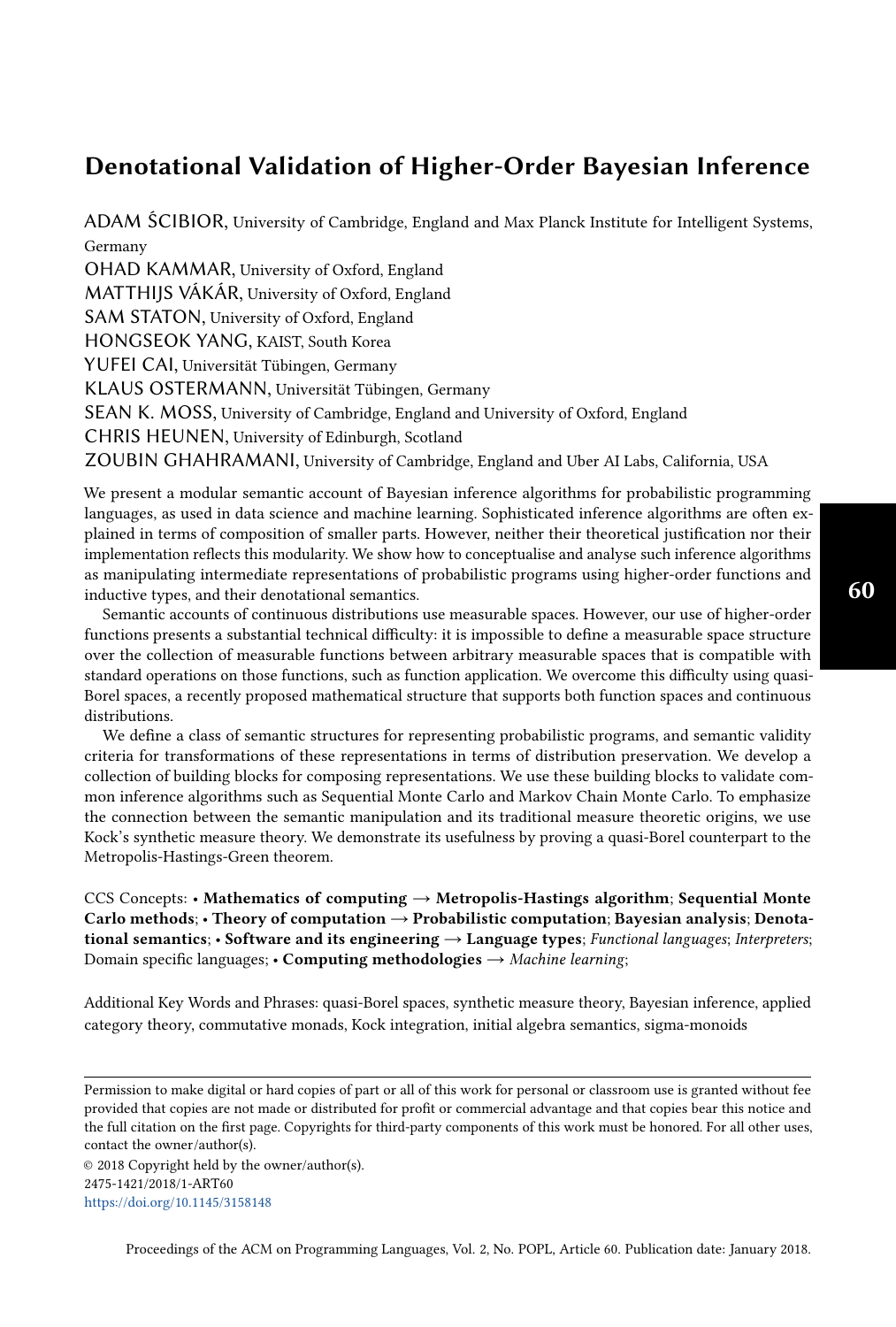60:2 Ścibior, Kammar, Vákár, Staton, Yang, Cai, Ostermann, Moss, Heunen, and Ghahramani

## ACM Reference Format:

Adam Ścibior, Ohad Kammar, Matthijs Vákár, Sam Staton, Hongseok Yang, Yufei Cai, Klaus Ostermann, Sean K. Moss, Chris Heunen, and Zoubin Ghahramani. 2018. Denotational Validation of Higher-Order Bayesian Inference. Proc. ACM Program. Lang. 2, POPL, Article 60 (January 2018), [30](#page-29-0) pages. [https://doi.org/10.1145/](https://doi.org/10.1145/3158148) [3158148](https://doi.org/10.1145/3158148)

# ACKNOWLEDGMENTS

Supported by a Royal Society University Research Fellowship, Institute for Information & Communications Technology Promotion (IITP) grant funded by the Korea government (MSIP) No. R0190-16- 2011 'Development of Vulnerability Discovery Technologies for IoT Software Security', Engineering and Physical Sciences Research Council (ESPRC) Early Career Fellowship EP/L002388/1 'Combining viewpoints in quantum theory', an EPSRC studentship and grants EP/N007387/1 'Quantum computation as a programming language' and EP/M023974/1 'Compositional higher-order model checking: logics, models, and algorithms', a Balliol College Oxford Career Development Fellowship, and a University College Oxford Junior Research Fellowship. We would like to thank Samson Abramsky, Thorsten Altenkirch, Bob Coecke, Mathieu Huot, Radha Jagadeesan, Dexter Kozen, Paul B. Levy, and the anonymous reviewers for fruitful discussions and suggestions.

# 1 INTRODUCTION

One of the key challenges in Bayesian data analysis is to develop or find an efficient algorithm for estimating the posterior distribution of a probabilistic model with respect to a given data set. This posterior distribution combines prior knowledge encoded in the model and information present in the data set consistently according to the rules of probability theory, but its mathematical definition often involves integration or summation over a large index set and does not yield to an efficient computation strategy immediately. A data scientist typically has to make one of the suboptimal decisions: she has to consult a large body of specialised research in order to pick an algorithm suitable for her model, or to change the model so that it falls into one of those cases with efficient known algorithms for posterior inference, or to face the challenge directly by developing a new algorithm for herself.

Recent probabilistic programming languages aim to resolve this dilemma. They include constructs for describing probability distributions and conditioning, and enable data scientists to express sophisticated probabilistic models as programs. More importantly, they come with the implementation of multiple algorithms for performing posterior inference for models and data sets expressed in the languages. The grand vision is that by using these languages, a data scientist no longer has to worry about the choice or design of such an inference algorithm but focuses on the design of an appropriate model, instead.

In this paper, we provide a denotational validation of inference algorithms for higher-order probabilistic programming languages, such as Church [\[Goodman et al.](#page-27-0) [2008\]](#page-27-0), Anglican [\[Wood et al.](#page-28-0) [2014\]](#page-28-0) and Venture [\[Mansinghka et al.](#page-27-1) [2014\]](#page-27-1). The correctness of these algorithms is subtle. The early version of the lightweight Metropolis-Hastings algorithm had a bug because of an incorrect acceptance ratio [\[Wingate et al.](#page-28-1) [2011\]](#page-28-1). The correctness often relies on intricate interplay between facts from probability theory and those from programming language theory. Moreover, correctness typically requires stronger results from probability theory than those used for the usual  $\mathbb{R}^n$  case in the machine-learning community (e.g., Green's measure-theoretic justification of Markov Chain Monte Carlo rather than the usual one for  $\mathbb{R}^n$  based on density functions).

Our starting point is the body of existing results on validating inference algorithms for probabilistic programs [\[Borgström et al.](#page-26-0) [2016;](#page-26-0) [Hur et al.](#page-27-2) [2015\]](#page-27-2). Those earlier results tend to be based on operational semantics, and often (not always) focus on first-order programs. By working in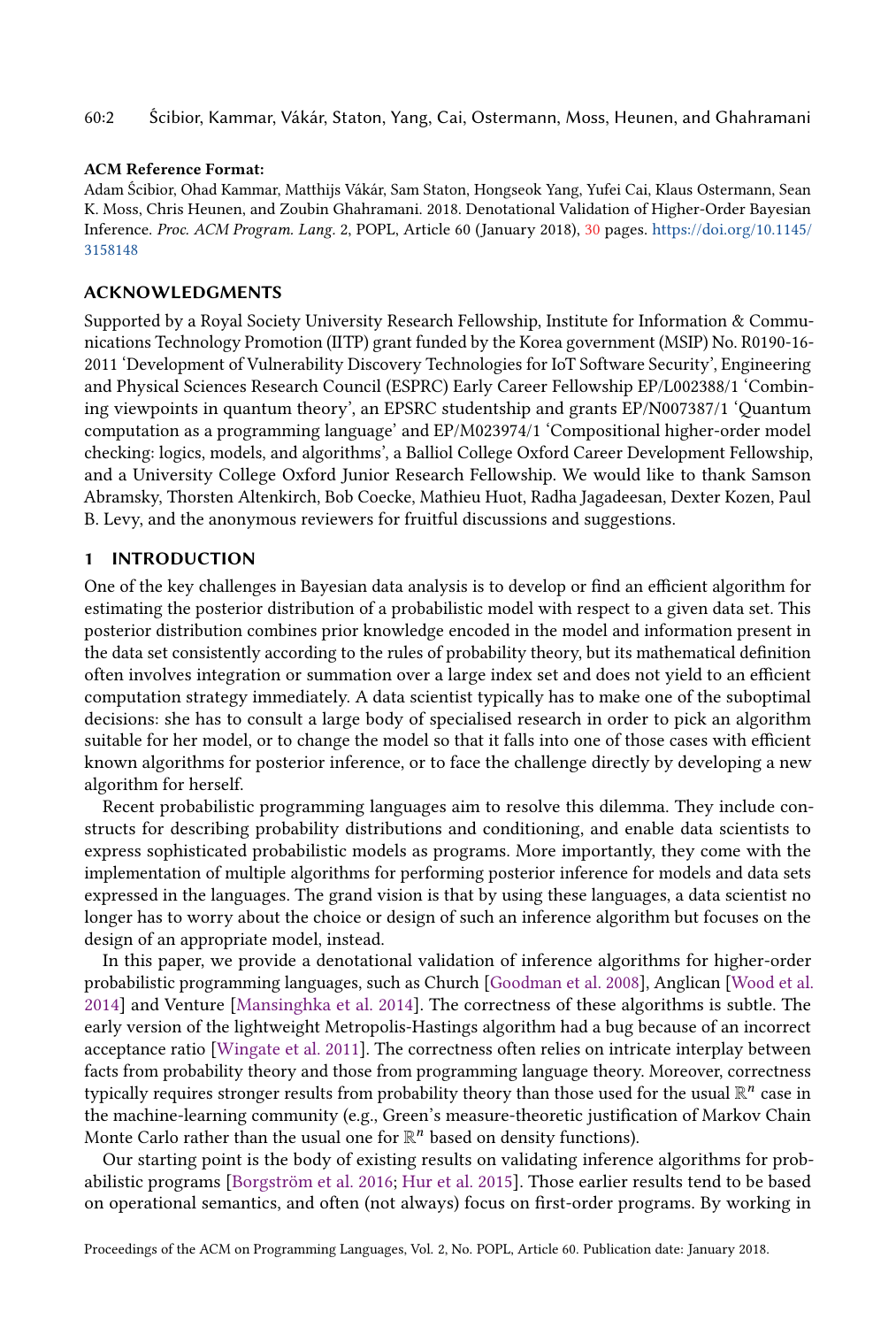a modular way with monads, denotational semantics and higher-order functions, we are able to validate sophisticated inference algorithms, such as resample-move Sequential Monte Carlo [\[Doucet](#page-26-1) [and Johansen](#page-26-1) [2011\]](#page-26-1), that are complex yet modular, being composed of smaller reusable components, by combining our semantic analysis of these components.

The probabilistic programming language considered in the paper includes continuous distributions, which means that semantic accounts of them or their inference algorithms need to use measure theory and Lebesgue integration. Meanwhile, our semantic account uses a meta-language with higher-order functions for specifying and interpreting intermediate representations of probabilistic programs that are manipulated by components of inference algorithms. Such higher-order functions let us achieve modularity and handle higher-order functions in the target probabilistic programming language. These two features cause a tension because it is impossible to define a measurable space structure over the collection of measurable functions between arbitrary measurable spaces that is compatible with standard operations on those functions, such as function application. We resolve the tension using quasi-Borel spaces [\[Heunen et al.](#page-27-3) [2017\]](#page-27-3), a recently proposed mathematical structure that supports both function spaces and continuous distributions.

We define a semantic class of structures for various intermediate representations of probabilistic programs, and semantic validity criteria for transformations of these representations in terms of distribution preservation. We develop a collection of building blocks for composing representations. We use these building blocks to validate common inference algorithms such as Sequential Monte Carlo and Markov Chain Monte Carlo. To emphasize the connection between the semantic manipulation and its traditional measure theoretic origins, we use Kock's synthetic measure theory. We demonstrate its usefulness by proving a quasi-Borel counterpart to the Metropolis-Hastings-Green theorem.

To ease the presentation, we proceed in two steps. First, we present our development in the discrete setting, where the set-theoretic account is simpler and more accessible. Then, after developing an appropriate mathematical toolbox, we transfer this account to the continuous case. Inference in the continuous setting, while conceptually very similar to the discrete case, is inseparable from our development. The semantic foundation for continuous distributions over higher-order functions has been very problematic in the past. The fact that our approach does generalise to the continuous case, and does so smoothly, is one of our significant contributions, only brought about through the careful combination of quasi-Borel spaces, synthetic measure theory, the meta-language, and the inference building blocks.

The rest of the paper is structured as follows. Sec. [2](#page-2-0) presents a core calculus, our metalanguage, with its type system and set-theoretic denotational semantics. Sec. [3](#page-7-0) presents the core ideas of our development in a simpler discrete set-theoretic setting. Sec. [4](#page-12-0) reviews the mathematical concepts required for dealing with continuous distributions. Sec. [5](#page-17-0) presents representations and transformations for continuous distributions. Sec. [6](#page-19-0) decomposes the common Sequential Monte Carlo inference algorithm into simpler inference representations and transformations. Sec. [7](#page-22-0) similarly decomposes the general Trace Markov Chain Monte Carlo algorithm. Sec. [8](#page-25-0) concludes. Basic results in synthetic measure theory are listed for the reader's convenience in Appendix [A.](#page-29-1)

# <span id="page-2-0"></span>2 THE CORE CALCULUS

We use a variant of the simply-typed  $\lambda$ -calculus with sums and inductive types, base types and constructors, primitives, and primitive recursion, but without effects. We also use monad-like constructs in the spirit of [Moggi'](#page-27-4)s computational λ-calculus [\[1989\]](#page-27-4). The core calculus is very simple, and at places we need an inherently semantic treatment, which the core calculus alone cannot express. In those cases, we resort directly to the semantic structures, sets or spaces. However, the calculus still serves a very important purpose: every type and function expressed in it denote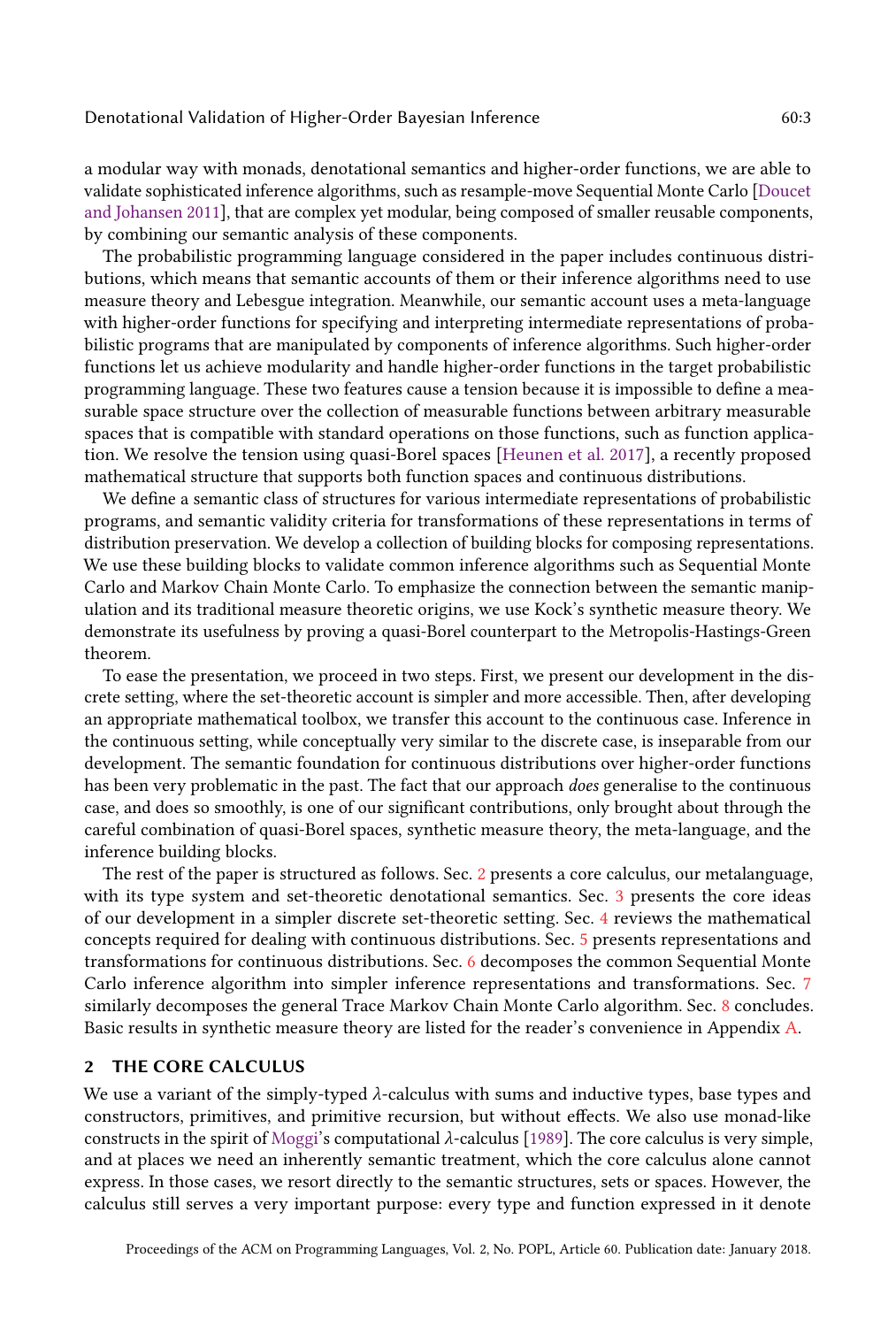| 60:4 |  |  |  | Ścibior, Kammar, Vákár, Staton, Yang, Cai, Ostermann, Moss, Heunen, and Ghahramani |  |  |
|------|--|--|--|------------------------------------------------------------------------------------|--|--|
|------|--|--|--|------------------------------------------------------------------------------------|--|--|

<span id="page-3-0"></span>

| $\tau, \sigma, \rho$ ::= |                                          |          | types                                                                             |    |                             |                                                                                 |
|--------------------------|------------------------------------------|----------|-----------------------------------------------------------------------------------|----|-----------------------------|---------------------------------------------------------------------------------|
|                          | $\alpha$                                 |          | positive variable $ \tau \to \sigma$                                              |    |                             | function                                                                        |
|                          | $ \{\ell_1\tau_1 \ldots \ell_n\tau_n\} $ |          | variant                                                                           | IA |                             | base                                                                            |
|                          | $1 \mid \tau * \sigma$                   |          | finite product $ F \tau $                                                         |    |                             | base constructors                                                               |
|                          | $\mu\alpha.\tau$                         |          |                                                                                   |    |                             | inductive type $\Gamma := x_1 : \tau_1, \ldots, x_n : \tau_n$ variable contexts |
| $t, s, r ::=$            |                                          | terms    |                                                                                   |    |                             |                                                                                 |
|                          | $\mathbf{x}$                             | variable |                                                                                   |    |                             | $\mathbf{match} \cdot t$ binary products                                        |
|                          | $\int \tau \cdot \ell t$                 |          | variant constructor                                                               |    | with $(x, y) \rightarrow s$ |                                                                                 |
|                          |                                          |          | $()   (t, s)$ nullary and binary tuples                                           |    |                             | $\mathbf{match} \cdot t$ inductive types                                        |
|                          | $\tau$ .roll                             |          | iso-inductive constructor                                                         |    |                             | with roll $x \rightarrow s$                                                     |
|                          | $\lambda x : \tau.t$                     |          | function abstraction                                                              |    | $\tau$ .fold t              | inductive recursion                                                             |
|                          | $\mathbf{match} t$                       |          | pattern matching: variants                                                        |    | t s                         | function application                                                            |
|                          |                                          |          | with $\{\ell_1 x_1 \rightarrow s_1 \mid \cdots \mid \ell_n x_n \rightarrow s_n\}$ |    | $\varphi$                   | primitive                                                                       |

Fig. 1. Core calculus types (top) and terms (bottom)

well-formed objects and well-formed morphisms. In the continuous case, using this calculus yields correct-by-construction quasi-Borel spaces and their morphisms, avoiding a tedious and errorprone manual verification. Using the core calculus also brings our theoretical development closer to potential implementations in functional languages.

## 2.1 Syntax

Fig. [1](#page-3-0) (top) presents the types of our core calculus. To support inductive types, we include type variables, taken from a countable set ranged over by  $\alpha, \beta, \gamma, \ldots$  Our kind system will later ensure these type variables are *strictly positive*: they can only appear free covariantly  $-$  to the right of a function type. Variant types use constructor labels taken from a countable set ranged over by  $\ell, \ell_1, \ell_2, \ldots$  Variant types are in fact partial functions with a finite domain from the set of constructor labels to the set of types. When  $\sigma$  is a variant type, we write  $(\ell \tau) \in \sigma$  for the assertion that  $\sigma$  assigns the type  $\tau$  to  $\ell$ . We include the standard unit type, binary products, and function types. We include unary uninterpreted base types and constructors. While we use a list syntax for variable contexts  $\Gamma$ , they are in fact partial functions with a finite domain from the countable set of variables, ranged over by  $x, y, z, \ldots$ , to the set of types.

We desugar stand-alone labels in a variant type  $\{\cdots | \ell \mid \cdots\}$  to the unit type  $\{\cdots | \ell() | \cdots\}$ . We also desugar stand-alone labels in a variant type  $\{\cdots |t| \cdots\}$  to the unit type  $\{\cdots$ <br>We also desugar seemingly-recursive type declarations  $\tau := \sigma[\alpha \mapsto \tau]$  to  $\tau := \mu\alpha.\sigma$ .

<span id="page-3-1"></span>Example 2.1. The type of booleans is given by bool  $:=$  {True | False}. The type of natural numbers is given by  $\mathbb{N} := \{ \text{Zero} \mid \text{SuccN} \}$  desugaring to  $\mathbb{N} := \mu \alpha$ .  $\{ \text{Zero} \mid \text{Succ}\alpha \}$ . The type of α-lists is given by List  $\alpha := \{ Nil \mid Cons \alpha * List \alpha \}$ , desugaring to List  $\alpha := \mu \beta$ .  $\{ Nil \mid Cons \alpha * \beta \}$ .

Base types and constructors allow us to include semantic type declarations into our calculus. For example, we will always include the following base types:

• I : unit interval [0, 1]; •  $\overline{\mathbb{R}}$ : extended real line  $[-\infty, \infty]$ ; •  $\overline{\mathbb{R}}_+$ : non-negative extended reals  $[0, \infty)$ ; and  $[0, \infty]$ . • ℝ: real line  $(-\infty, \infty)$ ; • ℝ<sub>+</sub>: non-negative reals  $[0, \infty)$ ; and  $[0, \infty]$ .<br>In addition, once we define a type constructor such as List α, we will later reuse it as a base type

constructor List  $\tau$ , effectively working in an extended calculus. Thus we are working with a family of calculi, extending the base signature with each type definition in our development.

Fig. [1](#page-3-0) (bottom) presents the terms in our core calculus. Variant constructor terms  $\tau.\ell t$  are annotated with their variant type  $\tau$  to avoid label clashes. The tupling constructors are standard.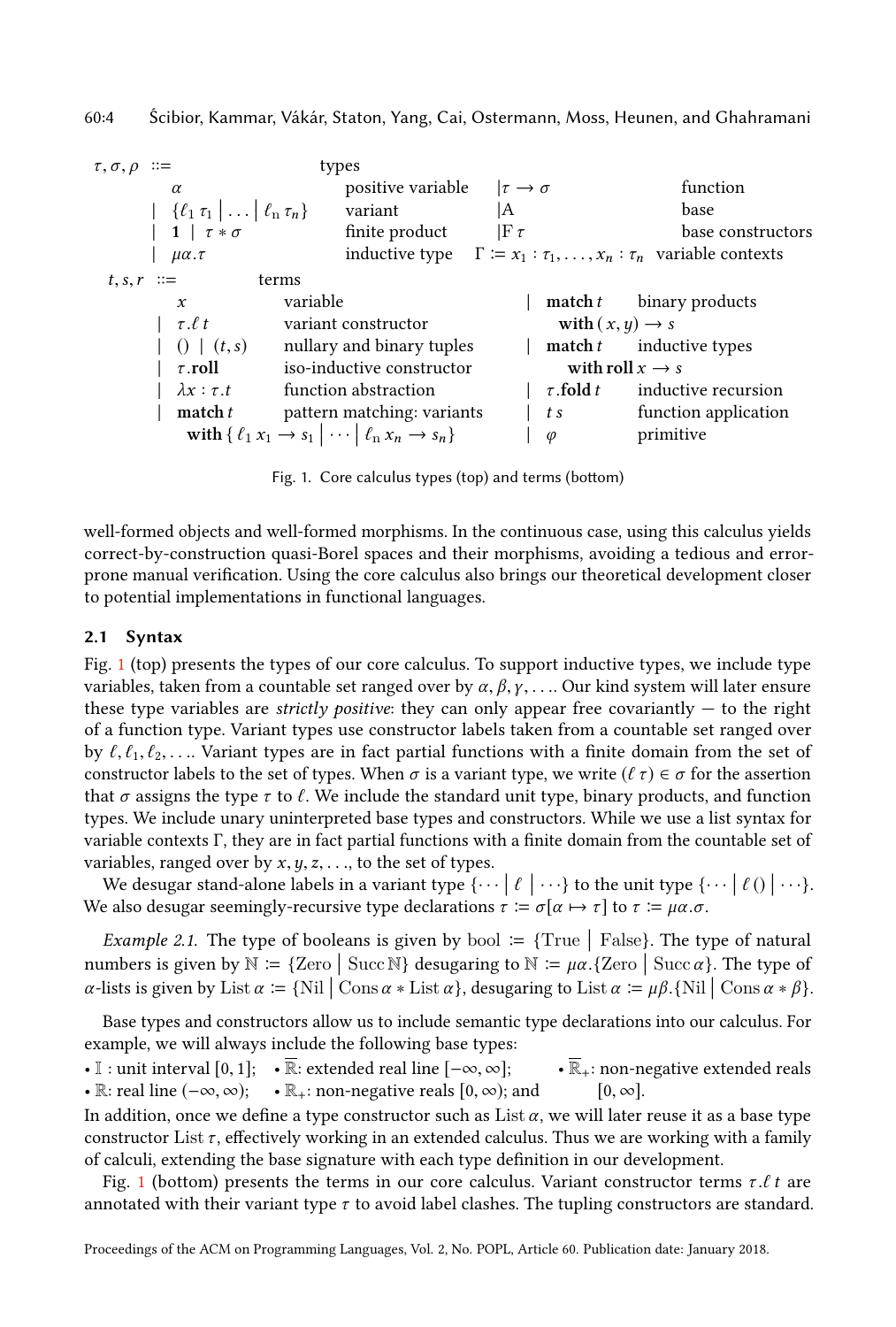<span id="page-4-0"></span>
$$
\frac{\Delta \vdash_k \alpha : \text{type}}{\Delta \vdash_k \tau : \text{type}} (\alpha \in \Delta) \quad \frac{\text{for all } 1 \leq i \leq n: \Delta \vdash_k \tau_i : \text{type}}{\Delta \vdash_k \{\ell_1 \tau_1 \mid \dots \mid \ell_n \tau_n\} : \text{type}} \quad \frac{\Delta \vdash_k \tau : \text{type}}{\Delta \vdash_k \tau : \text{type}} \quad \frac{\Delta \vdash_k \tau : \text{type}}{\Delta \vdash_k \tau : \text{type}} \quad \frac{\vdash_k \tau : \text{type}}{\Delta \vdash_k \tau : \text{type}} \quad \frac{\vdash_k \tau : \text{type}}{\Delta \vdash_k \tau \rightarrow \sigma : \text{type}}}{\Delta \vdash_k \Lambda : \text{type}} \quad \frac{\Delta \vdash_k \tau : \text{type}}{\Delta \vdash_k \Gamma : \text{type}} \quad \frac{\text{for all } (x : \tau) \in \Gamma : \vdash_k \tau : \text{type}}{\vdash_k \Gamma : \text{context}}
$$

Fig. 2. Core calculus kind system

We use *iso-inductive* types: construction of inductive types requires an explicit rolling of the inductive definition such as  $N.$ roll (Zero()). Variable binding in function abstraction is *intrinsically* typed in standard Church-style. We include standard pattern matching constructs for variants, binary products, and inductive types. We include a structural recursion construct  $\tau$ . fold for every inductive type  $\tau$ . Function application is standard, as is the inclusion of primitives.

To ease the construction of terms, we use the standard syntactic sugar (e.g. let  $x = t$  in s for  $(\lambda x. t)$ s, if then else for pattern matching booleans), informally elide types from the terms, elide roll ing/unrolling inductive types, and informally use nested pattern matching.

<span id="page-4-1"></span>*Example 2.2.* For List  $\tau = \mu \alpha$ . {Nil | Cons  $\tau * \alpha$ }, we can express standard list manipulation:

$$
x :: x_s = \text{Cons}(x, x_s) \qquad \text{fold } a \, f = \text{List } \tau \text{.fold } \lambda \{ \text{ Nil} \to a \mid \text{Cons}(x, b) \to f(x, b) \}
$$
\n
$$
x_s + y_s = \text{fold } y_s \, (::) \, x_s \qquad \text{map } f \, x_s = \text{fold } [\ ] (\lambda \{ (y, y_s) \to (f(y), y_s) \} )
$$
\n
$$
x_s = \text{Syl}_s \, (x_s, y_s) \, (x_s, y_s) \, (x_s, y_s) \, (x_s, y_s) \, (x_s, y_s) \, (x_s, y_s) \, (x_s, y_s) \, (x_s, y_s) \, (x_s, y_s) \, (x_s, y_s) \, (x_s, y_s) \, (x_s, y_s) \, (x_s, y_s) \, (x_s, y_s) \, (x_s, y_s) \, (x_s, y_s) \, (x_s, y_s) \, (x_s, y_s) \, (x_s, y_s) \, (x_s, y_s) \, (x_s, y_s) \, (x_s, y_s) \, (x_s, y_s) \, (x_s, y_s) \, (x_s, y_s) \, (x_s, y_s) \, (x_s, y_s) \, (x_s, y_s) \, (x_s, y_s) \, (x_s, y_s) \, (x_s, y_s) \, (x_s, y_s) \, (x_s, y_s) \, (x_s, y_s) \, (x_s, y_s) \, (x_s, y_s) \, (x_s, y_s) \, (x_s, y_s) \, (x_s, y_s) \, (x_s, y_s) \, (x_s, y_s) \, (x_s, y_s) \, (x_s, y_s) \, (x_s, y_s) \, (x_s, y_s) \, (x_s, y_s) \, (x_s, y_s) \, (x_s, y_s) \, (x_s, y_s) \, (x_s, y_s) \, (x_s, y_s) \, (x_s, y_s) \, (x_s, y_s) \, (x_s, y_s) \, (x_s, y_s) \, (x_s, y_s) \, (x_s, y_s) \, (x_s, y_s) \, (x_s, y_s) \, (x_s, y_s) \, (x_s, y_s) \, (x_s, y_s) \, (x_s, y_s) \, (x_s, y_s) \, (x_s, y_s) \, (x_s, y
$$

where we abbreviate  $[a_1, \ldots, a_n]$  to  $\text{Cons}(a_1, \ldots, \text{Cons}(a_n, \text{Nil}) \ldots)$ .

### 2.2 Type system

To ensure the well-formedness of types, which involve type variables, we use a simple kind system, presented in Fig. [2.](#page-4-0) Each kinding judgement  $Δ \nightharpoonup_k τ$ : type asserts that a given type τ is well-formed in the *type variable context*  $\Delta$ , which is finite set of type variables.

The kinding judgements are standard. All type variables must be bound by the enclosing context, or by an inductive type binder. The contravariant position in the function type  $\tau \to \sigma$  must contain a closed type, ensuring that free type variables can only appear in strictly positive positions. Variable contexts Γ must only assign closed types.

*Example 2.3.* The types from Ex. [2.1](#page-3-1) are well-kinded:  $\vdash_k$  bool, N, List  $\alpha$ : type.

We define capture avoiding substitution of types for type variables in the standard way, which obeys the usual structural properties. Henceforth we consider only well-formed types in context, leaving the context implicit wherever possible, and gloss over issues of alpha-convertibility of bound type variables.

To type terms, we assume each primitive  $\varphi$  has a well-formed type  $\vdash_k \tau_\varphi :$  type associated with it. Fig. [3](#page-5-0) presents the resulting type system. Each typing judgement  $\Gamma \vdash t : \tau$  asserts that a given term t is well-typed with the well-formed closed type  $\vdash_k \tau :$  type in the variable context  $\vdash_k \Gamma :$  context.

The rules are standard. By design, every term has at most one type in a given context.

Example 2.4. Once desugared, the list manipulation terms from Ex. [2.2](#page-4-1) have types:

| $(:): \tau * List \tau \rightarrow List \tau$                            | foldr $:\sigma * (\tau * \sigma \to \sigma) * List \tau \to \sigma$ |
|--------------------------------------------------------------------------|---------------------------------------------------------------------|
| map $:(\tau \to \sigma) \to (\text{List } \tau \to \text{List } \sigma)$ | $(+):$ (List $\tau$ ) * (List $\tau$ ) $\rightarrow$ List $\tau$    |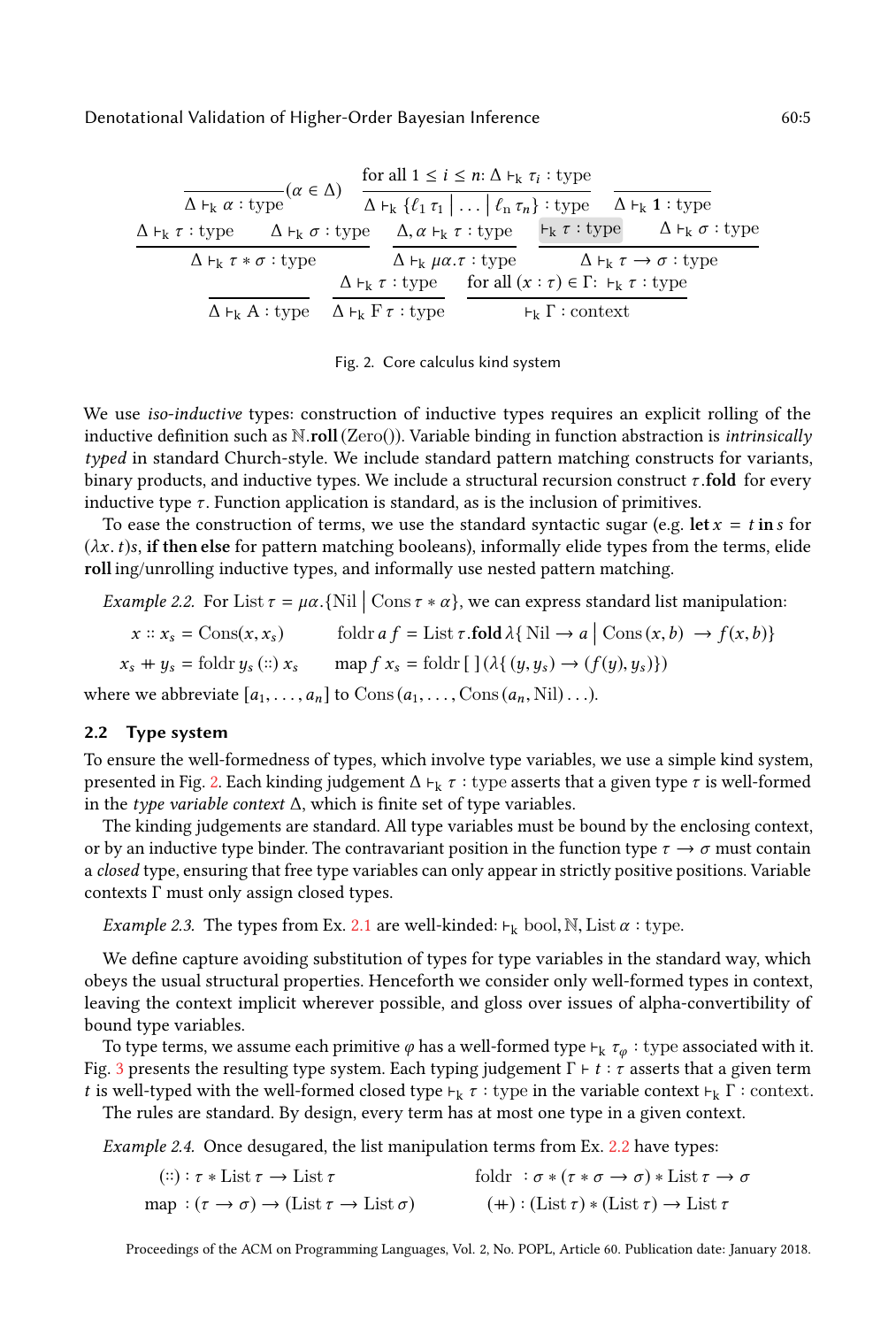## <span id="page-5-0"></span>60:6 Ścibior, Kammar, Vákár, Staton, Yang, Cai, Ostermann, Moss, Heunen, and Ghahramani

$$
\frac{\Gamma + t : \tau \quad \Gamma + s : \sigma}{\Gamma + (t, s) : \tau * \sigma} \frac{\Gamma + t : \tau_i}{\Gamma + \tau \cdot \text{roll} : (\sigma[\alpha \mapsto \tau]) \rightarrow \tau} (\tau = \mu \alpha. \sigma) \frac{\Gamma, x : \tau + t : \sigma}{\Gamma + \lambda x : \tau \cdot t : \tau \rightarrow \sigma}
$$
\n
$$
\frac{\Gamma + t : \{\ell_1 \tau_1 | \ldots | \ell_n \tau_n\} \quad \text{for each } 1 \leq i \leq n : \Gamma, x_i : \tau_i + s_i : \tau \rightarrow \sigma}{\Gamma + \text{match } t \text{ with } \{\ell_1 x_1 \rightarrow s_1 | \cdots | \ell_n x_n \rightarrow s_n\} : \tau}
$$
\n
$$
\frac{\Gamma + t : \sigma * \rho \quad \Gamma, x : \sigma, y : \rho + s : \tau}{\Gamma + \text{match } t \text{ with } (x, y) \rightarrow s : \tau} \frac{\Gamma + t : \mu \alpha. \sigma \quad \Gamma, x : \sigma[\alpha \mapsto \mu \alpha. \sigma] + s : \tau}{\Gamma + \text{match } t \text{ with } (x, y) \rightarrow s : \tau} \frac{\Gamma + t : \mu \alpha. \sigma \quad \Gamma, x : \sigma[\alpha \mapsto \mu \alpha. \sigma] + s : \tau}{\Gamma + \text{match } t \text{ with } \text{roll } x \rightarrow s : \tau}
$$
\n
$$
\frac{\Gamma + t : (\sigma[\alpha \mapsto \rho]) \rightarrow \rho}{\Gamma + \tau \cdot \text{fold } t : \tau \rightarrow \rho} (\tau = \mu \alpha. \sigma) \frac{\Gamma + t : \sigma \rightarrow \tau \quad \Gamma + s : \sigma}{\Gamma + t : \tau \rightarrow \tau} \frac{\Gamma + t : \tau \rightarrow \tau}{\Gamma + \rho : \tau \rightarrow \tau}
$$

Fig. 3. Core calculus type system

## 2.3 Primitive recursion

As is well-known [\[Geuvers and Poll](#page-27-5) [2007;](#page-27-5) [Hutton](#page-27-6) [1999\]](#page-27-6), structural recursion on inductive types allows us to express primitive recursion. By 'primitive recursion', we mean recursing through values of an inductive type  $\mu\alpha.\sigma$  using a term of the form:  $\Gamma, k : \sigma[\alpha \mapsto (\mu\alpha.\sigma) * \rho] \vdash t : \rho$  with the intention that  $t$  can use either arbitrary (total) processing on the sub-structures of its input  $k$ , or make a primitive recursive call to itself with a sub-structure. In order to desugar such a term into a function of type  $\tau * (\mu \alpha. \sigma) \to \rho$ , we use terms of the following type, defined by induction on types:

$$
\pi_{\alpha.\sigma,\rho} : \sigma[\alpha \mapsto (\mu\alpha.\sigma) * \rho] \to \sigma[\alpha \mapsto \mu\alpha.\sigma]
$$

and interpret the primitive recursive declaration  $t$  embodied by:

$$
\Gamma, x : \mu\alpha.\sigma \vdash \text{match}(\mu\alpha.\sigma).\text{fold}\left(\lambda k : \sigma[\alpha \mapsto (\mu\alpha.\sigma) * \rho].(\text{roll}\,\pi_{\alpha.\sigma,\rho}k, t)\right)x
$$
  
with  $(\_, r) \to r : \sigma$ 

This translation is global in nature: the structure of the term  $\pi$  depends on the type of t. Thus, it does not constitute a macro translation [\[Felleisen](#page-26-2) [1991\]](#page-26-2). With this point in mind, we will allow ourselves to use primitive recursive definitions.

<span id="page-5-1"></span>*Example 2.5.* We define a function aggr : List( $\mathbb{R}_+ * X$ )  $\rightarrow$  List( $\mathbb{R}_+ * X$ ) which takes a list of weighted values and aggregates all the weights based on their values. We make use of the auxiliary function add :  $(\mathbb{R}_+ * X) * \text{List}(\mathbb{R}_+ * X) \rightarrow \text{List}(\mathbb{R}_+ * X)$ , which adds a weighted value to an already aggregated list. We define add by primitive recursion:

add((s, a), x<sub>s</sub>) := match x<sub>s</sub> with 
$$
\{[] \rightarrow [(s, a)]
$$
 -- new entry  
\n $(r, x) :: xs \rightarrow \text{if } x = a$   
\nthen  $(s + r, a) :: xs$  -- accumulate  
\nelse  $(r, x) :: add((s, a), xs)\}$  -- recursive

and set aggr := foldr  $\lceil \cdot \rceil$  add. This example makes use of an equality predicate between X elements, restricting its applicability.

## 2.4 Denotational semantics

We give a set-theoretic semantics to the calculus. In such set-theoretic semantics, types-in-context  $\Delta \vdash_k \tau :$  type are interpreted as functors  $[\![\tau]\!] : \mathbf{Set}^{\Delta} \to \mathbf{Set}$ , i.e.,  $[\![\tau]\!]$  assigns a set  $[\![\hat{\tau}]\!] (X_\alpha)_{\alpha \in \Delta}$  for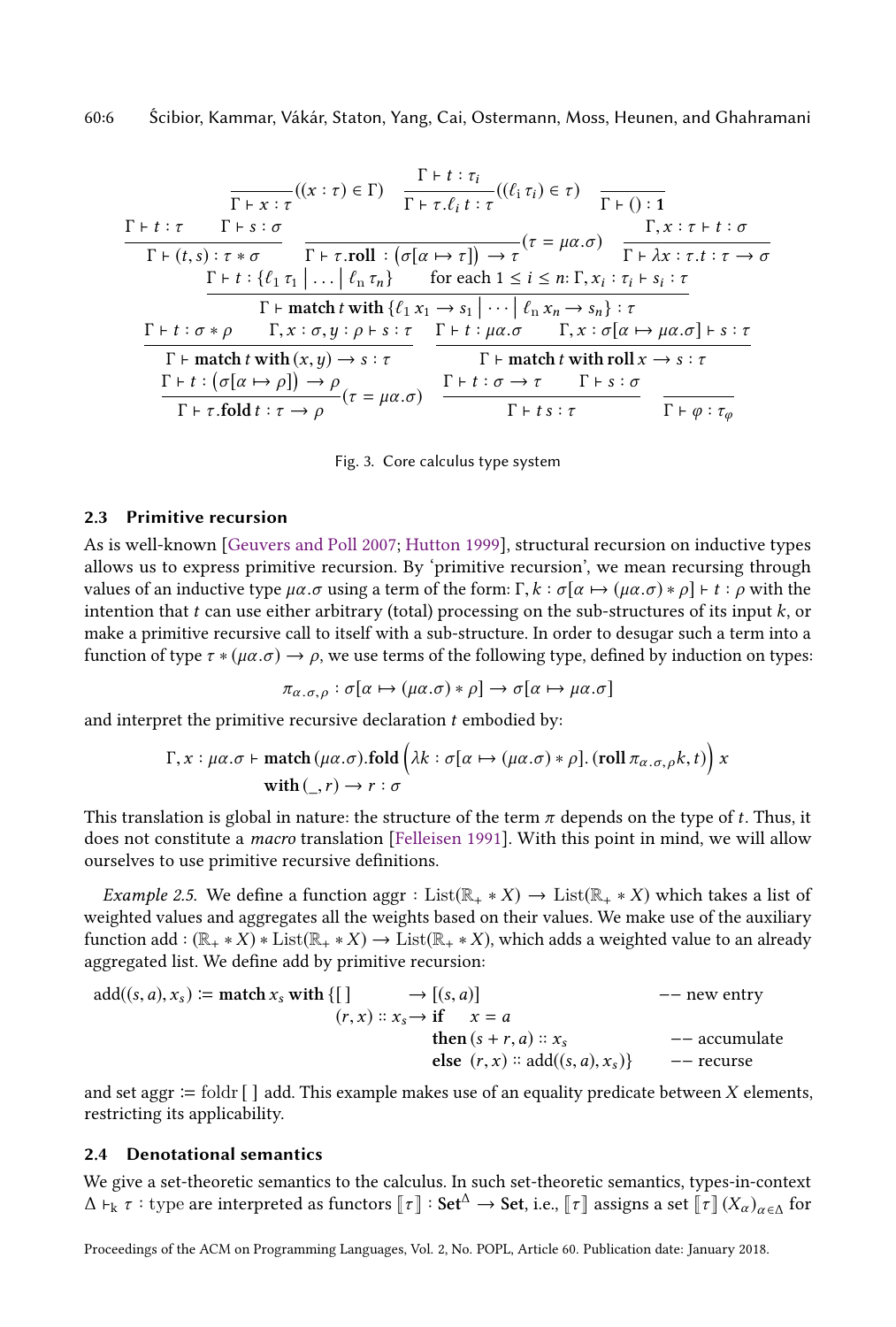<span id="page-6-1"></span>
$$
\llbracket \alpha \rrbracket d := d(\alpha) \qquad \llbracket \{ \ell_1 \tau_1 \mid \dots \mid \ell_n \tau_n \} \rrbracket d := \sum_{i=1}^n \llbracket \tau_i \rrbracket d \qquad \llbracket 1 \rrbracket := \mathbb{1} \qquad \llbracket \mathrm{F} \, \tau \rrbracket d := \mathcal{B} \llbracket \mathrm{F} \rrbracket (\llbracket \tau \rrbracket d)
$$
\n
$$
\llbracket \mu \alpha. \tau \rrbracket d := \mu X. \llbracket \tau \rrbracket d[\alpha \mapsto X] \qquad \llbracket \tau \rightarrow \sigma \rrbracket d := \left( \llbracket \sigma \rrbracket d \right)^{\llbracket \tau \rrbracket (0)} \qquad \llbracket \mathrm{A} \rrbracket d := \mathcal{B} \llbracket \mathrm{A} \rrbracket
$$

Fig. 4. Core calculus type-level semantics

every ∆-indexed tuple of sets, and a function

$$
\llbracket \tau \rrbracket \left( f_{\alpha} : X_{\alpha} \to Y_{\alpha} \right)_{\alpha \in \Delta} : \llbracket \tau \rrbracket (X_{\alpha}) \to \llbracket \tau \rrbracket (Y_{\alpha})
$$

for every ∆-indexed tuple of functions between the sets with corresponding index, and this assignment preserves composition and identities.

In order to interpret iso-inductive types  $\mu\alpha.\tau$ , we need canonical isomorphisms between the sets  $\lceil \tau \rceil$  ( $\lceil \mu \alpha. \tau \rceil$ )  $\cong$   $\lceil \mu \alpha. \tau \rceil$ . We will do this in a standard way, by interpreting  $\lceil \mu \alpha. \tau \rceil$  as the initial algebra for the functor  $\llbracket \tau \rrbracket$  :  $[Set^{\Delta} \rightarrow Set] \rightarrow [Set^{\Delta} \rightarrow Set]$ . This means that for every functor  $A : \mathbf{Set}^{\Delta} \to \mathbf{Set}$  with a natural family of functions  $\{a_X : (\llbracket \tau \rrbracket A)(X) \to A(X)\}_{X \in \mathbf{Set}^{\Delta}}$ , there is a canonical natural family of functions  $\{\text{fold}_X : [\mu \alpha.\tau](X) \to A(X)\}_{X \in \text{Set}^{\Delta}}$ .<br>A technical requirement is needed to ensure that this initial algebra.

A technical requirement is needed to ensure that this initial algebra exists: we fix a regular cardinal  $\kappa$ , and demand that each type denotes a  $\kappa$ -ranked functor (ranked functor for short), that is, that it denotes a functor that preserves  $\kappa$ -filtered colimits<sup>[1](#page-6-0)</sup>. The  $\kappa$ -ranked functors are closed under composition, products, sums, and initial algebras. Initial algebras for  $\kappa$ -ranked functors on locally presentable categories always exist, because they can be built in an iterative way by transfinite induction (see e.g. [\[Kelly](#page-27-7) [1980\]](#page-27-7)).

2.4.1 Set-theoretic interpretation. To interpret types, we assume a given interpretation  $\mathcal{B} \llbracket - \rrbracket$ of the base types A as sets  $\mathcal{B} [\mathbb{A}]$  and of base type constructors F as ranked functors  $\mathcal{B} [\mathbb{F}]$ : Set → Set. We then interpret each well-formed type in context  $\Delta \vdash_k \tau :$  type as a ranked functor  $\lbrack\!\lbrack\tau\rbrack\!\rbrack$  : Set<sup> $\Delta$ </sup>  $\rightarrow$  Set, as depicted in Fig. [4.](#page-6-1)

In this definition, the parameter  $d$  may be either a tuple of sets or functions. When interpreting type variables, we write  $d(\alpha)$  for the  $\alpha$ -indexed component of d. The interpretation of simple types uses disjoint unions, singletons, finite products, and exponentials, i.e. the bi-cartesian closed structure of Set. We interpret inductive types  $\[\mu\alpha.\tau\]$  d using the initial algebra for the ranked functor  $\lambda X$ .  $\lceil \tau \rceil d[\alpha \mapsto X]$  : Set → Set. In the semantics of the function type  $\tau \to \sigma$ , the exponential makes no use of the functor's arguments, and relies on the fact that all type variables are strictly positive. We use the given interpretation of base types and type constructors to interpret them.

<span id="page-6-2"></span>LEMMA 2.6. The semantics of types is well-defined: every well-formed type  $\Delta \vdash_k \tau :$  type denotes a ranked functor  $\lceil \tau \rceil : \mathbf{Set}^{\Delta} \to \mathbf{Set}$ . In particular, every closed type denotes a set.

The proof is by induction on the kinding judgements, using well-known properties of Set. We will always interpret the base types I, R, etc. by the sets they represent.

Example 2.7. We calculate the denotations of the types from Ex. [2.1.](#page-3-1) Booleans denote a twoelement set  $\lceil \text{bool} \rceil = \{\text{False}, \text{True}\},$  and the natural numbers denote the set of natural numbers  $\mathbb{N}$  = N. By Lemma [2.6,](#page-6-2)  $\mathbb{L}$ list $\mathbb{I}$  denotes a ranked functor List : Set  $\rightarrow$  Set, and this functor is given by the set of sequences of X-elements List  $X \coloneqq \bigcup_{n \in \mathbb{N}} X^n$ .

<span id="page-6-0"></span><sup>&</sup>lt;sup>1</sup>We do not use simpler classes of functors, such as *polynomial functors* or *containers*, as they are not closed under subfunctors, given by subsets in the discrete case and subspaces in the continuous case, which we need in the sequel.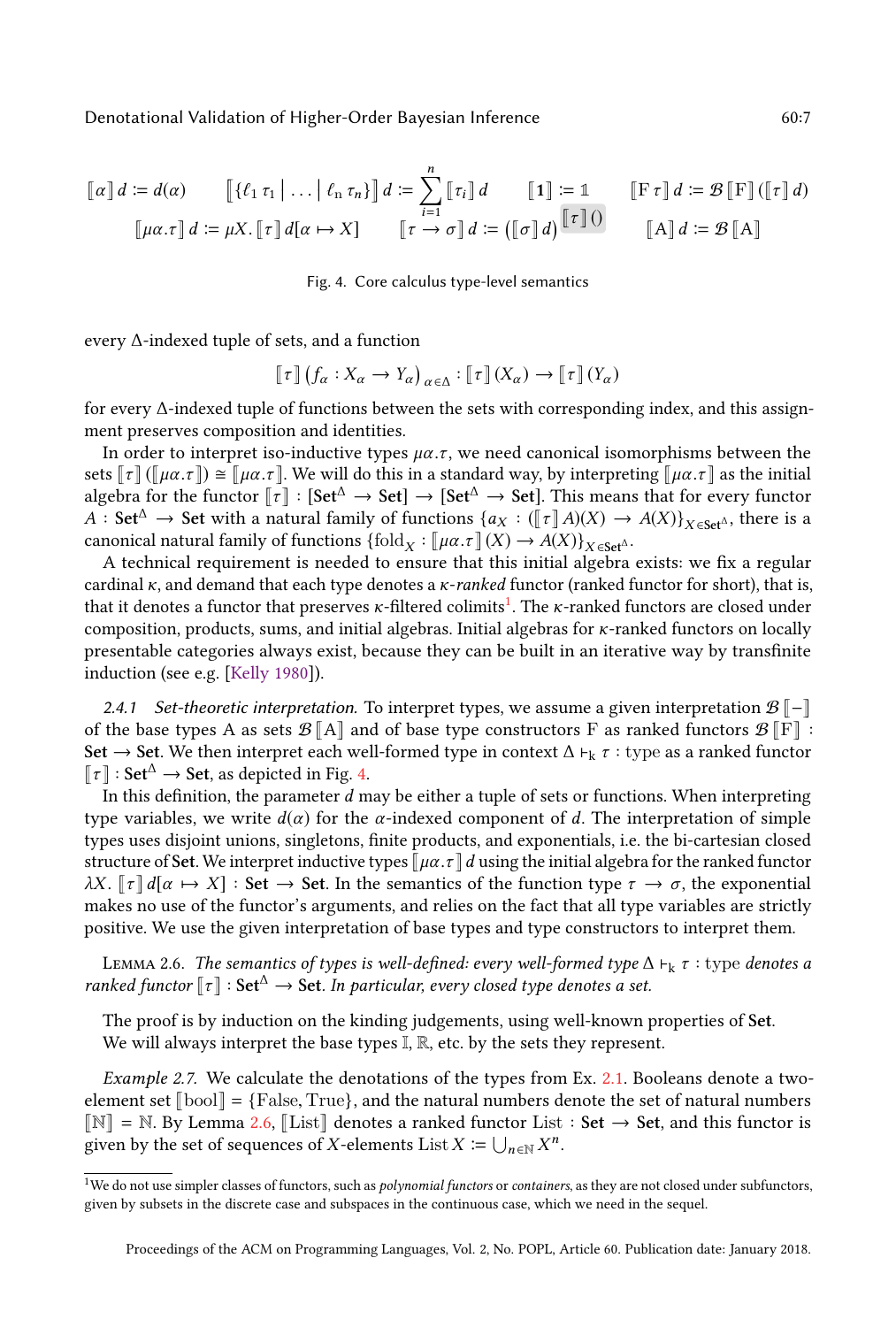<span id="page-7-1"></span>

| instance Monad (List) where                                                      | Sugar                                                  | Elaboration               |  |
|----------------------------------------------------------------------------------|--------------------------------------------------------|---------------------------|--|
| return $x = [x]$                                                                 | $\bullet x \leftarrow t : s \quad t \gg \lambda x . s$ |                           |  |
| $x_s \gg f = \text{foldr} \left[ \int (\lambda(x, y_s), f(x) + y_s) x_s \right]$ | • return t return $\pm t$                              |                           |  |
|                                                                                  | $\bullet$ t: s                                         | $\leftarrow t$ : s        |  |
| (a) Declaring monadic interfaces                                                 |                                                        | (b) Haskell's do-notation |  |

|  | Fig. 5. Monadic programming notation |  |
|--|--------------------------------------|--|
|  |                                      |  |

Beyond establishing the well-definedness of the semantic interpretation, Lemma [2.6](#page-6-2) equips us with syntactic means to define ranked functors. Once defined, we can add these functors to our collection of base types (in an extended instance of the core calculus). In the sequel, we will often restrict a given ranked functor  $F : Set \rightarrow Set$  by specifying a subset  $GX \subseteq FX$ . Doing so is analogous to imposing an *invariant* on a datatype. The subsets GX form a *subfunctor*  $G \subseteq F$ precisely if they are closed under the functorial action of F, i.e., for every function  $f: X \to Y$  and  $a \in GX$ ,  $F f(a) \in GY$ .

Lemma 2.8. Subfunctors of ranked functors over Set are ranked.

We can prove this lemma directly, but it also follows from a higher-level argument using the commutation of finite limits and  $\kappa$ -directed colimits in Set.

# <span id="page-7-2"></span>2.5 Monadic programming

In the sequel, we will be working with types that support a monadic programming style. More precisely, a *monadic interface*  $\underline{T}$  consists of a triple  $\underline{T} = (T, \text{return}^{\text{T}}, \gg = \overline{T})$  where: T assigns to each set X a set TX; return<sup>T</sup> assigns to each set X a function return $\frac{T}{X}: X \to TX$ ; and  $\gg = \frac{T}{X}$  assigns to each pair of sets X and Y a function  $\gg \frac{T}{X,Y} : TX \times (TY)^X \to TY$ . We borrow Haskell's type-class syntax to define such interfaces. As an example, Fig.  $5a$  defines a monadic interface over List.

Each such monadic interface  $T$  allows us to use standard do-notation summarised in Fig.  $5b$ . Though simple in principle, we must take care when treating this notation as syntactic sugar, as choosing the appropriate function return $_X$  or  $\gg_{X,Y}$  at each desugaring step must take typing<br>information into account When we use do notation in the second we ensure that such choices can information into account. When we use do-notation in the sequel, we ensure that such choices can be disambiguated. Finally, we will delimit our use of do-notation to within a *do-block* T.do  $\{\ldots\}$ , omitting the monadic interface  $T$  or the entire delimiter when either is clear from the context.

Importantly, we do not insist that a monadic interface satisfies the monad associativity and unit laws: (return x)  $\gg$  =  $f = f(x)$ ,  $a \gg$  return  $x = a$ , and  $(a \gg f) \gg g = a \gg ( \lambda x \cdot (f x \gg g))$ .

## <span id="page-7-0"></span>3 DISCRETE INFERENCE

We can now lay-out the core ideas in the simpler, set-theoretic case: a semantic structure for higherorder (discrete) probabilistic programs, intermediate representations of these programs for the purpose of inference, valid transformations between these representations, and modular building blocks for creating new representations and transformations from existing ones. For simplicity, we consider representations and transformations from simple rather naive inference algorithms only in this section. In Sec. [6](#page-19-0) and Sec. [7,](#page-22-0) we show how the core ideas here apply to advanced algorithms when aided with further technical developments.

## 3.1 The mass function monad

For our purposes, probabilistic programming languages contain standard control-flow mechanisms and data types, such as our core calculus, together with probabilistic choice and conditioning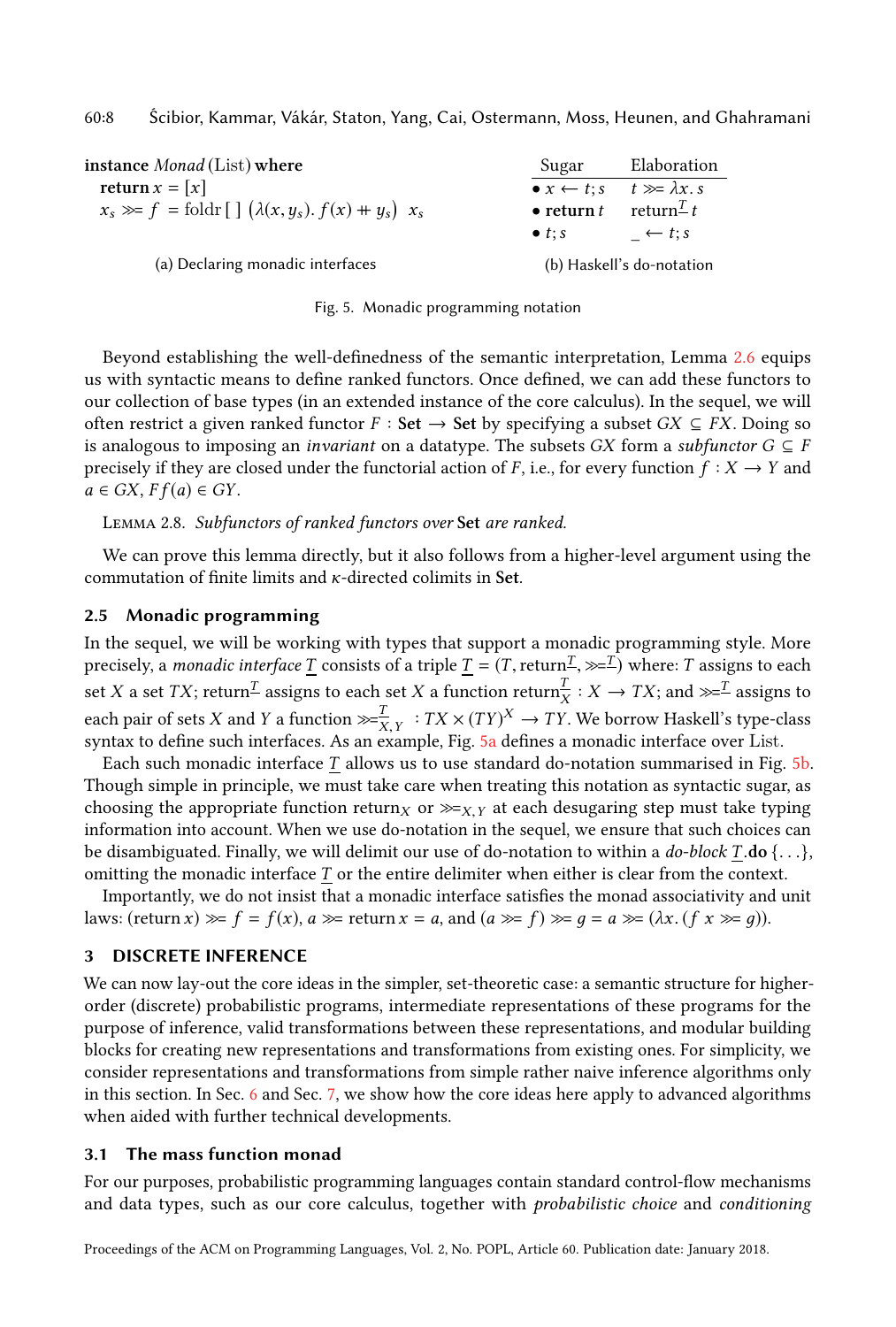operations. In the discrete case, these are given by two effectful operations:

$$
\frac{\Gamma \vdash t : \mathbb{R}_{+}}{\Gamma \vdash_{\text{comp}} \text{store } t : 1}
$$

In Bayesian probabilistic programming, we think of flip as drawing from a (uniform) prior distribution on bool, and of score as recording a likelihood. Typically, one calls score( $f(x)$ ) where f is a density function of a distribution, which records the likelihood of observing data  $x$  from the distribution  $f$ . The score might be zero, a hard constraint: this path is impossible. The score might be in the unit interval, the probability of a discrete observation; but in general a likelihood function can take any positive real value. The inference problem is to approximate the posterior distribution, from the unnormalized posterior defined by the program, combining a prior and likelihood.

To give a set-theoretic semantic structure to such a higher-order language with these two constructs, it suffices to give a monadic interface  $T$  for which the associativity and unit laws hold, together with two functions:

$$
flip : [\![\mathbf{1}]\!] \to T [\![bool]\!]
$$
 score : 
$$
[\![\mathbb{R}_+]\!] \to T [\![\mathbf{1}]\!]
$$

For the purposes of the discrete development, the following monad fits the bill. A (finite) mass *function* over a set X is a function  $\mu : X \to \mathbb{R}_+$  for which there exists a finite set  $F \subseteq X$  such that  $\mu$ is 0 outside F: in other words, the support set supp  $\mu := \{x \in X | \mu(x) \neq 0\}$  is finite. For every set X, let Mass  $X \coloneqq \{ \mu : X \to \mathbb{R}_+ \big| \mu \text{ is a mass function} \}.$  The *mass function* monad is given by:

Mass := instance *Monad* (Mass) where  
return *x*<sub>0</sub> = λ*x*. if (*x* = *x*<sub>0</sub>) then 1 else 0  

$$
μ \gg f = λy
$$
.  $\sum_{x \in \text{supp} μ} μ(x) \cdot (f(x)(y))$ 

and we set flip =  $\lambda_{-}$ .  $\frac{1}{2}$  and score  $r = \lambda \{ () \rightarrow r \}$ . Intuitively, values of Mass X represent unnormal-<br>ized probabilistic computations of a result in X. From the Bayesian perspective, the meaning of a ized probabilistic computations of a result in X. From the Bayesian perspective, the meaning of a program is the unnormalized posterior.

LEMMA 3.1. The monadic interface Mass defines a ranked monad over Set.

This monad is also known as the *free positive cone monad*, as it constructs the 'positive fragment' of a vector space over the field of reals with basis  $X$ .

#### 3.2 Inference representations

The mass function semantics is accurate, but idealised: realistic implementations cannot be expected to compute mass functions at arbitrary types, and especially at higher-order types. Instead, probabilistic inference engines would manipulate some representation of the program, while maintaining its semantics.

<span id="page-8-0"></span>Definition 3.2. A discrete inference representation  $T$  is a sextuple

$$
\underline{T} = \left(T, \text{return}^{\underline{T}}, \gg = \underline{T}, \text{flip}^{\underline{T}}, \text{score}^{\underline{T}}, m^{\underline{T}}\right)
$$

consisting of:

- a monadic interface  $(T,\text{return}^{\mathcal{I}}, \gg = \mathcal{I})$ ;
- two functions flip<sup> $T$ </sup>:  $1 \rightarrow T2$  and score<sup> $T$ </sup>:  $\mathbb{R}_+ \rightarrow T1$ , where  $1 := [1]$ ,  $2 := [bool]$ ; and
- an assignment of a *meaning* function  $m_X^T : TX \to {\rm Mass} X$  for every set X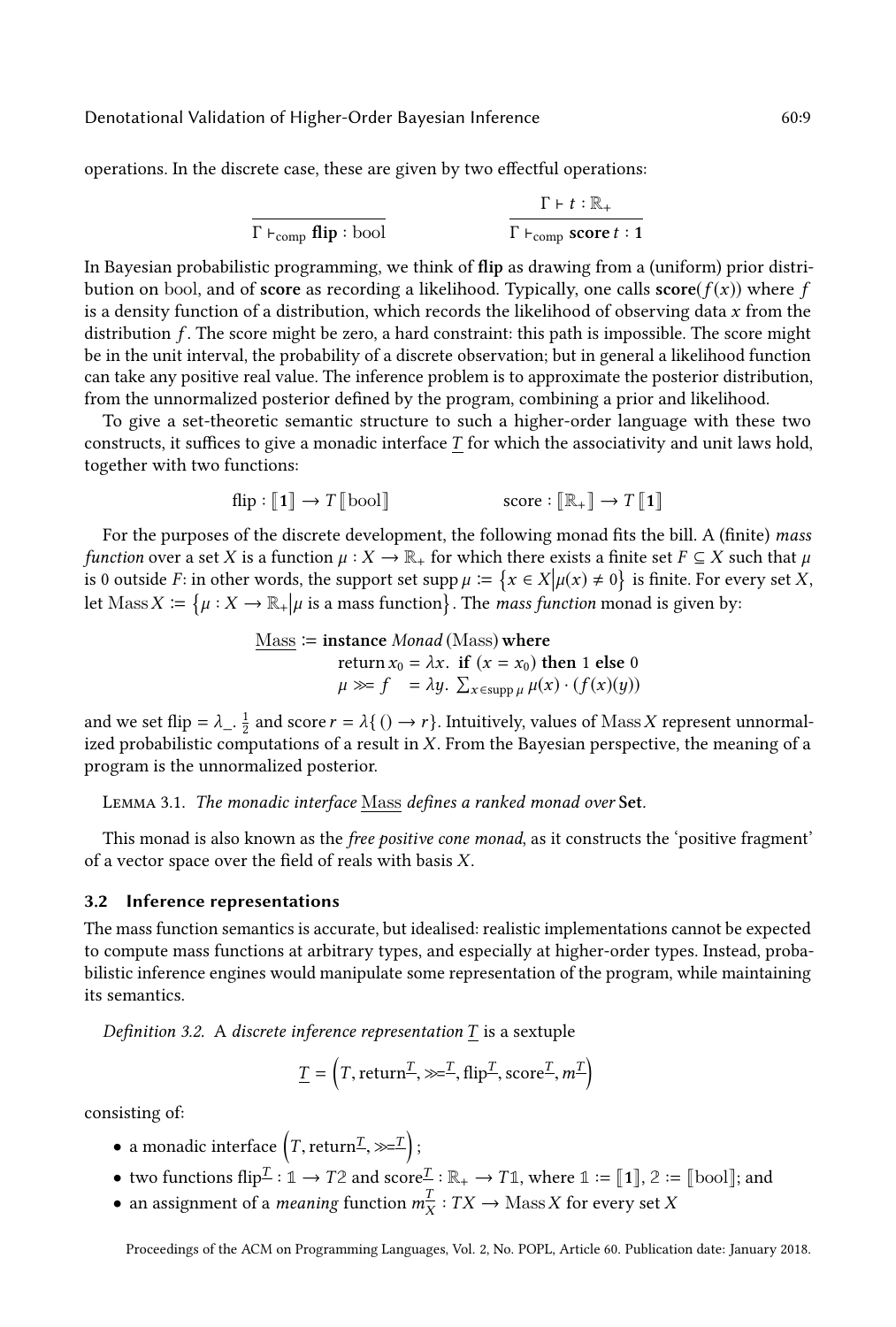## 60:10 Ścibior, Kammar, Vákár, Staton, Yang, Cai, Ostermann, Moss, Heunen, and Ghahramani

such that the following laws hold for all sets X, Y, and  $x \in X$ ,  $a \in TX$ ,  $r \in \mathbb{R}_+$ , and  $f : X \to TY$ :

$$
\text{return} \frac{\text{Mass}}{x} = m(\text{return} \frac{x}{x}) \qquad m(a \gg \frac{1}{2} f) = (m \, a) \gg \frac{\text{Mass}}{x} \, \lambda x. \, m(f \, x)
$$
\n
$$
m(\text{flip} \frac{x}{x}) = \text{flip} \frac{\text{Mass}}{x} \qquad m(\text{score} \frac{x}{x}) = \text{score} \frac{\text{Mass}}{x} \, r
$$

As with monadic interfaces, we use a type-class notation for defining inference representations.

<span id="page-9-0"></span>Example 3.3 (Discrete weighted sampler). Consider the type

Term  $\alpha \coloneqq {\text{Return}(\mathbb{R}_+ * \alpha) \mid \text{Flip}(\text{Term} \alpha * \text{Term} \alpha)}$ 

which induces a ranked functor Term. The elements of  $Term X$  are binary trees, which we call terms, whose leaves contain weighted values of type X. Fig. [6a](#page-10-0) presents the inference representation structure of the functor Term. Flip represents a probabilistic choice while Return holds the final value and the total weight for the branch. Thus an immediately returning computation is represented by a leaf with weight 1. The auxiliary function scale in the definition of  $\gg$ = scales the leaves of its input term by the input weight. The function  $\gg$ = itself substitutes terms for the leaves according to its input function  $f$ , making sure the newly grafted terms are scaled appropriately. The probabilistic choice operation flip constructs a single node with each leaf recording the probabilistic choice unweighted. Conditioning records the input weight.

The meaning function recurses over the term, replacing each node representing a probabilistic choice by probabilistic choice of the mass function monad, and reweighting the end result appropriately.

The main step in validating the inference representation laws involves  $\gg$ =: first show that composing the meaning function with the auxiliary function scale scales the meaning of the input term appropriately, and then proceed by structural induction on terms.

The weighted sampler representation in fact forms a proper monad over Set: it is the free monad for an algebraic theory with a binary operation flip and unary operations score, subject<br>to flip(eeene (x) eeene (x)) = score (flip(x, x)). As the mess function moned else volidates these to  $\text{flip}(\text{score}_r(x), \text{score}_r(y)) = \text{score}_r(\text{flip}(x, y))$ . As the mass function monad also validates these equations, the meaning function is then the unique monad morphism from Term to Mass preserving the operations flip and score.

However, we emphasise that an inference representation need not form a proper monad, and that the meaning function need not be a monad morphism. Indeed, the Pop Sam representation introduced in Sec. [6](#page-19-0) is not a monad and most of the non-trivial inference transformations we discuss are not monad morphisms.

The weighted sampler representation allows us to incorporate both intensional and operational aspects into our development. Bayesian inference ultimately reduces a representation into probabilistic simulation. The weighted sampler representation can thus act as an internal representation of this simulation. Moreover, its continuous analogue will allow us to manipulate traces when analysing the Trace Markov Chain Monte Carlo algorithm in Sec. [7.](#page-22-0)

*Example 3.4 (Enumeration).* The type  $\text{Enum } \alpha := \text{List}(\mathbb{R}_+ * \alpha)$  induces a ranked functor Enum. Elements of  $\text{Enum } X$  form an enumeration of the mass function they represent, with the same value  $x$  potentially appearing multiple times with different weights. Values not appearing in the list at all have weight 0.

Fig. [6b](#page-10-0) presents an inference representation structure using Enum. Returning a value lists the unique non-zero point mass. The  $\gg$  operation applies the given function to each element listed, scales the list appropriately and accumulates all intermediate lists. The choice operation enumerates both branches with equal probability, and conditioning inserts a scaling factor. The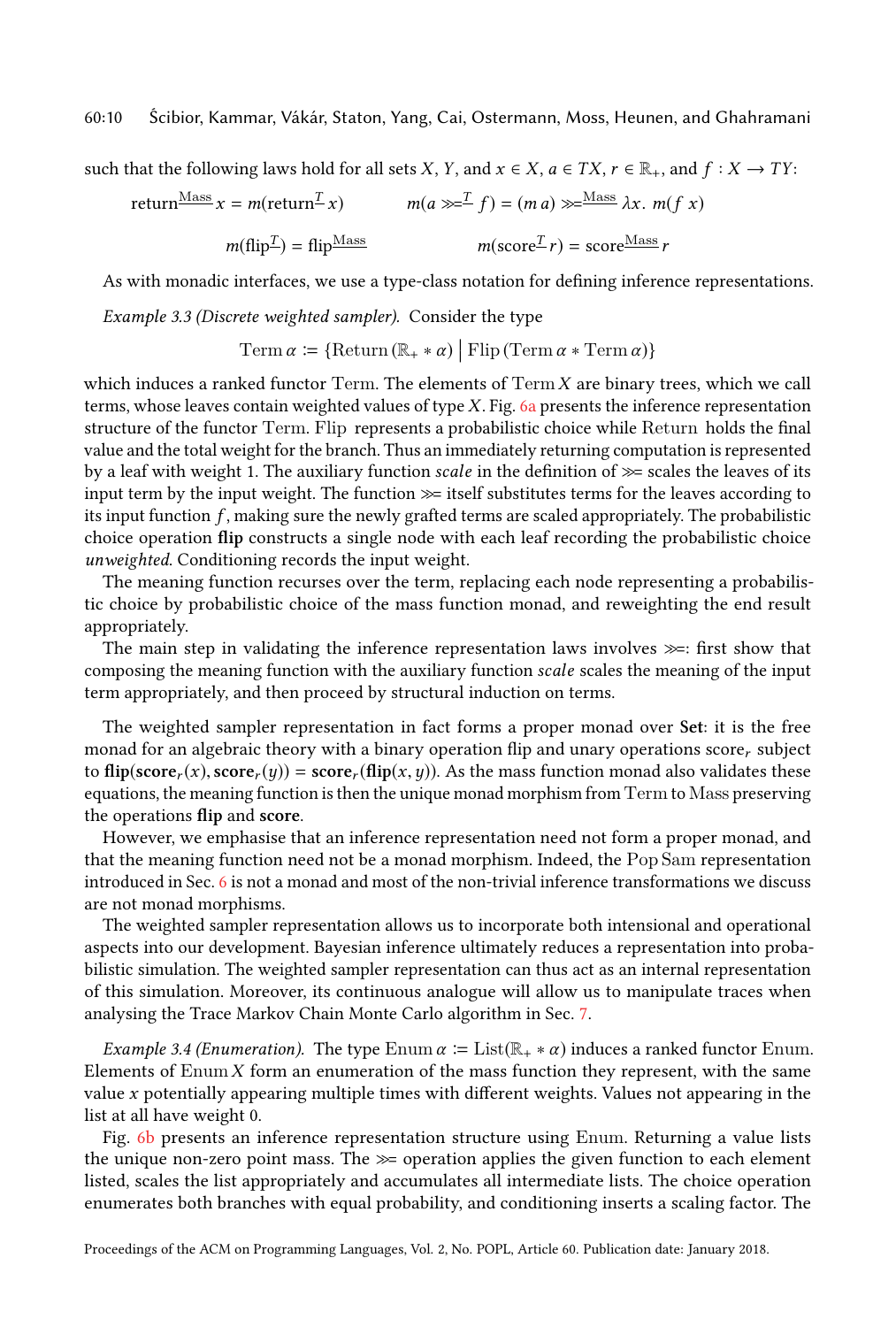<span id="page-10-0"></span>instance Discrete Monad (Term) where return  $x=$  Return  $(1, x)$  $a \gg f = \text{let}(scale : \mathbb{R}_+ * Term X \rightarrow Term X) =$  --uses primitive recursion  $\lambda$ s.  $\lambda$ {Return  $(r, x) \rightarrow$ Return  $(s \cdot r, x)$  $\text{Flip}(k_{\text{False}}, k_{\text{True}}) \rightarrow \text{Flip}(scale(r, k_{\text{False}}), scale(r, k_{\text{False}}))\}$ in match  $a$  with  $\{$ Return  $(r, x) \rightarrow scale(r, f x)$  $\text{Flip}(k_{\text{False}}, k_{\text{True}}) \rightarrow \text{Flip}(k_{\text{False}} \gg f, --$  uses primitive recursion  $k_{\text{True}} \gg f$ }  $flip = \text{Flip} (\text{Return} (1, \text{False}), \text{Return} (1, \text{True}))$ score  $r = \text{Return}(r, ())$ <br>  $ma = \text{fold} \lambda \{\text{Return}(r, ())\}$  $=$  fold  $\lambda$ {Return  $(r, x) \rightarrow$  Mass.do {score r; return x} Flip ( $\mu_{\text{False}}, \mu_{\text{True}}$ )  $\rightarrow$  Mass .do { $x \leftarrow$  flip; if x then  $\mu_{\text{True}}$  else  $\mu_{\text{False}}$ }

(a) Discrete weighted sampler representation

instance Discrete Monad (Enum) where return  $x = [(1, x)]$  $x_s \gg f = \text{let}(scale : \mathbb{R}_+ * Enum X \rightarrow Enum X) =$ scale :  $\mathbb{R}_+ * \text{Enum } X \to \text{Enum } X$ ) = <br>  $\lambda \{ (r, x_s) \to \text{map } \lambda \{ (s, y) \to (r \cdot s, y) \}$  return  $\forall y \in X$  = return  $T(1, x)$  $x_s$ } in foldr[ ]  $\lambda\{((r, x), y_s) \rightarrow scale(r, f x) + y_s\}$  $\lim_{x \to 0} f(x) = [(\frac{1}{2}, \text{False}), (\frac{1}{2}, \text{True})]$ score  $r = [(r, ())]$ <br> $mx = \lambda a$  $mx_s$  =  $\lambda a$ .  $\qquad -m x_s a = \sum_{\substack{(r,x)\in x_s\\x=a}}$ r foldr 0  $\begin{cases} \lambda \{ ((r, x), s) \rightarrow \\ \text{if } x = a \text{ then } r + s \text{ else } s \} \end{cases}$  $\Big) x_s$ (b) Discrete enumeration sampler instance Inf Trans (W) where  $\lim_{x \to a} a$  =  $\underline{T}$ .do { $x \leftarrow a$ ;<br>return(1, x)} return $W \underline{T} x = \text{return} \frac{T(1, x)}{T}$  $a \gg \equiv_{\text{W}T} f = \overline{T}$ .do  $\{(r, x) \leftarrow a;$  $(s, y) \leftarrow f(x)$ ; return( $r \cdot s, y$ )}  $\operatorname{flip}_{\mathrm{W}\, \underline{T}}$  = lift  $\operatorname{flip}^{\underline{T}}$  $\text{score}_{\text{W}\text{T}} r = \text{return} \frac{T(r, 0)}{r}$  $m_{\text{W}} \underline{\tau} a = \lambda x. \sum_{(r,x) \in \text{supp } m} \eta(r,a) r$  $(\text{tmap } t)_X = t_{\mathbb{R}_{+} * X}$ (c) Discrete weighting transformer

Fig. 6. Example inference representations (a,b) and transformers (c)

meaning function assigns to an element the sum of its weights. This definition uses an equality predicate.

Establishing the inference representation laws is straightforward.

## 3.3 Inference transformations

We can now define the central validity criterion in our development. We decompose Bayesian inference algorithms into smaller transformations between inference representations. To be correct, these transformations need to preserve the meaning of the representation they manipulate:

<span id="page-10-1"></span>Definition 3.5. Let  $T$ ,  $S$  be two inference representations. A discrete inference transformation  $t: \underline{T} \to \underline{S}$  assigns to each set X a function  $t_X : T X \to SX$  satisfying  $m^{\underline{T}}(a) = m^{\underline{S}}(t_X(a))$  for every  $a \in TX$ .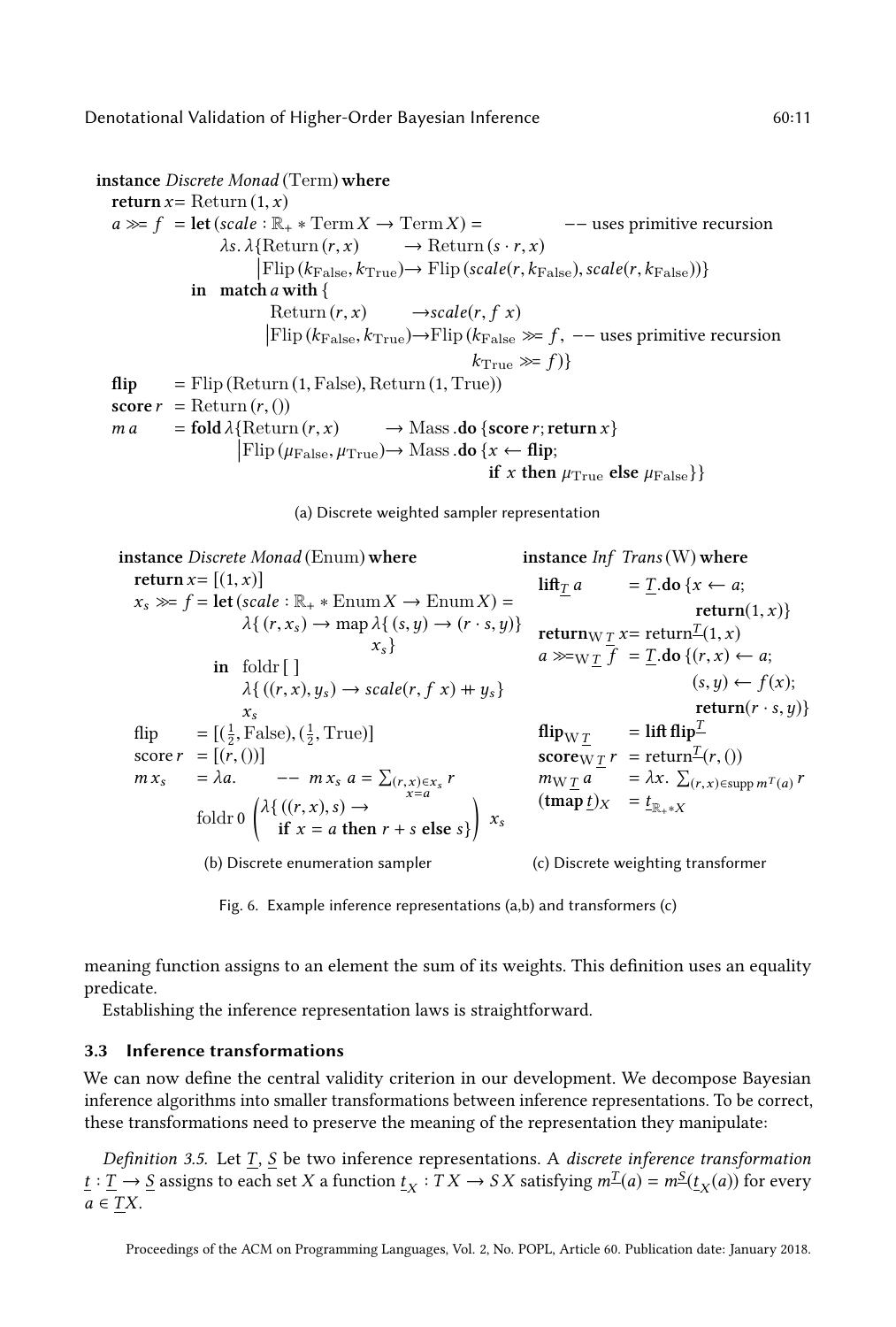60:12 Ścibior, Kammar, Vákár, Staton, Yang, Cai, Ostermann, Moss, Heunen, and Ghahramani

This validity criterion guarantees nothing beyond the preservation of the overall mass function of our representation. The transformed representation may not be better for inference along any axis, such as better convergence properties or execution time. It is up to the inference algorithm designer to convince herself of such properties by other means: formal, empirical, or heuristic.

Some transformations change the representation type:

Example 3.6 (Enumeration). Define a transformation:  $t: \mathrm{Term} \rightarrow \mathrm{Enum}$  by:

$$
\underline{t} := \lambda \{ \text{Return}(r, x) \rightarrow \text{Enum}.\text{do} \{ \text{score } r; \text{return } x \}
$$
\n
$$
| \text{Flip}(x_s^{\text{False}}, x_s^{\text{True}}) \rightarrow \text{Enum}.\text{do} \{ b \leftarrow \text{flip}; \text{if } b \text{ then } x_s^{\text{True}} \text{ else } x_s^{\text{False}} \}
$$
\n
$$
\text{Straightforward calculation shows it preserves the meaning functions.}
$$

The last example is a special case: analogous functions form inference transformations  $t<sub>T</sub>$ :  $Term  $\rightarrow$  T$  for every discrete inference representation  $T$ . To establish meaning preservation,</u></u> calculate that both  $m^{\overline{\text{Term}}}$  and  $m^{\overline{L}}\circ \underline{t}_T$  are monad morphisms that preserve probabilistic choice and conditioning and appeal to the initiality of Term.

An inference transformation need not be natural:

Example 3.7 (Aggregation). Recall the functions  $\text{aggr}_X: \text{List}(\mathbb{R}_+ * X) \to \text{List}(\mathbb{R}_+ * X)$  from Ex. [2.5](#page-5-1) which aggregate list elements according to their  $X$  component by summing their weights. It forms an inference transformation aggr :  $\text{Enum} \rightarrow \text{Enum}$ . The meaning preservation proof uses straightforward structural induction. Note that aggr is not a natural transformation.

## 3.4 Inference transformers

We can decompose the weighted sampler representation Term, which forms a monad, by transforming the *discrete sampler* representation  $D\text{Sam } X := \{\text{Return } X \mid \text{Sample}(D\text{Sam } X * D\text{Sam } X)\}$ with the following *writer monad transformer* W  $TX \coloneqq T (\mathbb{R}_+ * X)$ , i.e. Term = W DSam. Such decompositions form basic building blocks for constructing and reasoning about more sophisticated representations.

*Definition 3.8.* An *inference transformer*  $\underline{F}$  is a triple  $(F, \text{tmap}^{\underline{F}}, \text{lift}^{\underline{F}})$  whose components assign:

- inference representation  $FT$  to every inference representation  $T$ ;
- inference transformation  $\text{tmap}_t^E : \underline{FT} \to \underline{FS}$  to every inference transformation  $\underline{t} : \underline{T} \to \underline{S}$ ; and
- inference transformation lift<sub>T</sub> :  $\underline{T} \rightarrow F\underline{T}$  to every inference representation  $\underline{T}$ .

We use type-class notation for defining inference transformers.

<span id="page-11-0"></span>*Example 3.9.* The *weighting* inference transformer structure on W  $TX \coloneqq T(\mathbb{R}_+ * X)$  is given in Fig. [6c.](#page-10-0) We lift a representation in T into W T by assigning weight 1 to it. The monadic interface uses the standard writer monad for the multiplication structure on  $\mathbb{R}_+$ , accumulating the weights as computation proceeds. We lift the probabilistic choice from  $T$ , but crucially we reimplement a new conditioning operation using the explicitly given weights. The mass function meaning of a representation then accumulates the mass of all weights associated to a given value. We transform an inference transformation by picking the component of the appropriate type.

It is straightforward to show that  $WT$  is an inference representation, using preservation of return and  $\gg$  by the meaning function to reduce the proof to manipulations of weighted sums over  $\mathbb{R}_+$ . Establishing the validity of lift and tmap is straightforward.

The weighting transformer *augments* the representation with a new conditioning operation, but transforms its choice operation to the new representation. We will later see more examples of both kinds.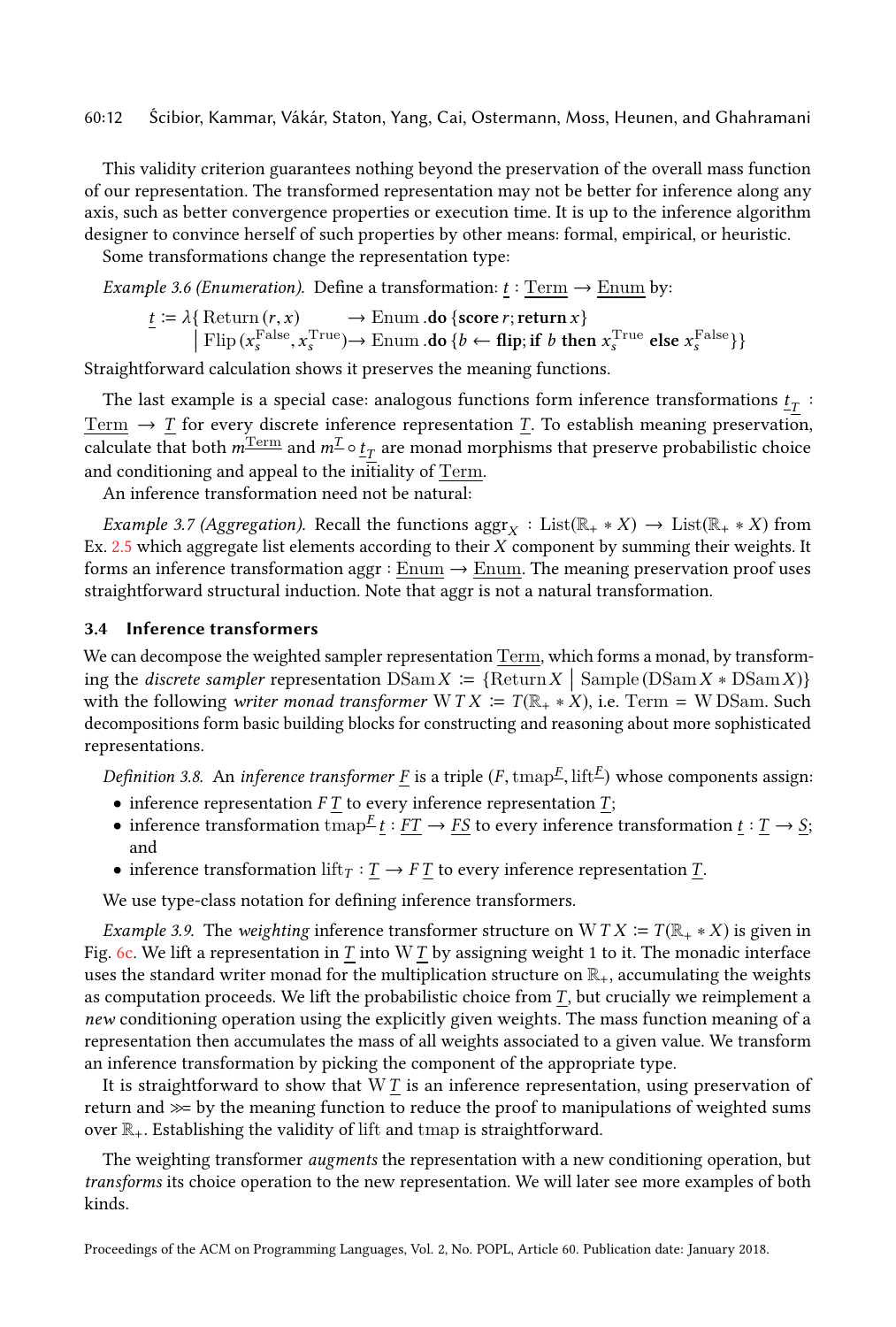# 3.5 Summary

We have introduced our three core abstractions, inference representations, transformations, and transformers, in relation to a mathematical semantic structure, the mass function monad. The examples so far show that the higher-order structure in our core calculus acts as a useful glue for manipulating and defining these abstractions. In the continuous case, we will also use this higher-order structure to represent computations over the real numbers.

## <span id="page-12-0"></span>4 PRELIMINARIES

In order to generalise this higher-order treatment to the continuous case, we first need to review and develop the mathematical theory of quasi-Borel spaces. Our development uses [Kock'](#page-27-8)s synthetic measure theory [\[2012\]](#page-27-8), which allows us to reason analogously to measure theory. In order to present the synthetic theory, we briefly review the required category theoretic concepts. These sections are aimed at readers who are interested in the categorical context of our development. Other readers may continue directly to § [4.3.](#page-15-0)

## 4.1 Category theory

*Basic notions.* We assume basic familiarity with categories C, D, functors F, G :  $C \rightarrow D$ , and natural transformations  $\alpha, \beta : F \to G$ , and their theory of limits, colimits, and adjunctions. To fix notation, a *cartesian closed category* is a category with finite products, denoted by  $1, \times, \prod_{i=1}^{n}$ , and exponentials, denoted by  $Y^Y$ . In this subsection, we use the fragment of our core calculus and exponentials, denoted by  $X<sup>Y</sup>$ . In this subsection, we use the fragment of our core calculus consisting of the simply-typed  $\lambda$ -calculus (with sums, if necessary) to more compactly review the relevant concepts.

Monads. A strong monad T over a cartesian closed category is a triple  $(T, return, \gg)$  consisting of an assignment of an object TX and a morphism return $_X : X \to TX$  for every object X, and an assignment of a morphism  $\gg_{X,Y} : TX \times (TY)^{X} \to TY$ , satisfying the monad laws from § [2.5.](#page-7-2) Given a monad <u>T</u>, a <u>T</u>-algebra A is a pair ( $|A|$ ,  $\gg$  A) consisting of an object  $|A|$ , called the *carrier*, and an assignment of a morphism  $\gg_X^{-A}: |A|^X \to |A|^{TX}$  to every object X satisfying

$$
(\text{return } x \gg A f) = f x \quad \text{and} \quad ((a \gg f) \gg A g) = a \gg = (\lambda x. f(x) \gg A g).
$$

The pair  $(T X, \gg)$  always forms a T-algebra called the free T-algebra over X. The Eilenberg-Moore category  $\mathcal{C}^\mathcal{I}$  for a monad  $\underline{\mathcal{T}}$  consists of  $\underline{\mathcal{T}}$ -algebras and their homomorphism. The *Kleisli* category  $C_T$  consists of the same objects as C, but morphisms from X to Y in  $C_T$  are morphisms  $X \to TY$ in C. The Kleisli category  $C_{\underline{T}}$  inherits any coproducts C has. A strong monad  $\underline{T}$  is commutative when, for every

$$
a: \underline{T}X, b: \underline{T}Y \vdash \underline{T}.\mathbf{do}\{x \leftarrow a; y \leftarrow b; \mathbf{return}(x, y)\} = \underline{T}.\mathbf{do}\{y \leftarrow b; x \leftarrow a; \mathbf{return}(x, y)\}
$$

(The notion of strong/commutative monad is due to [\[Kock](#page-27-9) [1972\]](#page-27-9); our formulation of algebras also appears in [\[Marmolejo and Wood](#page-27-10) [2010\]](#page-27-10).)

Biproducts. A zero object  $\mathbb Z$  is both initial and terminal. A category has (finite, countable, etc.) *biproducts* if it has a zero object (and hence zero morphisms  $\mathbf{0}_{X,Y} : X \to \mathbb{Z} \to Y$ ) and the following canonical morphisms are invertible:

$$
\left[\left(\delta_{i,j}\right)_{j\in I}\right]_{i\in I}:\sum_{i\in I}X_i\to\prod_{j\in I}X_j\qquad\text{where: }\delta_{i,i}\coloneqq\mathrm{id}_{X_i},\ \delta_{i,j}\coloneqq\mathbf{0}_{X_i,X_j}\text{ for }i\neq j.
$$

Algebraic structure. Recall the notion of a commutative monoid  $(M, 1, \cdot)$  in a category with finite products. We extend it to countably many arguments. Let  $C$  be a category with countable products.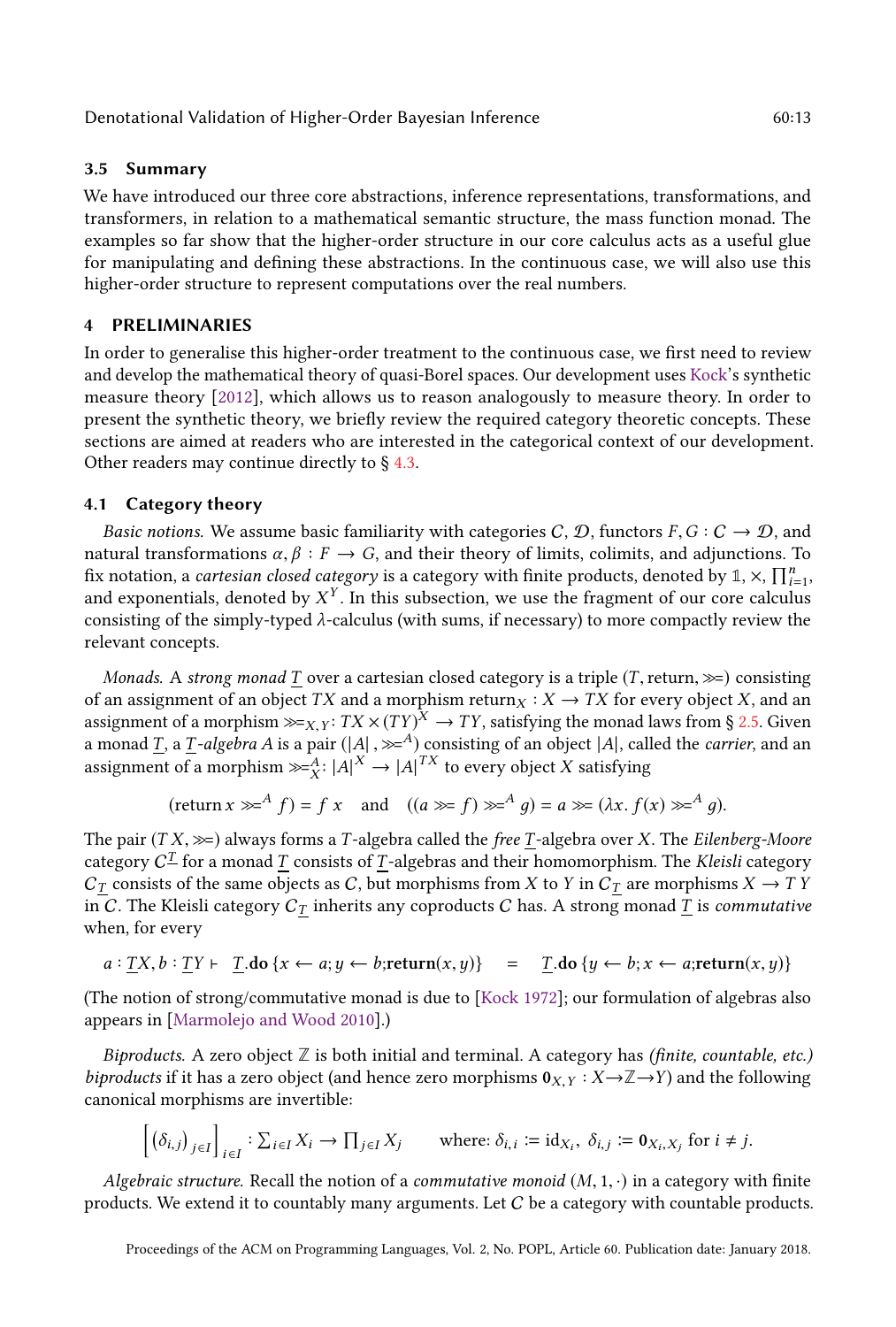A σ-monoid (see also [\[Haghverdi and Scott](#page-27-11) [2006\]](#page-27-11)) is a triple  $(M, 0, Σ)$  consisting of: an object M; a morphism  $0: \mathbb{1} \to M$ ; and a morphism  $\Sigma : M^{\mathbb{N}} \to M$  such that:

- setting  $\delta_0 := id_M : M \to M$  and  $\delta_i := 0 \circ ! : M \to 1 \to M$ ,  $i > 0$ , we have  $\Sigma \circ (\delta_i)_{i \in \mathbb{N}} = \delta_0$ ; and
- for every bijection  $\varphi : \mathbb{N} \cong \mathbb{N} \times \mathbb{N}$ ,  $a_{(-,-)} : M^{\mathbb{N} \times \mathbb{N}} \vdash \Sigma$  $\Big(a_{(i,j)}\Big)$  $j \in \mathbb{N}$ Ι  $\sum_{i \in \mathbb{N}} = \sum \left( a_{\varphi(k)} \right)$  $k \in \mathbb{N}$ .

PROPOSITION 4.1. In a category with countable biproducts, each object M is a  $\sigma$ -monoid via:

$$
\mathbf{0}_{\mathbb{1},M} : \mathbb{1} \to M \qquad \qquad \Sigma : \prod_{i \in \mathbb{N}} M \cong \sum_{i \in \mathbb{N}} M \xrightarrow{\nabla} M \text{ where } \nabla \text{ is the codiagonal.}
$$

Every morphism is a σ-monoid homomorphism with respect to this structure.

A  $\sigma$ -semiring is a quintuple  $(S, 1, \cdot, 0, \Sigma)$  consisting of: a commutative monoid  $(S, 1, \cdot)$ ; and a σ-monoid (S, 0, Σ), such that  $a : S, b_ - \in S^N + a \cdot \Sigma(b_i)_{i \in \mathbb{N}} = \Sigma(a \cdot b_i)_{i \in \mathbb{N}}$ . Given a σ-semiring (S, 1, 0, Σ) an S-module is a pair (M, ☉) consisting of a σ-monoid M; and a morphism ⊙; S × M →  $\sigma$ -monoid (S, 0, Σ), such that  $a : S, b_-\in S^*$  +  $a \cdot \Sigma (b_i)_{i \in \mathbb{N}} = \Sigma (a \cdot b_i)_{i \in \mathbb{N}}$ . Given a  $\sigma$ -semiring (S, 1, ·, 0, Σ), an *S-module* is a pair (*M*, ⊙) consisting of a  $\sigma$ -monoid *M*; and a morphism ⊙ : S × M satisfying:  $x = x, 0_S \odot x = 0_M$ ,  $(a \cdot b) \odot x = a \odot (b \odot x)$ ,  $(\Sigma (a_n)_{n \in \mathbb{N}}) \odot x = \Sigma (a_n \odot x)_{n \in \mathbb{N}}$ .

#### 4.2 Synthetic measure theory

Synthetic mathematics identifies structure and axioms from which we can recover the main concepts and results of specific mathematical theories, and transport them to new settings. We now briefly recount the relevant parts of [Kock'](#page-27-8)s [\[2012\]](#page-27-8) development. (In the finite discrete case, this is also related to [Jacobs'](#page-27-12)s [\[2017\]](#page-27-12) work on effectuses.)

4.2.1 Axioms and structure. Let  $C$  be a cartesian closed category with countable products and coproducts, and let M be a commutative monad over C. If the morphism  $\colon M \mathbb{O} \to \mathbb{1}$  is invertible, then both the Eilenberg-Moore category  $C^{\underline{M}}$  and the Kleisli category  $C_M$  have zero objects. As a consequence, we have a canonical <u>M</u>-homomorphism  $\gg = \Big[ \big( \delta_{i,j} \big)$ j  $\Big]_i : \mathcal{M} \sum_{i \in \mathbb{N}} X_i \to \prod_{j \in \mathbb{N}} \mathcal{M} X_j.$ 

Definition 4.2. A measure category is a pair  $(C, \underline{M})$  consisting of a cartesian closed category  $C$ <br>th countable products and coproducts, and equalisers: and a commutative monad M over  $C$  such with countable products and coproducts, and equalisers; and a commutative monad  $M$  over  $C$  such that the morphisms  $! : \mathsf{M} \, \mathbb{0} \to \mathbb{1}$  and  $\gg \Big[ \big( \delta_{i,j} \big)$ j  $\Big]_i : \mathrm{M}\sum_{i\in\mathbb{N}} X_i \to \prod_{j\in\mathbb{N}} \mathrm{M} X_j$  are invertible.

We fix a measure category  $(C, \underline{M})$  for the remainder of this section. The intuition is that MX is<br>a object of distributions/measures over X. Kock shows that, while short, the above definition has the object of distributions/measures over  $X$ . Kock shows that, while short, the above definition has surprisingly many consequences.

Both the Eilenberg-Moore and the Kleisli categories have countable biproducts, and as a consequence, all M-algebras have a σ-monoid structure and all M-homomorphisms are σ-monoid homomorphisms with respect to it. Moreover, this structure on the free algebra on the terminal object  $R \coloneqq M \mathbb{1}$  extends to a  $\sigma$ -semiring structure by setting: 1  $\coloneqq$  **return()** and  $r \cdot s \coloneqq M \cdot \text{d}\sigma \{r; s\}.$ Kock calls this structure the σ-semiring of scalars. Each M-algebra A has an R-module structure:

$$
r: R, a: |A| \vdash r \odot a \coloneqq \underline{\mathrm{M}}.\mathrm{do} \{r; a\}
$$

As C has equalisers, for each object X, we may form the equaliser  $PX \xrightarrow{\text{subx}} MX \xrightarrow{1} \frac{M!}{1}$  R because  $R = M \mathbb{1}$ . Each sub<sub>X</sub> is monic, the monadic structure factors through sub turning P into a commutative monad P, and sub :  $P \rightarrow M$  into a strong monad monomorphism.

The morphism M! :  $MX \rightarrow R$  is called the *total measure* morphism, and P is then the sub-object of all the measures with total measure 1, and so we think of it as the object of probability measures over X. For example, every P-algebra is closed under convex linear combinations of scalars: if  $r_-\colon \mathbb{N} \to R$  satisfies  $\Sigma(r_i)_i = 1$  then  $\underline{\mu}_\dashv : (\mathbb{P}X)^{\mathbb{N}} \vdash M!(\Sigma\left(r_i \odot \underline{\mu}_i\right)_i) = 1.$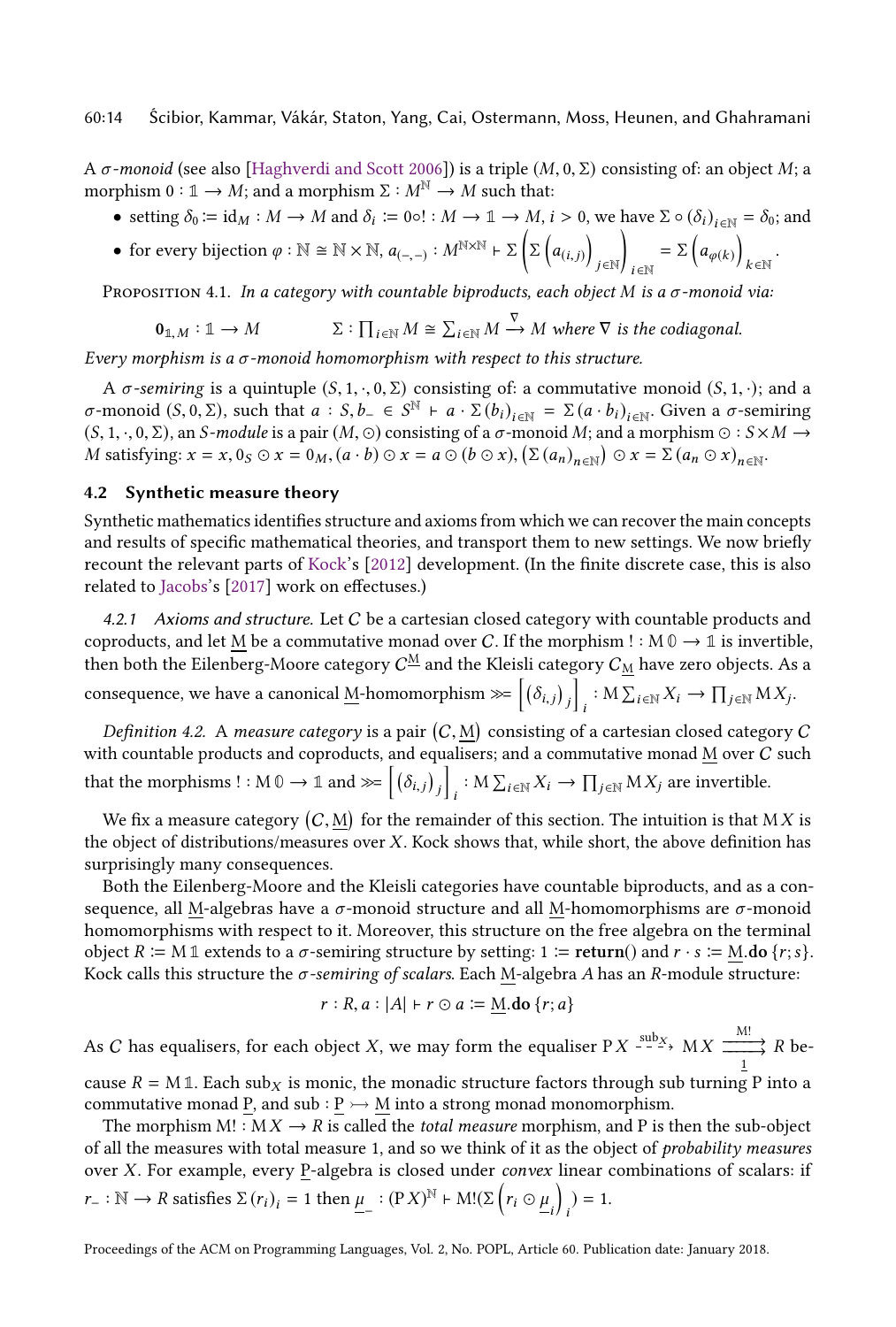<span id="page-14-0"></span>

|                                                                                                                                       | Notation                                                                                                           | Meaning                                                                                                                                                                                                           | Terminology                      |
|---------------------------------------------------------------------------------------------------------------------------------------|--------------------------------------------------------------------------------------------------------------------|-------------------------------------------------------------------------------------------------------------------------------------------------------------------------------------------------------------------|----------------------------------|
|                                                                                                                                       | R                                                                                                                  | $\coloneqq M1$                                                                                                                                                                                                    | Scalars                          |
| $f: Y^X, \mu: \mathcal{M} X$                                                                                                          | $F f_* \mu$                                                                                                        | $\coloneqq$ (M $f$ )( $\mu$ )                                                                                                                                                                                     | Push-forward                     |
| $\mu$ : MX                                                                                                                            | $\vdash \mu(X)$                                                                                                    | $:= \mathsf{l}_* \mu$                                                                                                                                                                                             | The total measure                |
| x: X                                                                                                                                  | $\vdash \delta$                                                                                                    | $:=$ return $(x)$                                                                                                                                                                                                 | Dirac distribution               |
| $\mu: M X, f: (M Y)^X \vdash \frac{\partial}{\partial x} x$<br>$\mu: M X, f: (M Y)^X \vdash \frac{\partial}{\partial x} f(x) \mu(dx)$ |                                                                                                                    | $:= \mu \gg f$                                                                                                                                                                                                    | Kock integral                    |
| $w: R^X, \mu: \mathbb{M} X$                                                                                                           | $\vdash w \odot \mu$                                                                                               | $:= \overline{\mathcal{H}}_x(w(x) \odot \underline{\delta}_x) \mu(dx)$                                                                                                                                            | Rescaling                        |
| $[f:(TZ)^{X\times Y},\]$<br>$x: X, k: (TY)^X$                                                                                         | $\vdash \oint_V f(x, y)k(x, dy)$                                                                                   | $\coloneqq \oint_V f(x, y) k(x) \, dy$                                                                                                                                                                            | Kernel integration               |
| $[f:(\mathbf{M}X)^{X\times Y},]$<br>$\mu \in M(X \times Y)$                                                                           | $\lim_{x \to Y} f(x, y) \mu(dx, dy) \coloneqq \iint_{X \times Y} f(z) \mu(dz)$                                     |                                                                                                                                                                                                                   | Iterated integrals               |
| $\mu$ : MX, $\underline{v}$ : MY<br>$\mu$ : MX, $f$ : $ A ^X$<br>$f: R^X, \mu: \mathcal{M} X$                                         | $\vdash \mu \otimes \underline{\nu}$<br>$\vdash \mathbb{E}^A_{x \sim \mu}[f(x)]$<br>$\vdash \int_{X} f(x) \mu(dx)$ | $\mathcal{L} = \oint_X \left( \oint_Y \underline{\delta}_{(x,y)} \underline{v}(\mathrm{d}y) \right) \mu(\mathrm{d}x)$ Product measure<br>$:= \mu \gg f$<br>$\coloneqq \overline{\mathbb{E}^R_{x \sim \mu}[f(x)]}$ | Expectation<br>Lebesgue integral |

Fig. 7. Synthetic measure theory notation

4.2.2 Notation and basic properties. Kock's theory shines brightly when we adopt a measure-theoretic notation, as in Fig. [7,](#page-14-0) by thinking of  $MX$  as the object of measures over  $X$ , and  $R$  as the object of scalars these measures take values in. The functorial action of the monad allows us to push measures along morphisms, and pushing all the measure into the terminal object gives a scalar we think of as the total measure of an object. The monadic return acts as a dirac distribution. The main advantage is the Kock integral, synonymous to the monadic  $\gg$ . The main difference between the Kock integral  $\oint$  and the usual Lebesgue integral  $\int$  from measure theory is that the Kock integral evaluates to a measure, and not a scalar. Calculating with the Kock integral is analogous to using Lebesgue integrals with respect to a generic test function, and proceeding by algebraic manipulation. The scalar rescaling  $\odot$  allows us to rescale a distribution by an arbitrary weight function. A kernel is a morphism  $k : X \to M$ , and we use the usual notation for integration against a kernel and iterated integration. We define the product measure by iterated integration. Finally, the  $\gg$  operation of an M-algebra A gives rise to an expectation operation. Here we will only make use of the scalars' algebra structure, which generalises the usual Lebesgue integral.

The justification for this notation is that it obeys the expected properties, which we now survey. The commutativity of the monad lets us change the order of integration:

THEOREM 4.3 (FUBINI-TONELLI). For every pair of objects X, Y in a measure category  $(C, M)$ :

 $\oiint_{X \times Y} f(x, y) (\underline{\mu} \otimes \underline{\nu}) (dx, dy) = \underline{\mu}$  $v(dy)$ </u>  $\oint_X \underline{\mu}(\mathrm{d}x) f(x, y) = \oint$  $v(dy)$ </u>  $\oint_X \underline{\mu}(\mathrm{d}x) f(x, y)$ Moreover, for every M-algebra A:

$$
\underline{\mu}: \mathcal{M}X, \underline{\nu}: \mathcal{M}Y, f: |A|^{X \times Y} \vdash \underset{y \sim \underline{\nu}}{\mathbb{E}}{}^A_{\underline{x \sim \underline{\mu}}} [f(x, y)] = \underset{x \sim \underline{\mu}}{\mathbb{E}}{}^A_{\underline{y \sim \underline{\nu}}} [f(x, y)]] = \underset{y \sim \underline{\nu}}{\mathbb{E}}{}^A_{\underline{x \sim \underline{\mu}}} [f(x, y)]]
$$

As usual, we allow placing the binder  $\mu(dx)$  on either side of the integrand  $f(x)$ .

Integrals and expectation interact well with the R-module structure in the sense that they are homomorphisms in both arguments. The precise statement of this fact can be found in Appendix [A.](#page-29-1)

The push-forward operation interacts with rescaling in the following way: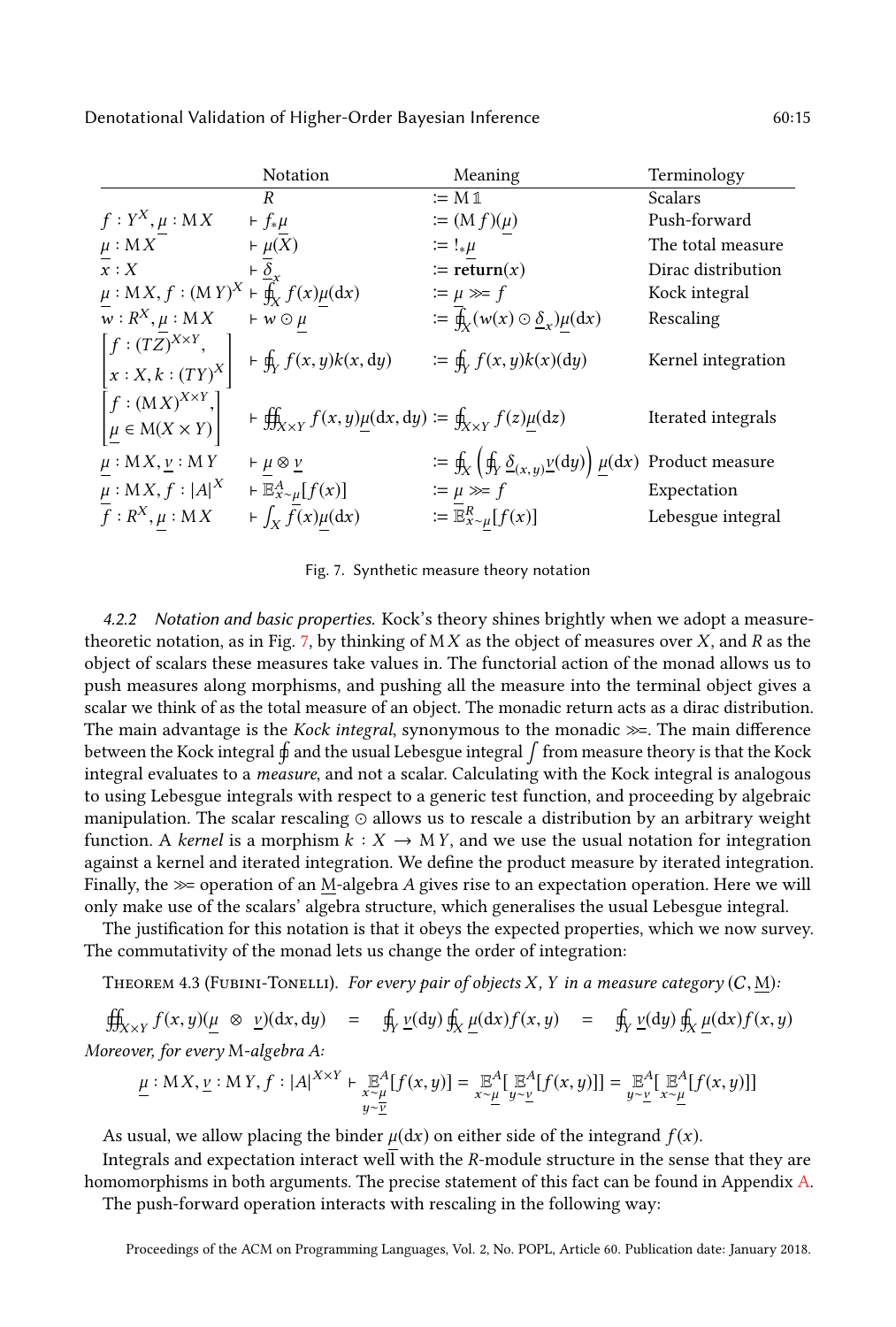#### 60:16 Ścibior, Kammar, Vákár, Staton, Yang, Cai, Ostermann, Moss, Heunen, and Ghahramani

THEOREM 4.4 (FROBENIUS RECIPROCITY). For all objects X, Y in a measure category  $(C, \underline{M})$ :

$$
w: R^X, \underline{\mu}: \mathcal{M}X, f: Y^X \vdash w \odot (f_*\underline{\mu}) = f_*((w \circ f) \odot \underline{\mu})
$$

When calculating in this notation, we use the equations in [A](#page-29-1)ppendix  $\bf{A}$  where we present a toolbox for synthetic measure theory. This toolbox includes most of the equations we come to expect from standard measure theory, like the change of variables law. To validate them, inline the definitions and proceed using the usual category-theoretic properties.

The following two sections contain relevant extensions to Kock's theory.

<span id="page-15-1"></span>4.2.3 Radon-Nikodym derivatives. The Radon-Nikodym Theorem is a powerful tool in measure theory, and we now phrase a synthetic counterpart. As usual in the synthetic setting, we set the definitions up such that the theorem will be true. Doing so highlights the difference between three measure-theoretic concepts that coincide in measure theory, but may differ in the synthetic setting.

Let  $\mu, \nu \in MX$  be measures. We say that  $\nu$  is absolutely continuous with respect to  $\mu$ , and write  $v \ll \mu$ , when there exists a morphism  $w: X \to R$  such that  $v = w \odot \mu$ . Given two morphisms w,  $v : X \to R$  and a measure  $\mu \in M X$ , we say that w and v are equal  $\mu$ -almost everywhere ( $\mu$ -a.e.) when  $w \odot \mu = v \odot \mu$ . A measurable property over X is a morphism  $P : X \rightarrow \text{bool}$ . Given a measure  $\mu \in MX$  a measurable property P over X holds  $\mu$ -a.e., when the morphism  $[P] \coloneqq \lambda x$ . if P x then 1 else 0 is equal  $\mu$ -a.e. to 1.

THEOREM 4.5 (RADON-NIKODYM). Let  $(C, M)$  be a well-pointed measure category. For every  $\underline{v} \ll \mu$ in MX, there exists a  $\mu$ -a.e. unique morphism  $\frac{d\nu}{d\nu}$  $\overline{d\mu}$ :  $X \to R$  satisfying  $\frac{dy}{dx}$  $rac{\mathrm{d} \nu}{\mathrm{d} \mu} \odot \mu = \nu.$ 

4.2.4 Kernels. We say that a kernel  $k : X \to M$  is Markov when, for all x,  $k(x, Y) = 1$ , i.e., when k factors through the object of probability measures via sub :  $P \rightarrow M$ . We now restrict attention to kernels  $k : X \to MX$  over the same object X. We say that such a kernel *preserves* a measure  $\mu$  when  $\mu \gg k = \mu$ . Recall the morphism swap  $\coloneqq \lambda(x, y)$ .  $(y, x) : X \times Y \to Y \times X$ . Given a measure  $\mu \in M X$  and a kernel k, we define the *box product* by  $\mu \boxtimes k := \oiint_{X \times X} \underline{\delta}_{(x, y)} \mu(dx) k(x, dy)$ . A kernel k is *reversible* with respect to a measure  $\mu \in M X$  when  $\sup_{\kappa} (\mu \boxtimes k) = \mu \boxtimes k$ .

The following standard results on kernels transfer into the synthetic setting. If a Markov kernel k is reversible with respect to  $\mu$ , then k preserves  $\mu$ . Kernels obtained by rescaling the Dirac kernel, i.e.,  $\lambda x. w(x) \odot \underline{\delta}_x$  are reversible w.r.t. all measures. Finally, linear combinations  $\lambda x. \sum_{n \in \mathbb{N}} r_n \odot k_n(x)$ <br>of reversible kernels w.r.t. *u* are also reversible w.r.t. *u* of reversible kernels w.r.t.  $\mu$  are also reversible w.r.t.  $\mu$ .

#### <span id="page-15-0"></span>4.3 Quasi-Borel spaces

It remains to show that there is a concrete model of synthetic measure theory that contains the classical measure theoretic ideas that are central to probability theory and inference. This is novel because [Kock'](#page-27-8)s work [\[2012\]](#page-27-8) is targeted at the geometric/topological setting, whereas probability theory is based around Borel sets rather than open sets. It is non-trivial because the traditional setting for measure theory does not support higher-order functions [\[Aumann](#page-26-3) [1961\]](#page-26-3) and commutativity of integration is subtle in general. In this section we resolve these problems by combining some recent discoveries [\[Heunen et al.](#page-27-3) [2017;](#page-27-3) [Staton](#page-28-2) [2017\]](#page-28-2), and exhibit a model of synthetic measure theory which contains classical measure theory, for instance:

• the  $\sigma$ -semiring over the morphisms  $\mathbb{1} \to R$  is isomorphic to the usual  $\sigma$ -semiring over the extended non-negative reals,  $\mathbb{R}_+$ ;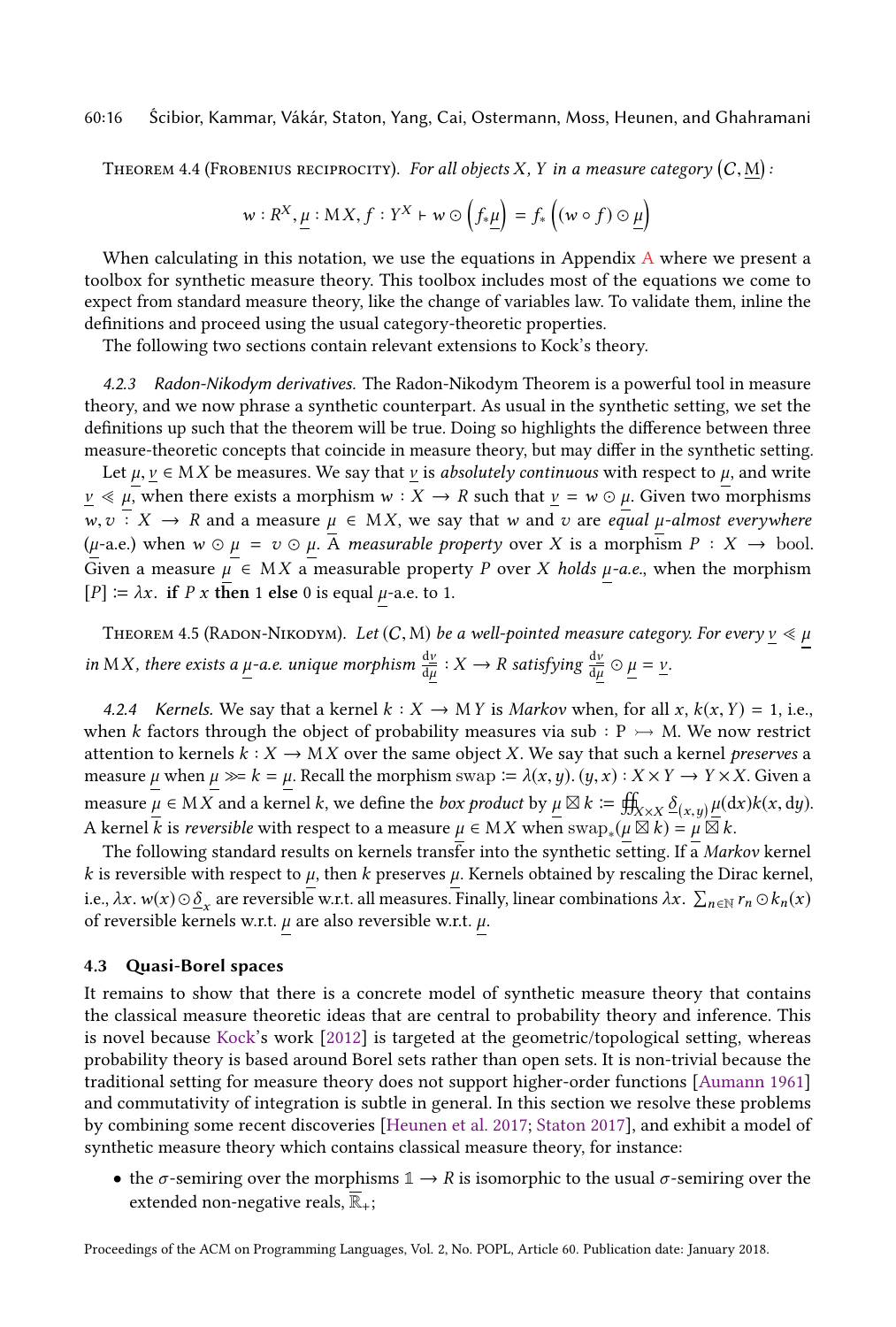- this isomorphism induces a bijective correspondence between the morphisms  $R \to 1 + 1$ and the Borel subsets of  $\overline{\mathbb{R}}_{+}$ , as characteristic functions, and also between the morphisms  $R \to R$  and the measurable functions  $\overline{\mathbb{R}}_+ \to \overline{\mathbb{R}}_+$ ;
- it also induces an injection of the morphisms  $1 \rightarrow M(R)$  into the set of Borel measures on  $\mathbb{R}_+$ , whose image contains all the probability measures; the morphisms  $R \to M(R)$  include all the Borel probability kernels;
- the canonical morphism  $R^R \times M(R) \to R$ ,  $(f, \underline{\mu}) \mapsto \int f(x) \underline{\mu}(\mathrm{d}x)$ , corresponds to classical Lebesgue integration Lebesgue integration.

Moreover, each object X can be seen as a set  $U(X) = C(1, X)$  with structure, because the category is well-pointed, in the sense that the morphisms  $X \to Y$  are a subset of the functions  $U(X) \to U(Y)$ .

4.3.1 Rudiments of classical measure theory. Measurable spaces are the cornerstone of conventional measure theory, supporting a notion of measure.

Recall that a  $\sigma$ -algebra on a set X is a set  $\Sigma_X$  of subsets of X that is closed under countable unions and complements. A measurable space is a set together with a  $\sigma$ -algebra. A measure is a  $\sigma$ -additive function  $\Sigma_X \to \overline{\mathbb{R}}_+$ . A function f between measurable spaces is *measurable* if the inverse image of every measurable set according to  $f$  is measurable.

For example, on a Euclidean space  $\overline{\mathbb{R}}^n$  we can consider the Borel sets, which form the smallest σ-algebra containing the open cubes. There is a canonical measure on  $\overline{\mathbb{R}}^n$ , the *Lebesgue measure*, which assigns to each cube its volume, and thus to every measurable function  $f\colon\overline{\R}^n\to\overline{\R}_+$  a Lebesgue integral  $\int_{\R^n}f\in\overline{\R}_+ .$  A slightly more general class of measures is the  $\sigma$ -finite measures, which include the Lebesgue measures and are closed under disjoint unions and product measures.

A measurable space that arises from the Borel sets of a Polish space is called a standard Borel space. In fact, every standard Borel space is either countable or isomorphic to  $\overline{\mathbb{R}}$ . Standard Borel spaces are closed under countable products and countable disjoint unions.

4.3.2 Quasi-Borel spaces. In this section we fix an uncountable standard Borel space,  $\Re$ . For example,  $\mathfrak{R} = \mathbb{R}$ . The basic idea of quasi-Borel spaces is that rather than focusing on measurable sets of a set  $X$ , as in classical measure theory, one should focus on the admissible random elements  $\mathfrak{R} \to X$ .

Definition 4.6 ([\[Heunen et al.](#page-27-3) [2017\]](#page-27-3)). A quasi-Borel space (QBS) is a set X together with a set of functions  $M_X \subseteq [\mathfrak{R}, X]$  such that (i) all the constant functions are in  $M_X$ , (ii)  $M_X$  is closed under precomposition with measurable functions on  $\Re$ , and (iii)  $M_X$  satisfies the piecewise condition: if  $\mathfrak{R} = \biguplus_{i=1}^{\infty} U_i$ , where  $U_i$  is Borel measurable and  $\alpha_i \in M_X$  for all *i*, then  $\biguplus_{i=1}^{\infty} \alpha_i \cap (U_i \times X)$  is in  $M_X$ . A morphism  $f: X \to Y$  is a function that respects the structure, i.e. if  $\alpha \in M_X$  then  $(f \circ \alpha) \in M_Y$ .

Morphisms compose as functions, and we have a category QBS.

A QBS X is a subspace of a QBS Y if  $X \subseteq Y$  and  $M_X = \{ \alpha : \Re \to X \mid \alpha \in M_Y \}.$ 

A measurable space  $X$  can be turned into a QBS when given the set of measurable functions  $\mathfrak{R} \to X$  as  $M_X$ . When X and Y are standard Borel spaces considered as QBSes this way, QBS(X, Y) comprises the measurable functions, so QBS can be thought of as a conservative extension of the universe of standard Borel spaces. The three conditions on quasi-Borel spaces ensure that coproducts and products of standard Borel spaces retain their universal properties in QBS. In fact, the category of QBSs has all limits and colimits. It is also cartesian closed; e.g.,  $\mathbb{R}^{\mathbb{R}} := \text{QBS}(\mathbb{R}, \mathbb{R})$ ,<br>and  $M_{\mathbb{R}} \to \{ \alpha : \mathbb{R} \to (\mathbb{R}^{\mathbb{R}}) \mid \text{uncurve}(\alpha) \in \text{OBS}(\mathbb{R} \times \mathbb{R} \to \mathbb{R}) \}$ . For any OBS and  $M_{(\mathbb{R}^{\mathbb{R}})} = {\alpha : \mathfrak{R} \to (\mathbb{R}^{\mathbb{R}}) | \text{uncarry}(\alpha) \in \text{QBS}(\mathfrak{R} \times \mathbb{R} \to \mathbb{R})}.$  For any QBS X,  $M_X = \widetilde{\text{QBS}(\mathfrak{R}, X)}$ .

4.3.3 A monad of measures. The following development is novel.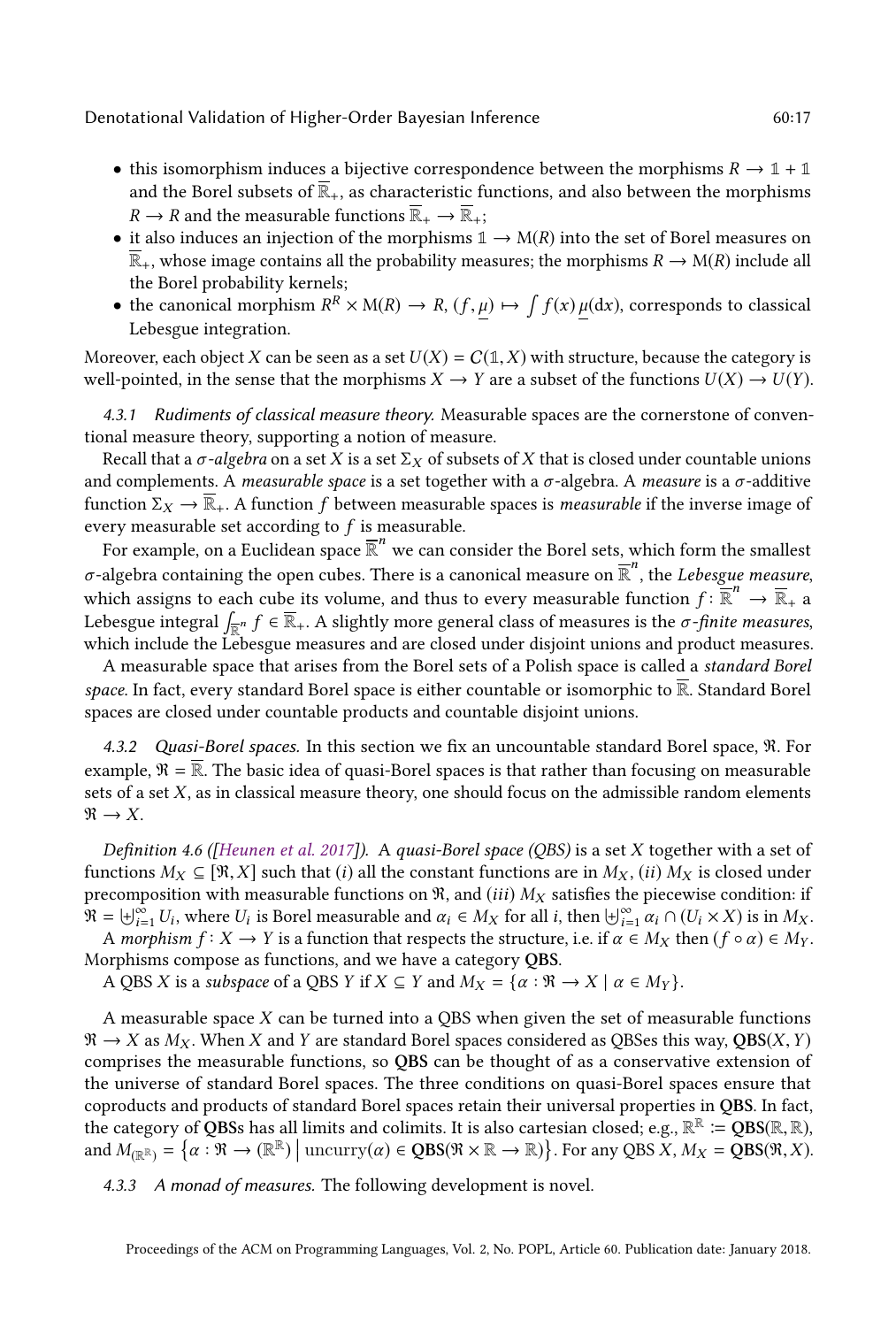## 60:18 Ścibior, Kammar, Vákár, Staton, Yang, Cai, Ostermann, Moss, Heunen, and Ghahramani

<span id="page-17-1"></span>Definition 4.7. A measure  $\mu$  on a quasi-Borel space is a triple  $(\Omega, \alpha, \mu)$  where  $\Omega$  is a standard Borel space,  $\alpha \in \text{QBS}(\Omega, X)$ , and  $\mu$  is a σ-finite measure on  $\Omega$ .

For example, Ω might be  $\overline{\mathbb{R}}^n$  and  $\mu$  might be the Lebesgue measure. A measure determines and the constant if  $f \in \text{CBS}(Y, \overline{\mathbb{R}})$  then define integration operator: if  $f \in \text{QBS}(X, \overline{\mathbb{R}}_+)$  then define

$$
\int f \, d(\Omega, \alpha, \mu) \coloneqq \int_{\Omega} f(\alpha(x)) \, \mu(dx)
$$

using Lebesgue integration according to  $\mu$ . We say that two measures are equal, denoted  $(\Omega, \alpha, \mu) \approx$ <br>( $\Omega'$ ,  $\alpha'$ ,  $\mu'$ ) if they determine the same integration operator. We write  $[\Omega, \alpha, \mu]$  for an equivalence  $(\Omega', \alpha', \mu')$ , if they determine the same integration operator. We write  $[\Omega, \alpha, \mu]$  for an equivalence class of measures.

As an aside, we note that not every integration operator on  $\overline{\mathbb{R}}$  in the classical sense is a measure in the sense of Def. [4.7,](#page-17-1) because we restrict to  $\sigma$ -finite  $\mu$ . Technically, the only integration operators that arise in this way are those corresponding to s-finite measures. This is a class of measures that includes the probability measures, and which works well with iterated integration and probabilistic programming [\[Staton](#page-28-2) [2017\]](#page-28-2).

The measures up-to  $\approx$  form a monad, as follows. First, the set of all measures M X forms a QBS by setting  $M_{\text{MX}} = \left\{ \lambda r \cdot [D_r, \alpha(r, -), \mu |_{D_r}] \mid \mu \sigma \text{-finite on } \Omega, D \subseteq \mathcal{R} \times \Omega \text{ measurable, } \alpha \in \text{QBS}(D, X) \right\},$ <br>where  $D = \left\{ \omega \mid (r, \omega) \in D \right\}$  In consequence, when  $Q'$  is a standard Borel space, for every where  $D_r = {\omega \mid (r, \omega) \in D}$ . In consequence, when  $\Omega'$  is a standard Borel space, for every morphism  $f : \Omega' \to M X$  there exist  $\Omega, \mu, D \subset \Omega' \times \Omega$  and  $\alpha \in \text{ORS}(D, X)$  such that  $f(\alpha') =$ morphism  $f : \Omega' \to MX$ , there exist  $\Omega$ ,  $\mu$ ,  $D \subseteq \Omega' \times \Omega$  and  $\alpha \in \text{QBS}(D,X)$  such that  $f(\omega') =$ <br> $[D \downarrow \alpha'(\alpha' - \mu]_{\text{D}}]$ . One intuition is that  $\alpha$  is a partial function  $\Omega' \times \Omega \to X$  with domain  $D$  $[D_{\omega}, \alpha(\omega', -), \mu]_{D_{\omega'}}]$ . One intuition is that  $\alpha$  is a partial function  $\Omega' \times \Omega \to X$ , with domain D.<br>The unit of the monad return  $: Y \to M X$  is return(x) = [1, ], x  $\delta_{\Omega}$ ] where  $\delta_{\Omega}$  is the Div

The unit of the monad, return :  $X \to MX$ , is return(x)  $\coloneqq [1, \lambda_{\perp}, x, \delta_0]$  where  $\delta_0$  is the Dirac measure on the one-point space  $\mathbb{1}$ . We often write  $\underline{\delta}_x$  for  $\text{return}(x)$ . The bind  $\gg: M X \times M Y^X \to M Y$ is

$$
[\Omega, \alpha, \mu] \ggg \varphi := [D, \beta, (\mu \otimes \mu')|_D]
$$

where  $\varphi(\alpha(r)) = [D_r, \beta(r, -), \mu']$ . Note that  $(\varphi \circ \alpha) : \Omega \to M X$  must be of this form because it is a morphism from a standard Borel space. The measure  $\mu \otimes \mu'$  is the product measure which exists morphism from a standard Borel space. The measure  $\mu \otimes \mu'$  is the product measure, which exists because  $\mu$  and  $\mu'$  are  $\sigma$ -finite.

This structure satisfies the monad laws, it is commutative by the Fubini-Tonelli theorem, and it satisfies the biproduct axioms, and so it is a model of synthetic measure theory. Every measure on 1 is equivalent to one of the form  $([0, r], !, \mu)$  where  $r \in \overline{\mathbb{R}}_+$ ,  $! : [0, r] \to 1$  is the unique such random element, and  $\mu$  is the Lebesgue measure. Thus  $M \mathbb{1} \cong \overline{\mathbb{R}}_+$ .

As another aside, we note that when  $\Omega$ ,  $\Omega'$  are standard Borel spaces, the Kleisli morphisms  $\rightarrow$  M O' correspond to s-finite kernels, which were shown in [Staton 2017] to provide a fully  $\Omega \to M \Omega'$  correspond to s-finite kernels, which were shown in [\[Staton](#page-28-2) [2017\]](#page-28-2) to provide a fully complete model of first-order probabilistic programming complete model of first-order probabilistic programming.

## <span id="page-17-0"></span>5 CONTINUOUS INFERENCE

We now develop the continuous counterpart to Sec. [3.](#page-7-0) The semantic structure of the category of quasi-Borel spaces allows us to transport many of the definitions with little change. For example, a monadic interface T consists of analogous data, but the assignments are indexed by quasi-Borel spaces, T assigns quasi-Borel spaces, and return<sup>T</sup> and  $\gg = T$  assign quasi-Borel space morphisms.

Definition 5.1. A continuous representation  $\underline{T}$  is a tuple  $(T, return^{\mathcal{I}}, \gg^{\mathcal{I}}, m^{\mathcal{I}})$  consisting of:

• a monadic interface  $(T, return^T, \gg^T)$ ;

• a monadic interface (*T*, return<sup>⊥</sup>, ≫=<sup>⊥</sup>);<br>• an assignment of a *meaning* morphism  $m_X^T : T X \to M X$  for every space *X* 

such that  $m^T$  preserves return<sup>T</sup> and  $\gg T$ .

A sampling representation is a tuple  $(T, return^T, \gg^T, m^T, sample^T)$  such that its first four com-<br>nents form a continuous representation it has an additional Obs-morphism sample  $: \mathbb{R} \to T\mathbb{R}$ ponents form a continuous representation, it has an additional Qbs-morphism sample<sup> $\mathcal{I}: \mathbb{1} \to T\mathbb{I}$ ,</sup>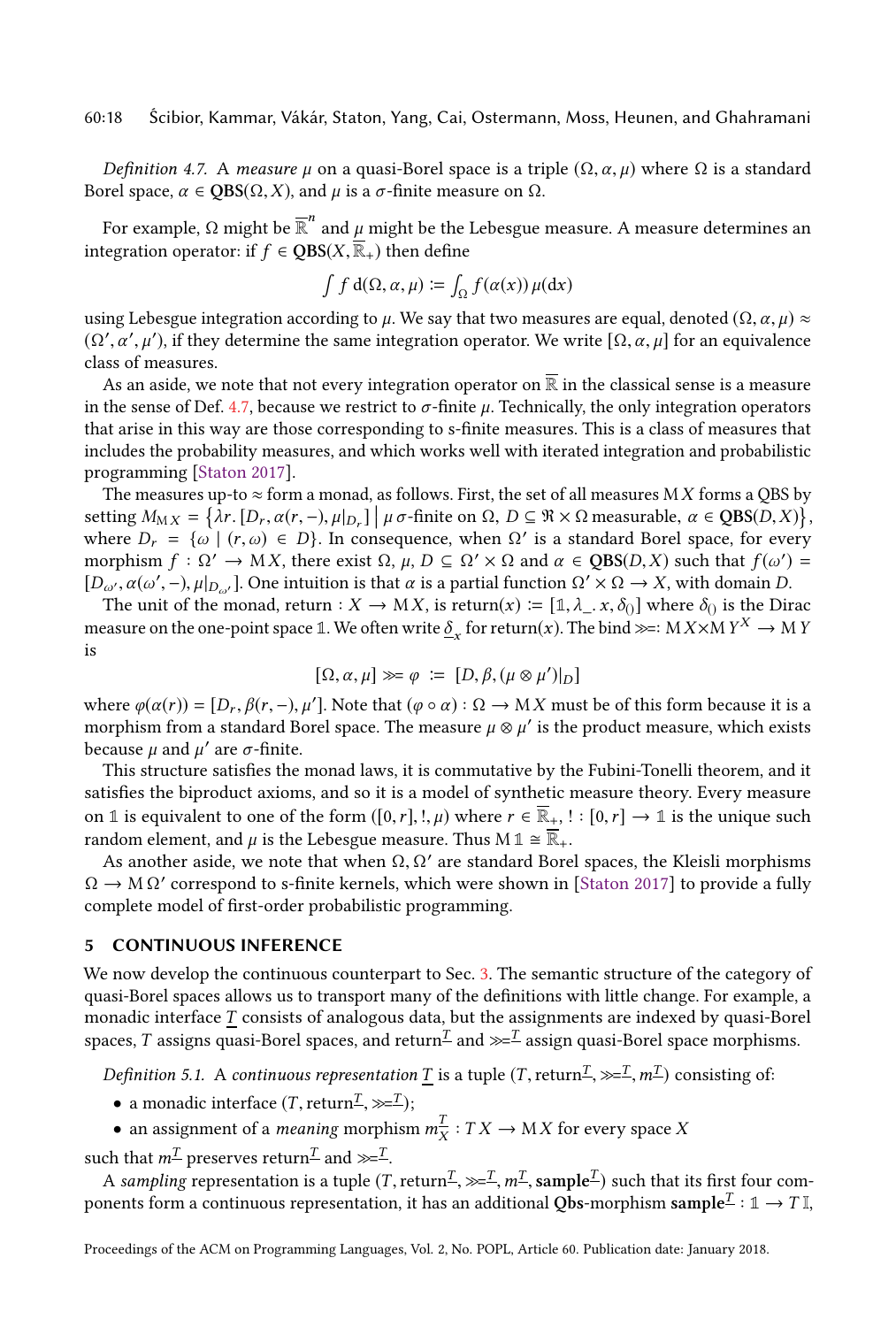<span id="page-18-0"></span>instance Sampling Monad (Sam) where return  $x =$  Return  $x$  $a \gg f$  = match a with { Return  $x \rightarrow f(x)$ Sample  $k \rightarrow$ Sample  $(\lambda r. k(r) \gg f)$ } sample = Sample  $\lambda r$ . (Return r)<br>  $ma$  = **match** a with {  $=$  match a with { Return  $x \rightarrow \underline{\delta}_x$ Sample  $k \rightarrow \oint_{\mathbb{I}} k(x) \mathbf{U}(\mathrm{d} x)$ instance Cond Trans (W) where return $W \underline{T} x = \text{return} \frac{T(1, x)}{T(1, x)}$  $a \gg \equiv_{\text{W} T} f = \underline{T}$ .do  $\{(r, x) \leftarrow a;$  $(s, y) \leftarrow f(x);$ return( $r \cdot s, y$ )}  $(\text{tmap } t)_X = t_{\mathbb{R}_+ * X}$ liT <sup>a</sup> <sup>=</sup> <sup>T</sup> .do {<sup>x</sup> <sup>←</sup> <sup>a</sup>; return(1, <sup>x</sup>)}  $m_{\overline{V}} \overline{r} a$  =  $\lambda x.$   $\oint_{\mathbb{R}_+ \times X} r \odot \underline{\delta}_x m^{\mathbb{Z}}(a) (\mathrm{d}r, \mathrm{d}x)$ **score**W<sub>*I*</sub>  $r$  = return<sup>*I*</sup> $(r, ()$ )

(a) Continuous sampler representation

(b) Continuous weighting inference transformer

Fig. 8. Continuous representations and tranformers

and  $m^{\mathcal{I}}$  maps sample<sup> $\mathcal{I}$ </sup>() to the uniform Qbs-measure U = [I, id, Uniform] on the unit interval I, where Uniform is the usual uniform distribution on I.

A conditioning representation  $\underline{T}$  is similarly a tuple  $(T, return\overline{T}, \gg=\overline{T}, score\overline{T}, m\overline{T})$ , with a **Qbs-morphism**<br> $\text{vec}$   $\vdots \gg T$   $\exists$  such that for each  $r, m\overline{T}$  mans score $\overline{T}(r)$  to the r-rescaled unit Obs-measure A conditioning representation <u>T</u> is similarly a tuple  $(T, return^{\perp}, \gg^{\perp}, score^{\perp}, m^{\perp})$ , with a **Qbs**-morp score<sup>T</sup> :  $\mathbb{R}_+ \to T \mathbb{1}$  such that for each  $r, m^{\perp}$  maps score<sup>T</sup>( $r$ ) to the  $r$ -rescaled unit **Qbs**-measure  $r \odot \underline{\delta}_0 = [\mathbb{1}, \lambda_-. \cdot (), r \cdot \delta_0].$ 

An *inference* representation  $\underline{T}$  is a tuple  $(T, \text{return}^{\mathcal{I}}, \gg^{\mathcal{I}}$ , sample<sup> $T$ </sup>, score<sup> $T$ </sup>,  $m^{\mathcal{I}}$ ) with the appro-<br>iste components forming both a sampling representation and a conditioning representation priate components forming both a sampling representation and a conditioning representation.

This definition refines Def.  $3.2$  with sampling and scoring representations, allowing us to talk about inference transformers that augment a representation of one kind into another.

Example 5.2 (Continuous sampler). By analogy with Ex. [3.3,](#page-9-0) we define in Fig. [8a](#page-18-0) a sampling representation using the type  $\text{Sam } \alpha := \{\text{Return } \alpha \mid \text{Sample}(\mathbb{I} \to \text{Sam } \alpha)\}.$  Validating the preservation of sample and the monadic interface is straightforward. It also follows from more general principles: Sam is the initial monad with an operation sample  $:T \mathbb{I}$ .

We define inference transformations between any two representations as in Def. [3.5.](#page-10-1) We have four kinds of representations, and when defining transformers we can augment a representation with additional capabilities:

Definition 5.3. Let  $k_1, k_2$  be a pair of kinds of representation. A  $k_1$  to  $k_2$  transformer  $\underline{F}$  is a tuple  $(F, \text{tmap}_T^F, \text{lift}_F^F)$  consisting of an assignments of:

- a  $k_2$  representation  $FT$  to every  $k_1$  representation  $T$ ;
- an inference transformation  $\text{tmap}^E \cdot \underline{FT} \to \underline{FS}$  to every transformation  $\underline{t} : \underline{T} \to \underline{S}$ ; and
- an inference transformation lift<sub>*T*</sub> : *T*  $\rightarrow$  *FT* to every  $k_1$  representation *T*.

When the two kinds  $k_1$ ,  $k_2$  differ, we say that that the transformer is *augmenting*.

When defining a  $k_1$  to  $k_2$  transformer, we adopt a Haskell-like type-class constraint notation  $k_1 \implies k_2$  used for example in Fig. [11a.](#page-22-1)

<span id="page-18-1"></span>Example 5.4. By analogy with Ex. [3.9,](#page-11-0) Fig. [8b](#page-18-0) presents the continuous weighting transformer structure on W  $TX \coloneqq T(\mathbb{R}_+ * X)$ . It augments any representation transformer with conditioning capabilities. Each conditioning operation is deferred to the return value, and so we can view this transformer as freely adding a conditioning operation that commutes with all other operations. When the starting representation had conditioning capabilities, we have an inference transformation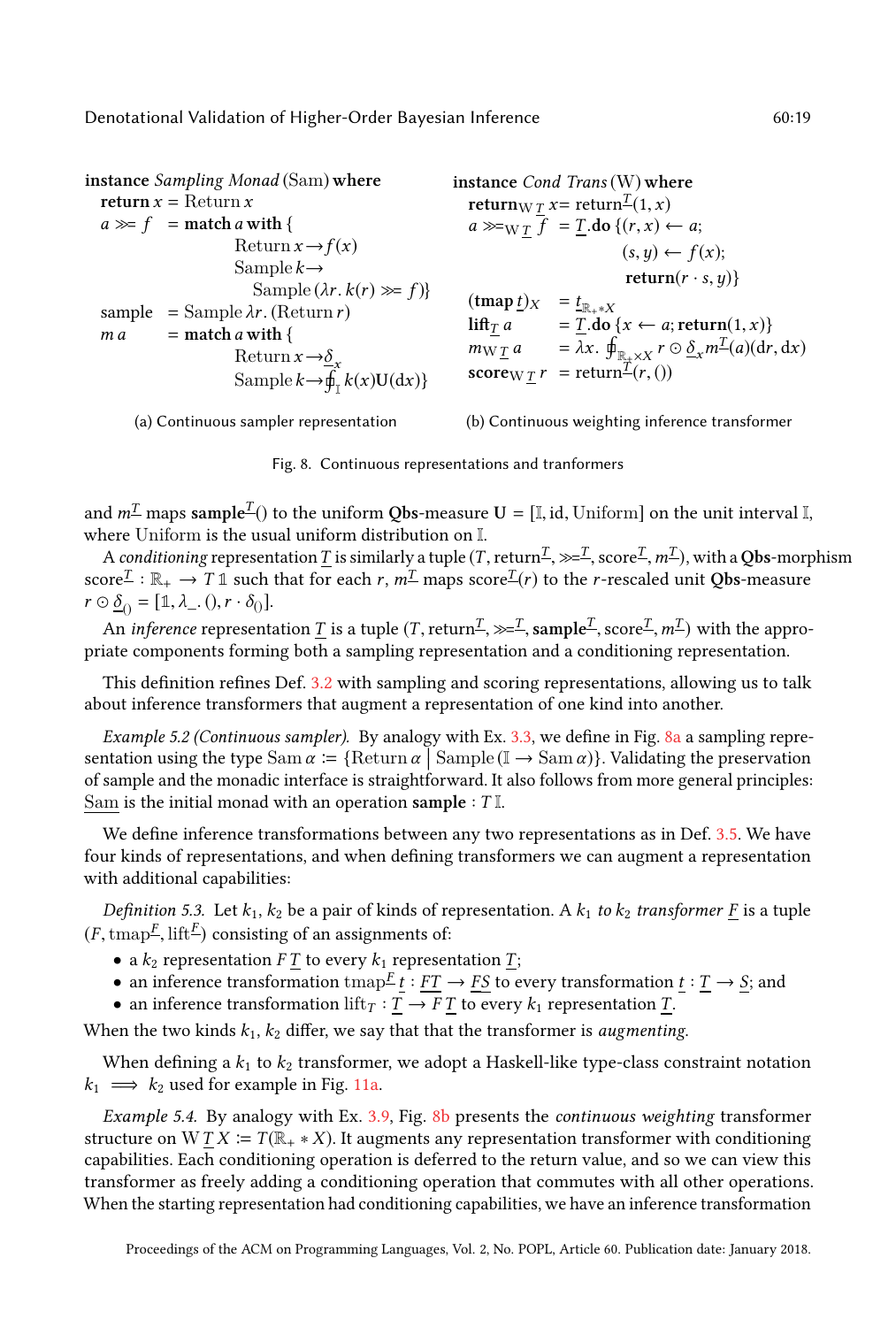waggr :  $W\underline{T} \to \underline{T}$ , given by waggr  $a := \underline{T}$ .do  $\{(r, x) \leftarrow a; \text{score}\underline{T}r; \text{return }x\}$  which conditions based on the aggregated weight based on the aggregated weight.

Its validity follows from a straightforward calculation using the meaning preservation of T .

In the continuous case, the output of the final inference transformation will always be  $W \text{ Sam } X$ or a similar Pop Sam X described in the next section. From this representation, we obtain the Monte Carlo approximation to the posterior by using a random number generator to supply the values required by Sam. Interpreting the program directly in W Sam X and sampling from that would correspond to simple importance sampling from the prior, which usually needs a very large number of samples to give a good approximation to the posterior. Our goal in approximate Bayesian inference is therefore to find another representation for the program and a sequence of inference transformations that map it to  $W\mathrm{Sam} X$ . While, in principle, this output represents the same posterior distribution, hopefully it uses a representation that requires fewer samples to obtain a good approximation than a direct interpretation in W Sam  $X$ . We emphasise that approximation is only done in this final sampling step, while all the inference transformations that happen before it are exact.

## <span id="page-19-0"></span>6 SEQUENTIAL MONTE CARLO

Sequential Monte Carlo (SMC) is a family of inference algorithms for approximating sequences of distributions. In SMC, every distribution is approximated by a collection of weighted samples called a population, with each population obtained from the previous one in the sequence by a suitable transformation. In a sub-class of SMC known as *particle filters*, each distribution in the sequence is generated by a known random process from the previous distribution and we can apply this process to samples in the previous population to obtain the current population. In particle lters the samples in the population are called particles.

A common problem with particle filters is that, after multiple steps, a few particles have much larger weights than the remaining ones, effectively reducing the sample size in the population well below the actual number of particles, a phenomenon known as sample impoverishment. To ameliorate this problem, particle filters introduce additional *resample* operations after each step in the sequence, which constructs a new population by sampling with replacement from the old one. The new population has uniform weights across its particles. In the setting of probabilistic programming, we use suspended computations as particles, and their associated weight is their currently accumulated likelihood.

We show how to decompose a particle filter into a stack of two transformers: a representation to conditioning transformer for representing a population of particles, and a conditioning to conditioning transformer that allows us to run a particle until its next conditioning operation. We define each step of the SMC algorithm as an inference transformation on this stack. We can then apply this stack of transformers to a sampling representation to obtain a correct by construction variation of SMC. The algorithm we obtain is known as the particle filter with multinomial resampling [\[Doucet and Johansen](#page-26-1) [2011\]](#page-26-1) that uses the prior as the proposal distribution, but throughout this paper we refer to it simply as SMC.

## 6.1 The population transformer

Given a representation T, we define a representation structure over PopT  $X \coloneqq T(\text{List}(\mathbb{R}_+ * X))$ . We further deconstruct this representation transformer as the composition of two transformers: the continuous weighting transformer W from Ex. [5.4,](#page-18-1) and Haskell's notorious ListT transformer.

The negative reputation associated to the transformer ListT  $TX \coloneqq T (\text{List }X)$  stems from its failure to validate the monad laws when T is not commutative.<sup>[2](#page-20-0)</sup> However, it is a perfectly valid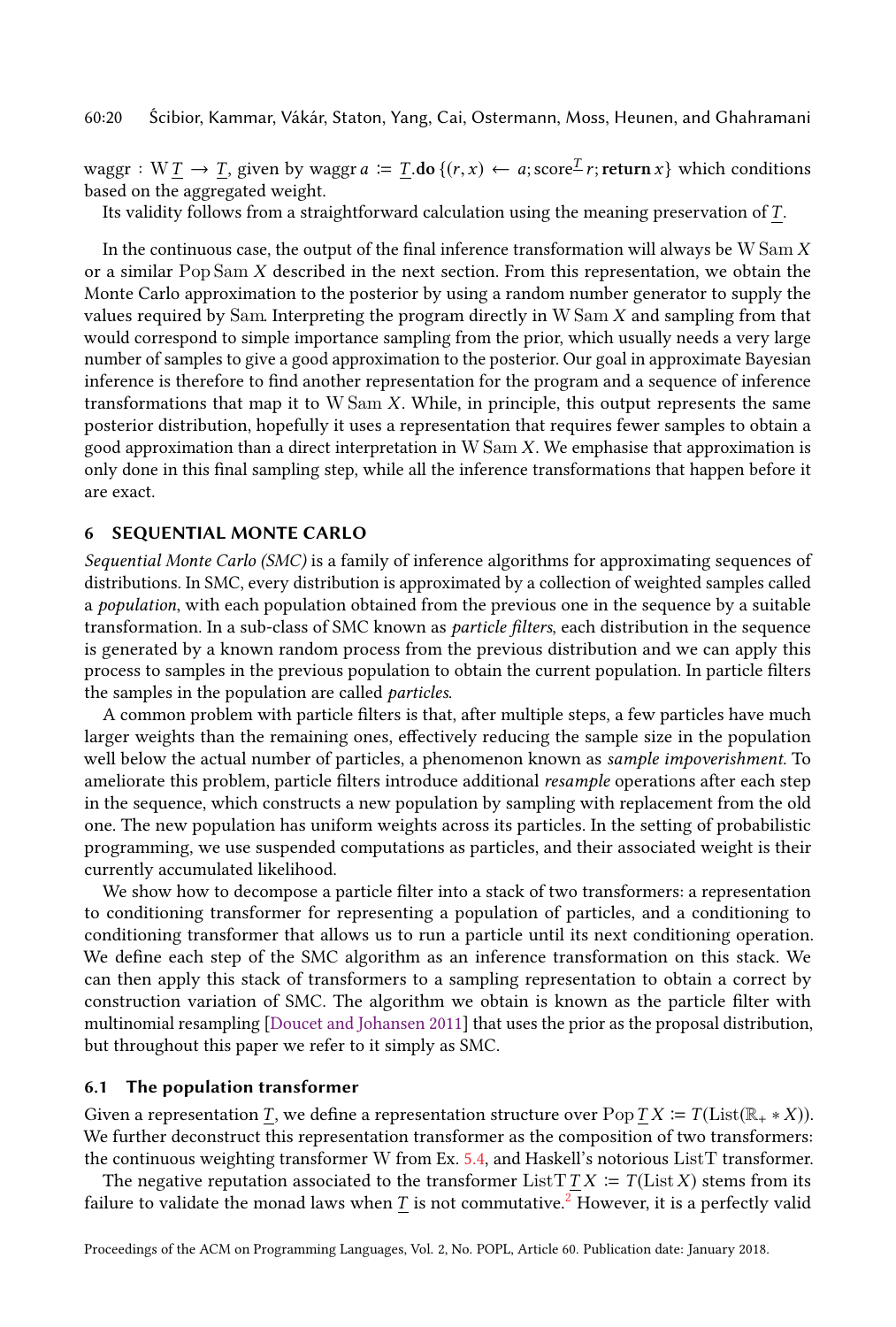<span id="page-20-1"></span>Auxiliary functions: sequence :  $List(TX) \rightarrow T(List X)$ sequence  $\vcentcolon=$  foldr (return[ ])  $(\lambda(a, r), T \cdot \textbf{do} \{x \leftarrow a;$  $x_s \leftarrow r$ ; return $(x :: x_s)$ }  $concat : List(List X) \rightarrow List X$ concat  $\vcentcolon=$  foldr  $[$   $]+$  $\sum_{x \in x_s} f(x) \coloneqq \text{foldr 0 } (\lambda(x, s), f(x) + s) x_s$ instance Rep Trans (ListT) where return $\lim_{x \to \infty} \frac{1}{x} x = \text{return} \frac{1}{x} [x]$  $a \gg \equiv_{\text{ListT } T} f = \underline{T}$ .do { $x_s \leftarrow a$ ; let  $b_s = \text{map } f x_s$  in  $y_{ss} \leftarrow \text{sequence } b_s;$ return(concat  $y_{ss}$ )}  $m_{\rm ListT\,\textit{\underline{T}}\,\textit{\underline{a}}} \ \text{lift}_{\rm ListT\,\textit{\underline{T}}\,\textit{\underline{a}}} \$  $\oint_{\text{List } X} m^{\mathcal{I}}(a)(\mathrm{d}x_s) \sum_{x \in x_s} \delta$ <br>  $\mathcal{I}$  do  $\{x \leftarrow a : \text{return } [x]\}$  $\begin{array}{lll}\n\lim_{L\text{ist}}T \underline{T} a & = \underline{T} \cdot \text{do} \{x \leftarrow a; \text{return } [x]\} \\
\lim_{L\to\infty} T \underline{T} a & = \underline{T} \cdot \text{do} \{x \leftarrow a; \text{return } [x]\}\n\end{array}$  $(\text{trap } t)_X = t_{\text{List } X}$ 

(a) The list transformer

```
instance Cond Trans (Pop) where
     return<sub>Pop</sub> \underline{T} = return(W ∘ ListT)\underline{T}<br> \gg=<sub>Pop</sub> \underline{T} = \gg=(W ∘ ListT)\underline{T}\frac{\partial^2 P_{\text{op}} T}{\partial \mathbf{f} P_{\text{op}} T} = \frac{\partial^2 W_{\text{op}} T}{\partial \mathbf{f} P_{\text{op}} T} = \frac{\partial W_{\text{op}} T}{\partial \mathbf{f} P_{\text{op}} T}= lift<sub>W(ListTT)</sub> \circ lift<sub>ListTT</sub>
      \frac{\text{tmap}_{\text{Pop}\underline{T}}}{\text{tmap}_{\text{W(Listr}\underline{T}}}\circ\text{tmap}_{\text{List}\underline{T}}\underline{T}m_{\text{Pop}}_{\underline{T}} = m_{(\text{W} \circ \text{ListT})_{\underline{T}}}= \lambda a. \oint m^T(a)\vec{d}x_s) \sum_{(r,x)\in x_s} r \odot \vec{b}\check{\mathbb{L}\mathrm{ist}}(\check{\mathbb{R}}_+\!\times\! X)score_{PopT} = score_{(W \circ ListT)T}(b) The population transformer
           r \cdot W * V \cdot I ist V
```
replicate : 
$$
\mathbb{N} * X \to \text{List } X
$$
  
replicate(*n*, *x*) :=  $\mathbb{N}.\text{fold } \lambda \{ \text{Zero } \to []$   
\n
$$
\left\{ \text{Succ } x_s \to x :: x_s \} \right. n
$$
\nspark :  $\mathbb{N}_+ \to \text{Pop } \underline{T} \mathbf{1}$   
\nspark := return <sup>$\underline{T}$</sup>  (replicate(*n*,  $(\frac{1}{n}, 0)$ ))  
\nspam :  $\mathbb{N}_+ * \text{Pop } \underline{T} X \to \text{Pop } \underline{T} X$   
\nspam(*n*, *a*) := Pop  $\underline{T}$ .**do {spark** *n*; *a*}

(c) Spawning new particles

Fig. 9. Representing populations

representation transformer, described in Fig. [9a,](#page-20-1) since we do not require that representations satisfy monad laws.

To prove the meaning function preserves return, simply calculate. For  $\gg$ = preservation, show:

$$
a_s: \text{List}(TX) \vdash m^{\text{ListT}} \mathcal{I}(\text{sequence } a_s) = \sum_{a \in a_s} m^{\mathcal{I}}(a)
$$

and proceed via straightforward calculation using the linearity of the Kock integral and the commutative  $(\sigma$ -)monoid structure on measures.

By composing the two representation transformers, we obtain the representation to conditioning transformer Pop, given explicitly in Fig. [9b.](#page-20-1)

Fig. [9c](#page-20-1) presents a N<sub>+</sub>-indexed family of inference transformations. Fix any  $n \in \mathbb{N}$ . The spark function generates a population of particles with the unit value, and the same weight  $\frac{1}{n}$ . Thus, spawn  $(n, a)$  takes a distribution a over particle populations, sparks n equally weighted particles, and for each of them, samples a population based on a. A straightforward calculation confirms that the meaning of spark is 1, and so spawn  $(n, -):$  Pop  $\underline{T} \to \operatorname{Pop} \underline{T}$  is an inference transformation. In the version of SMC we consider below, we will only pass to spawn a distribution  $a$  over uniformlyweighted single-particle populations.

We use spawn to *resample* a new population. Thinking operationally, we have a population of weighted particles and we obtain a new population by sampling with replacement from the current one, where the probability of selecting a given particle is proportional to its weight. Doing so is equivalent to simulating a discrete weighted sample using a uniform one.

<span id="page-20-2"></span>LEMMA 6.1. There is a Qbs-morphism dwrand : List(ℝ+ \* X) \*  $\mathbb{I} \to \{\text{Take } X \mid \text{Fall }\}$  such that:

<span id="page-20-0"></span><sup>2</sup>For a list transformer "done right", see Jaskelioff's thesis [\[2009\]](#page-27-13), and its generalisations [\[Fiore and Saville](#page-27-14) [2017;](#page-27-14) [Piróg](#page-27-15) [2016\]](#page-27-15).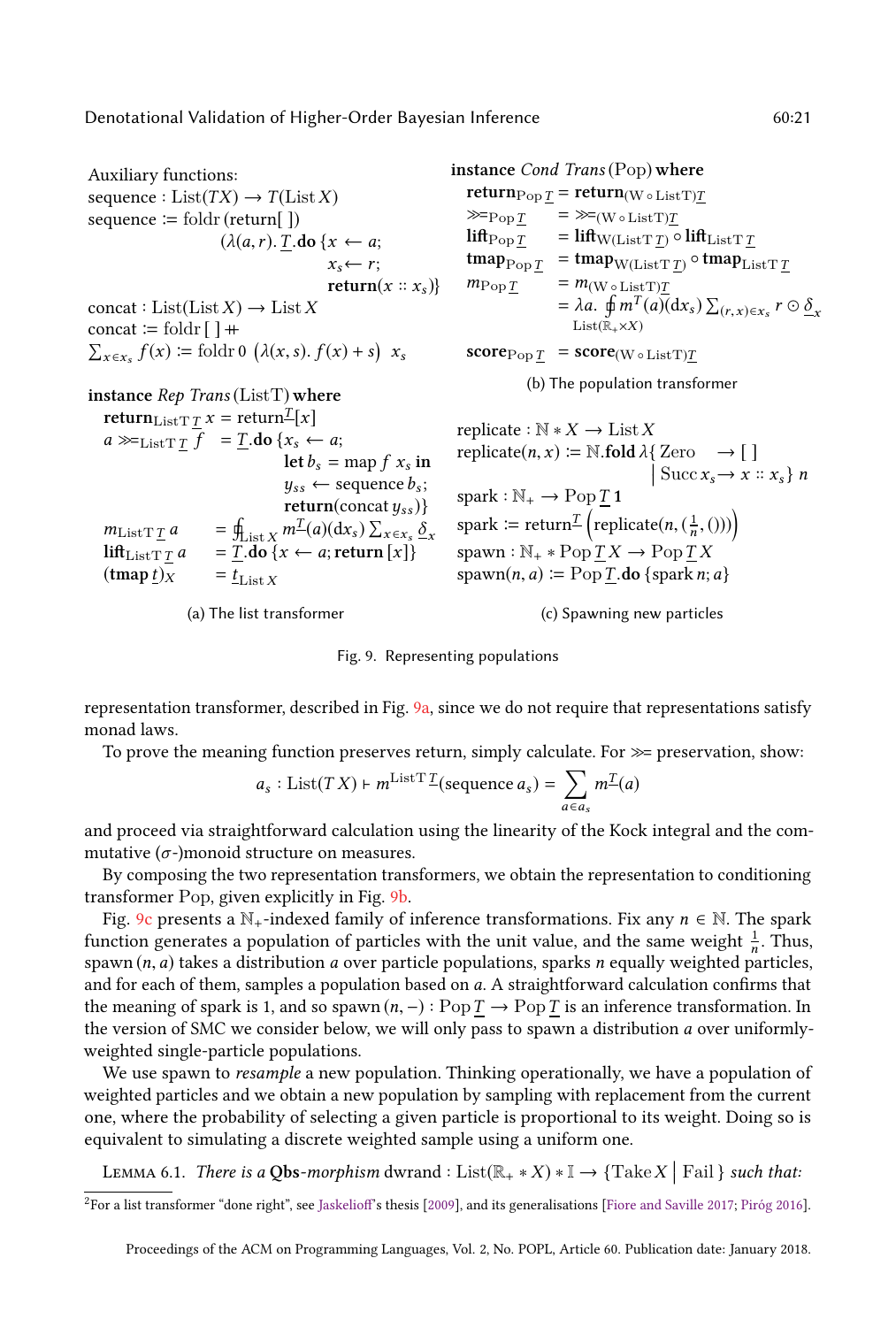```
dwrand(x_s, r) \coloneqqlet w = \sum_{(r, z) \in x_s} r in
  if w = 0then Fail
  else foldr(w \cdot r, \text{Fall})(\lambda((s, x), (fuel, result)).if 0 \leq fuel < sthen(-1, Take x)
               else -- potential underflow
                     (fuel - s, result))
               x_{s}
```
dwsample $\frac{T(x_s)}{T}$  =  $\underline{T}.\overline{\textbf{do}} \left\{ \text{score}(\sum_{(r,\_)\in x_s} r); \right. \\ \left. \begin{array}{c} \text{r} \leftarrow \text{sample:} \end{array} \right.$  $r \leftarrow$  sample; match dwrand  $(x_s, r)$  with {<br>Fail  $\rightarrow$ fail Fail  $\rightarrow$ fail  $\vert$  Take  $x \rightarrow$ return  $x\}$ (b) A discrete weighted sampler resample :  $\mathbb{N}_+ * \operatorname{Pop} TX \to \operatorname{Pop} TX$ resample $(n, a) \coloneqq$  $T \cdot \textbf{do} \{x_s \leftarrow a;$ spawn(*n*, dwsample<sup>Pop T</sup> $x_s$ )}

(a) A discrete weighted randomiser

(c) Resampling

Fig. 10. The resampling transformation

- For all  $x_s$  for which  $\sum_{(r_1)\in x_s} r = 0$ , we have dwrand $(x_s, -)_*U = \underline{\delta}_{\text{fail}}$ .
- For all  $x_s$  for which  $w := \sum_{(r,\_)\in x_s}^{\infty} r > 0$ , we have dwrand $(x_s, -)$ <sup>t  $\overline{U} = \sum_{(r,x)\in x_s} \frac{r_i}{w} \odot \underline{\delta}_{\text{Take } x}$ .</sup>

Fig. [10a](#page-21-0) presents one such morphism, though its precise implementation does not matter to our development. As a consequence, for every sampling representation  $T$  for which we have an element fail : TX such that  $m^T$ (fail) = 0, we can define a discrete weighted sampler dwsample<sup>T</sup>(x<sub>s</sub>) :<br>Litt<sup>( $\mathbb{R}$ </sup> X) = TV in Fin 10b mbigh mill than settle  $m^T$ (dressmal  $T(x)$ )). List( $\overline{\mathbb{R}}_+ X$ )  $\to TX$  in Fig. [10b](#page-21-0) which will then satisfy  $m^{\mathcal{I}}$  (dwsample $\mathcal{I}(x_s)$ ) =  $\sum_{(r,s) \in x_s} r \odot \underline{\delta}_x$ .<br>The recomplier etcn in Fig. 10e operationally takes the querent population grades a some

 $\text{St}(\mathbb{K}_+ X) \to I X$  in Fig. 10b which will then satisfy m=(dwsample= $(x_s)$ ) =  $\sum_{(r,x) \in x_s} r \cup \underline{\partial}_x$ .<br>The resampling step in Fig. [10c](#page-21-0) operationally takes the current population, creates a computation/thunk that samples a single particle from this population, and then spawns  $n$  new particles that are initialised with this thunk. The morphism resample  $(n, -)$  : Pop  $\underline{T}$  → Pop  $\underline{T}$  is an inference transformation because, as we know, spawn  $(n, -)$  is one and dwsample<sup>Pop</sup><sup>T</sup> : Pop<sub>I</sub>  $\rightarrow$  Pop<sub>I</sub>  $\rightarrow$  Pop<sub>I</sub> samples a population consisting of just a single unit weight particle with a probability proportional to its renormalised weight in the original population.

#### <span id="page-21-1"></span>6.2 The suspension transformer

The second transformer in the SMC algorithm allows us to suspend computation after each conditioning. The suspension transformer equips the standard resumption monad transformer  $\text{Sus } \underline{T}X \coloneqq \overline{T} \{\text{Return } X \mid \text{Yield} (\text{Sus } \underline{T}X)\},$  presented in Fig. [11a,](#page-22-1) with inference transformations.

The two transformations on suspended computations in Fig. [11b](#page-22-1) take one step, and complete the computation, accordingly. As the meaning function for the transformed representation returns the meaning the computation would have if it was allowed to run to completion, these two operations do not change the meaning and so form inference transformations.

We can now put all the components together:

THEOREM 6.2. Let T be a sampling representation. For every pair of natural numbers  $n, k$ , the following composite forms an inference transformation:

$$
\operatorname{smc}_{n,k}^{\mathcal{I}} \coloneqq (\operatorname{Sus} \circ \operatorname{Pop})\mathcal{I} \xrightarrow{\operatorname{tmap}_{\operatorname{Sus}} \operatorname{spawn}(n,-)} (\operatorname{Sus} \circ \operatorname{Pop})\mathcal{I}
$$

$$
\xrightarrow{(\text{advance } \circ \operatorname{tmap}_{\operatorname{Sus}} \operatorname{resample}(n,-))^{\circ k}} (\operatorname{Sus} \circ \operatorname{Pop})\mathcal{I} \xrightarrow{\operatorname{fminh}} \operatorname{Pop} \mathcal{I}
$$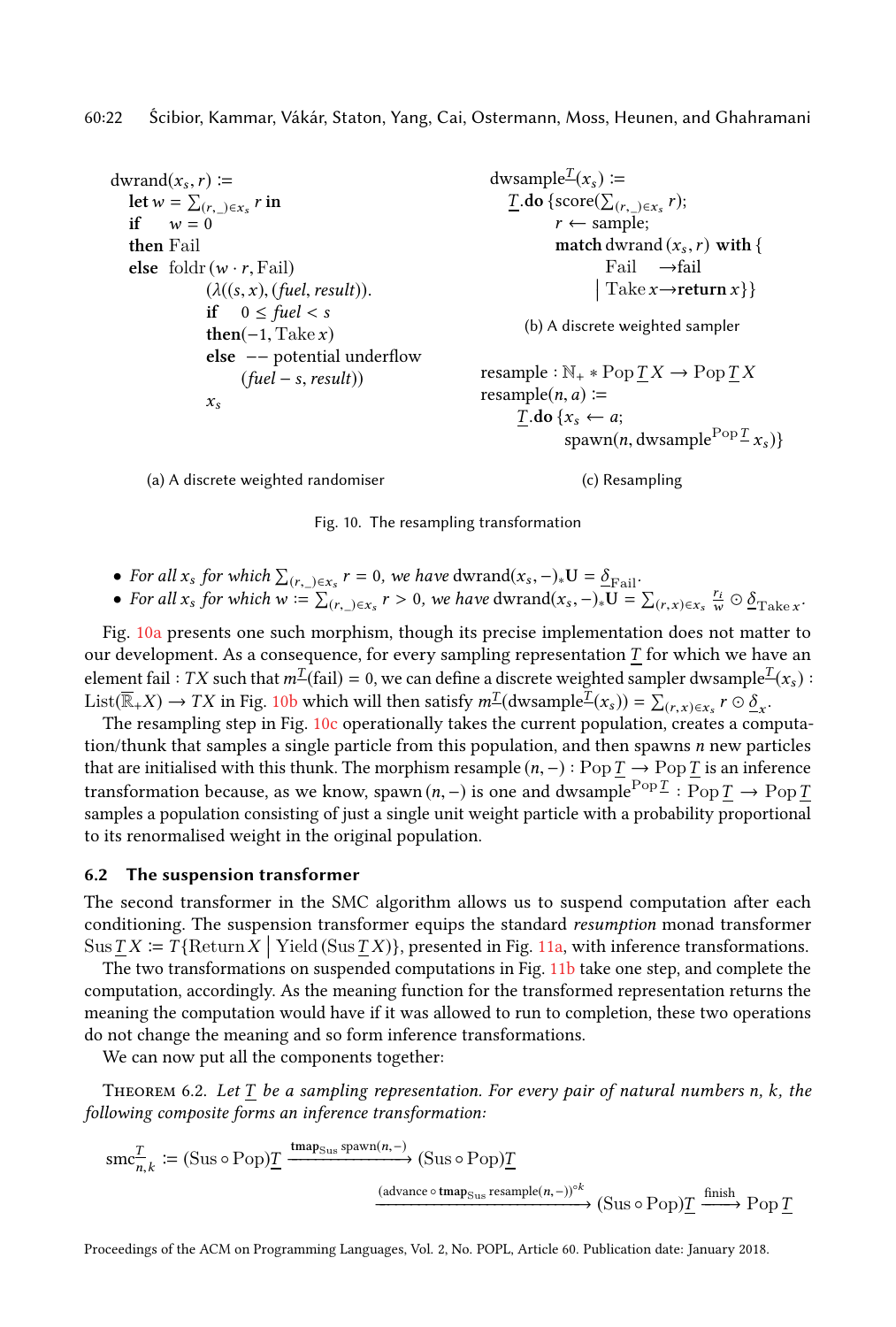<span id="page-22-1"></span>instance  $Cond \implies Cond$  Trans (Sus) where return $_{\text{Sus }T} x$  = return $_T(\text{Return }x)$  $a \gg_{\text{Sus } T} f = \text{fold}(\lambda b. \underline{T} \cdot \text{do} \{\overline{T}\})$  $t \leftarrow b$ ; match  $t$  with  $\{$ Return  $x \rightarrow f(x)$  $\vert$  Yield  $c \rightarrow$ Yield  $c$ })} a  $\lim_{\text{Sus }T} a = \underline{T}$ .do  $\{x \leftarrow a;$  return $\lim_{\text{Sus }T} x\}$  $(\text{trap}_{\text{Sus}\underline{T}}\underline{t})_X = \text{Sus}\underline{T}X.\text{fold }(\lambda b.\ \underline{m}_{\underline{S}}(b))$  $m_{\text{Sus}\,\underline{T}}\,a = m_{\underline{T}}(\text{finish}_{\text{Sus}\,\underline{T}}(a))$ <br>
score  $r = \text{return }_{\underline{T}}(\text{Yield lift})$  $=$  return $_T$ (Yield lift<sub>SusT</sub>(score r)) advance  $\underline{r}$  : Sus  $\underline{r}X \rightarrow$  Sus  $\underline{r}X$ advance  $\overline{T}$   $a = \overline{T} \cdot \overline{d} \cdot b$  $t \leftarrow a$ ; match  $t$  with  $\{$ Return  $x \rightarrow$ return $_T x$  $\left\{ \begin{array}{ll} \text{Yield } t & \rightarrow t \end{array} \right\}$ finish $\tau$  $:$  Sus  $TX \rightarrow TX$ finish $\overline{T} a$  = fold  $\lambda b$ .  $\overline{T}$ .do {  $t \leftarrow b$ ; match  $t$  with  $\{$ Return  $x \rightarrow$ return x  $\left\{\right.$  Yield  $b \rightarrow b$ }

(a) The suspension transformer

(b) Suspension operations

Fig. 11. The suspension transformation

In the above  $(-)^{\circ-} : X^X \times \mathbb{N} \to X^X$  denotes *n*-fold composition. The transformation smc $\frac{7}{n}$ amounts to running the SMC algorithm with n particles for k steps. If the representation  $\underline{T}$  is operational in nature, such as the continuous sampler Sam, we get a sequence of weighted values over the return type when we run the resulting representation. By construction, the distribution on the results, rescaled according to their final weights, would be identical to the desired posterior distribution.

When the representation  $T$  is not a commutative monad, like the continuous sampler Sam, the resulting representation  $PopT$  is not a monad: the monad laws do not hold. Therefore, to encompass representations of  $PopT$  one must generalise beyond monads.

## <span id="page-22-0"></span>7 TRACE MARKOV CHAIN MONTE CARLO

Markov Chain Monte Carlo (MCMC) algorithms operate by repeatedly using a transition kernel to generate a new sample from a current one. Thus they can be thought of as performing a random walk around the space they are exploring. If the transition kernel is well-behaved, they are guaranteed to preserve the distribution. A popular MCMC algorithm used for Bayesian inference is Metropolis-Hastings (MH), where the transition kernel consists of a proposal kernel followed by a decision to either accept the proposed sample or keep the old one. The accept or reject step is used to correct for bias introduced by the proposal kernel, thus producing a valid MCMC algorithm for a rich family of proposal kernels.

MH is a general inference method, but it requires specialised knowledge about the space on which they operate on. In the context of a probabilistic programming language, the *Trace MH* algorithm replaces the unknown target space with the space of program traces, which are shared by all probabilistic programs. Thus, Trace MH allows probabilistic programming language designers to devise general-purpose kernels to effectively explore traces.

We analyse the the Trace MH as follows. First, we prove a quasi-Borel space counterpart of the Metropolis-Hastings-Green (MHG) Theorem, that forms the theoretical foundation for the correctness of MH. We then present the tracing representation and show its validity. We present the Trace MH algorithm, parameterised by a proposal kernel for traces, and give sufficient conditions on this kernel for the resulting transformation to be valid. We then give a concrete proposal kernel and show that it satisfies these general conditions.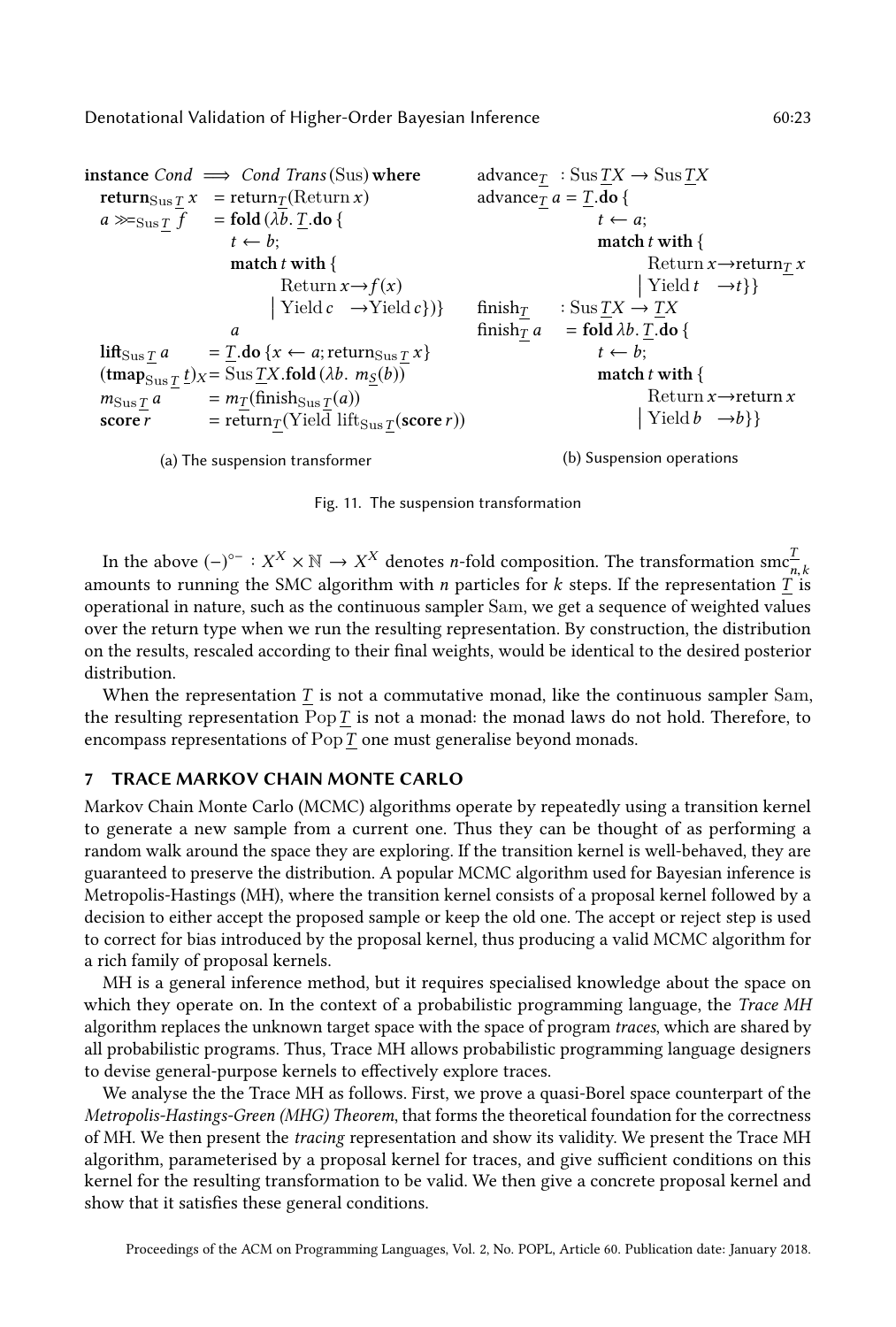<span id="page-23-0"></span>
$$
\psi : (TX)^X, \rho : \overline{\mathbb{R}}_+^{XXX}, a : TX \vdash
$$
\n
$$
\begin{array}{ll}\nT \cdot \text{do} \{x \leftarrow a; & p \in t = \text{match}(p, t) \text{ with } \{([\ ] \ ] \ , \text{Return } x \ \ ) \rightarrow \text{True} \} \\
y \leftarrow \psi(x); & (r :: r_s, \text{Sample } f \ ) \rightarrow [r_s \in f(r)] \\
r \leftarrow \text{sample}; & - \text{ any other case:} \\
\text{if } r < \min(1, \rho(x, y)) & (\_, \_, \_) \rightarrow \text{False} \} \\
\text{then return } y & w =: \sum_{t \in \text{WSam } X} \text{Paths } t \rightarrow \mathbb{R}_+ & v =: \sum_{t \in \text{WSam } X} \text{Paths } t \rightarrow X \\
\text{else return } x\} & w_{\text{Return}(r, x)}([\ ]) = r & v_{\text{Return}(r, x)}([\ ]) = x \\
(a) \text{The Metronolis-Hastings-Green} & w_{\text{Sample } t}(\text{s} :: r_s) = w_{t_s}(r_s) & v_{\text{Sample } t}(\text{s} :: r_s) = v_{t_s}(r_s)\n\end{array}
$$

(a) The Metropolis-Hastings-Green morphism  $\eta_{\psi,\rho}(a)$ 

(b) Traces through a probabilistic program

Fig. 12. Basic notions in Trace MH

## 7.1 Abstract Metropolis-Hastings-Green

In the abstract, the key ingredient in MH is the Metropolis-Hastings-Green (MHG) morphism  $\eta$  presented in Fig. [12a,](#page-23-0) formulated in terms of an arbitrary inference representation T. This transformation is usually known as the update step of the MH algorithm. It is parameterised by a (representation of a) *proposal* kernel  $\psi : X \to TX$ , and by a chosen (representation of a) Radon-Nikodym derivative  $\rho: X \times X \to \overline{\mathbb{R}}_+$ .

To use  $\eta$  in an inference transformation, we need to provide well-behaved parameters  $\psi$ ,  $\rho$ , and their behaviour may depend on the representation of the input distribution a. In particular, the parameter  $\rho$  should represent a well-behaved appropriate Radon-Nikodym derivative. To simplify our proofs, we also require that the proposal kernel  $\psi$  is Markov, which suffices for our application.

THEOREM 7.1 (METROPOLIS-HASTINGS-GREEN). Let X be a qbs,  $a \in TX$  a distribution,  $\psi : X \to TX$ a kernel, and  $\rho: X \times X \to \overline{\mathbb{R}}_+$  a **Qbs**-morphism. Set  $k \coloneqq m^{\mathcal{I}} \circ \psi$  and  $\mu \coloneqq [\rho \neq 0] \odot (m^{\mathcal{I}}(a) \boxtimes k)$ .

Assume that: (1) k is Markov; (2)  $[1 = (\rho \circ swap) \cdot \rho]$  holds  $\mu$ -a.e.; (3)  $\rho$  is a Radon-Nikodym derivative of  $\sup_{x\in X}$  with respect to  $\mu$ ; and (4)  $\rho(x, y) = 0 \iff \overline{\rho}(y, x) = 0$  for all  $x, y \in X$ . Then  $(m^{\underline{T}} \circ \eta_{\psi, \rho})(a) = m^{\underline{T}}(a)$ .

Using Kock's synthetic measure theory, we were able to follow closely standard measure-theoretic proofs of MHG [\[Geyer](#page-27-16) [2011\]](#page-27-16). The synthetic setting highlights the different roles each of the three abstractions: a.e.-equality, a.e.-properties, and Radon-Nykodim derivatives play in the proof that our formulation exposes (cf. § [4.2.3\)](#page-15-1).

## 7.2 Tracing representation

A sampling trace is a sequence of samples that occur during the execution of a probabilistic program. We represent such programs as elements of the continuous weighted sampler W Sam from (cf. Fig. [8\)](#page-18-0). Consequently, the collection of traces through a program  $t \in W \operatorname{Sam} X$  is a subset of List I. Fig. [12b](#page-23-0) defines a measurable predicate  $[\epsilon] : W \text{Sam } X \times \text{List } I \rightarrow \text{bool}$  that tests whether a given sequence  $p$  of probabilistic choice forms a complete trace in the program  $t$ . Consequently, we can define the set of *paths* through a given program t by Paths  $t := \{ p \in \text{List } \mathbb{I} | p \in t \} \subseteq \text{List } \mathbb{I},$ and equip it with the subspace structure it inherits from List I. We can therefore define the set:

$$
\sum_{t \in \text{WSam } X} \text{Paths } t := \{(t, p) \in \text{WSam } X \times \text{List } \mathbb{I} | p \in t\} \subseteq \text{WSam } X \times \text{List } \mathbb{I}
$$

which we can also equip with a subspace structure. We can now define the weight w<sub>-</sub> and valuation v<sup>−</sup> morphisms in Fig. [12b](#page-23-0) that retrieve the likelihood and value at the end of a trace.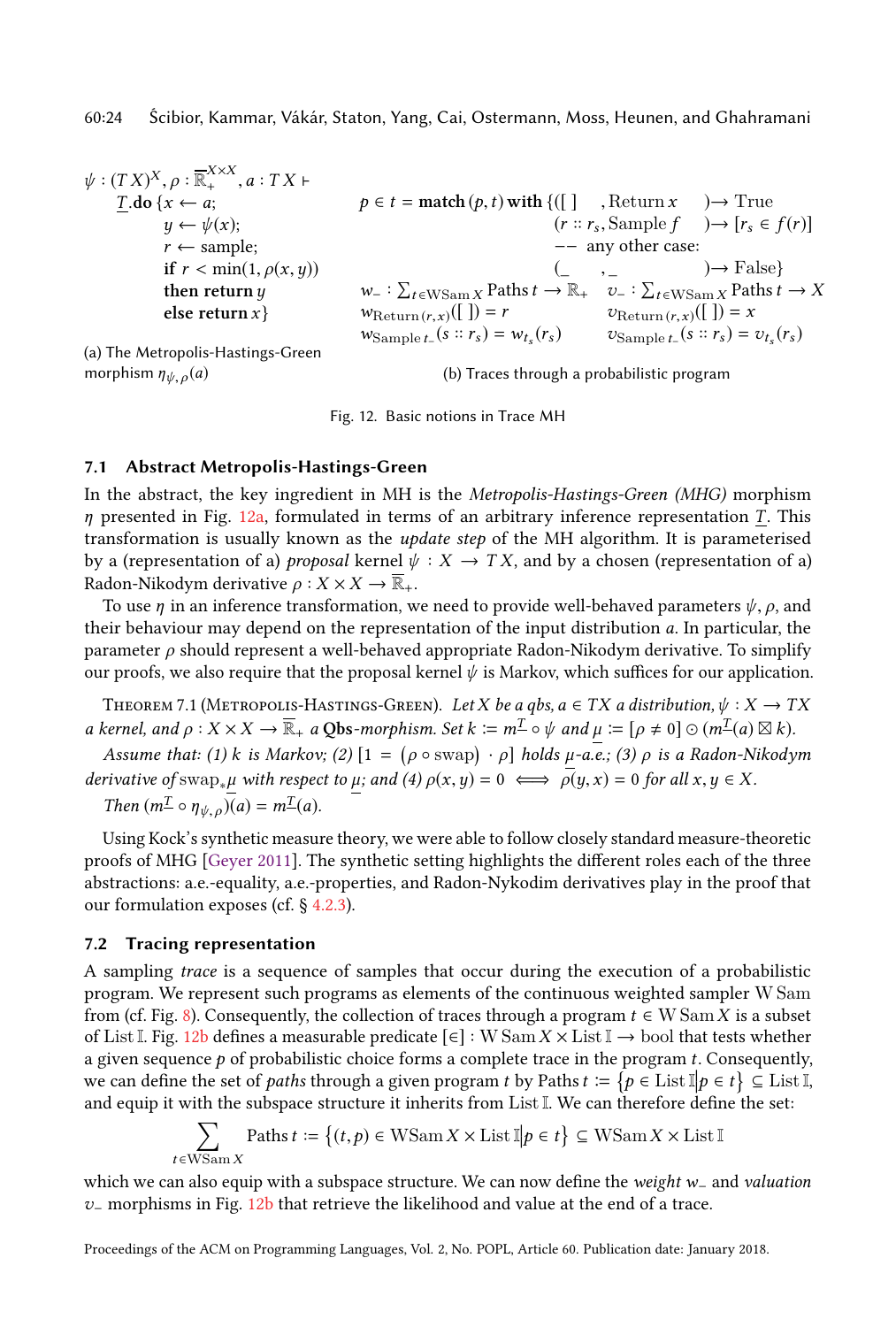<span id="page-24-0"></span>instance  $Inf \implies Inf Monad(TrT)$  where return  $x = (return_{\text{WSam}} x, return_T[$ ])  $(t, a) \gg (f, q) = (t \gg w_{\text{Sam}} f, T \cdot d\mathbf{o} \{p \leftarrow a;$  $q \leftarrow q \circ v_t(p);$  $return(p + q))$  $m(t, a)$  =  $m_{\text{WSam}}(t) = \oint_{\text{List}} \underline{\delta}_{v_t(p)} m_{\underline{T}}(a) \text{(dp)}$ <br>
=  $\text{id} \times t$  $\text{tmap } \underline{t} = \text{id} \times \underline{t}_{\text{List } \mathbb{I}}$  $\text{sample} \qquad \quad = (\text{sample}_{\text{WSam}},$  $T \cdot \text{do} \{r \leftarrow \text{sample}; \text{return}[r]\}$  $score r = (score_{WSam},$  $T$  .do {score r; return[ ]})  $\eta_{\psi,\,\rho}^{\text{Tr}\,T}$ : Tr  $TX \to \text{Tr } T X$  $\eta_{\psi,\rho}^{\text{Tr }T}(t,a) \coloneqq \left(t, \eta_{\psi_t,\rho_t}(a)\right)$ (b) Trace MH update-step  $\text{pri}_T: \text{WSam } X \to T(\text{List}(\mathbb{I}))$  $\overline{\text{pri}_{T}^{-}}(t) \coloneqq \text{fold}$  $\lambda\{\text{Return}(r, x) \rightarrow \text{return}\_{\text{I}}\}$  $\begin{array}{ll} \text{Sample } k & \rightarrow \underline{T}.\text{do} \ \text{for } k \in \text{sum} \end{array}$  $r \leftarrow$  sample<sub>7</sub>; <sup>-</sup>  $k(r)\}$ 

(a) The tracing inference

(c) Prior representation

#### Fig. 13. Building blocks of Trace MH

We can now define the tracing inference representation. It is parameterised by an inference representation T and given for X as the following subspace of  $WSam X \times T(\text{List } I)$ :

$$
\text{Tr}\,\underline{T}\,X\coloneqq\left\{(t,a)\in\text{WSam}\,X\times T(\text{List}\,\mathbb{I})\middle|\begin{aligned}&[\in t]\;m\underline{T}(a)\text{-a.e., and}\\&m_{\text{WSam}}(t)=\textstyle{\oint_{\text{List}\,\mathbb{I}}}\,\underline{\delta}_{v_t(p)}\,m\underline{T}(a)(\mathrm{d}p)\end{aligned}\right\}\,.
$$

Thus, a representation consists of a program representation  $t$ , together with a distribution  $a$  on all lists, but maintaining two invariants. First, the lists are  $m<sub>T</sub>(a)$ -almost-everywhere paths through t, and so we can indeed think of a as a representation of a distribution over traces. Second, if we calculate the posterior of the paths through t according to  $m<sub>T</sub>(a)$ , it should have the same meaning as the original program.

We stress that an implementation need not compute the meaning of the program. But this representation guarantees that the meaning will be preserved by the inference operations.

Note that the integrand in the definition of  $(t, a) \in \text{Tr } T X$  is only partially defined. This partiality is not an issue because the first condition guarantees it is  $m^T(a)$ -a.e. defined. We can then choose the constantly 0 distribution when  $p \notin t$ .

Fig.  $13a$  presents the inference representation structure of Tr T. Most of the proof revolves around preseving the invariant, i.e., that these definitions define set-theoretic functions.

The inference transformation marginal $_T:$  Tr $TX \to TX$  marginalises the trace transformer once it is no longer useful. It first samples a path and then uses it to run the program discarding the weight: marginal  $(t, a) =$  do  $\{x \leftarrow a\}$ ; return  $v_t(x)$ . Its correctness is precisely the invariant.

## 7.3 Inference with MHG

The transition from  $T$  to  $Tr T$  still requires a proposal kernel and a representation of the appropriate derivative, but these can now be given in terms of concrete traces.

Given an inference representation  $T$ , a trace proposal kernel is a transformation representing a kernel  $\psi : (\sum_{t \in \text{WSam } X} \hat{P} \text{aths } t) \to \overline{T(\text{List } \mathbb{I})}$ . A *trace derivative* is a transformation representing the derivative  $\rho: (\sum_{t \in \text{WSam } X} \text{Paths } t \times \text{Paths } t) \to \overline{\mathbb{R}}_+$ . Given a trace proposal kernel  $\psi$  and a trace derivative a Fig. 13h presents the trace MHG undate transformation using the corresponding trace derivative  $ρ$ , Fig. [13b](#page-24-0) presents the trace MHG update transformation using the corresponding MHG update on  $T(\text{List } \mathbb{I}).$ 

The Trace MH update step requires some assumptions to form an inference transformation: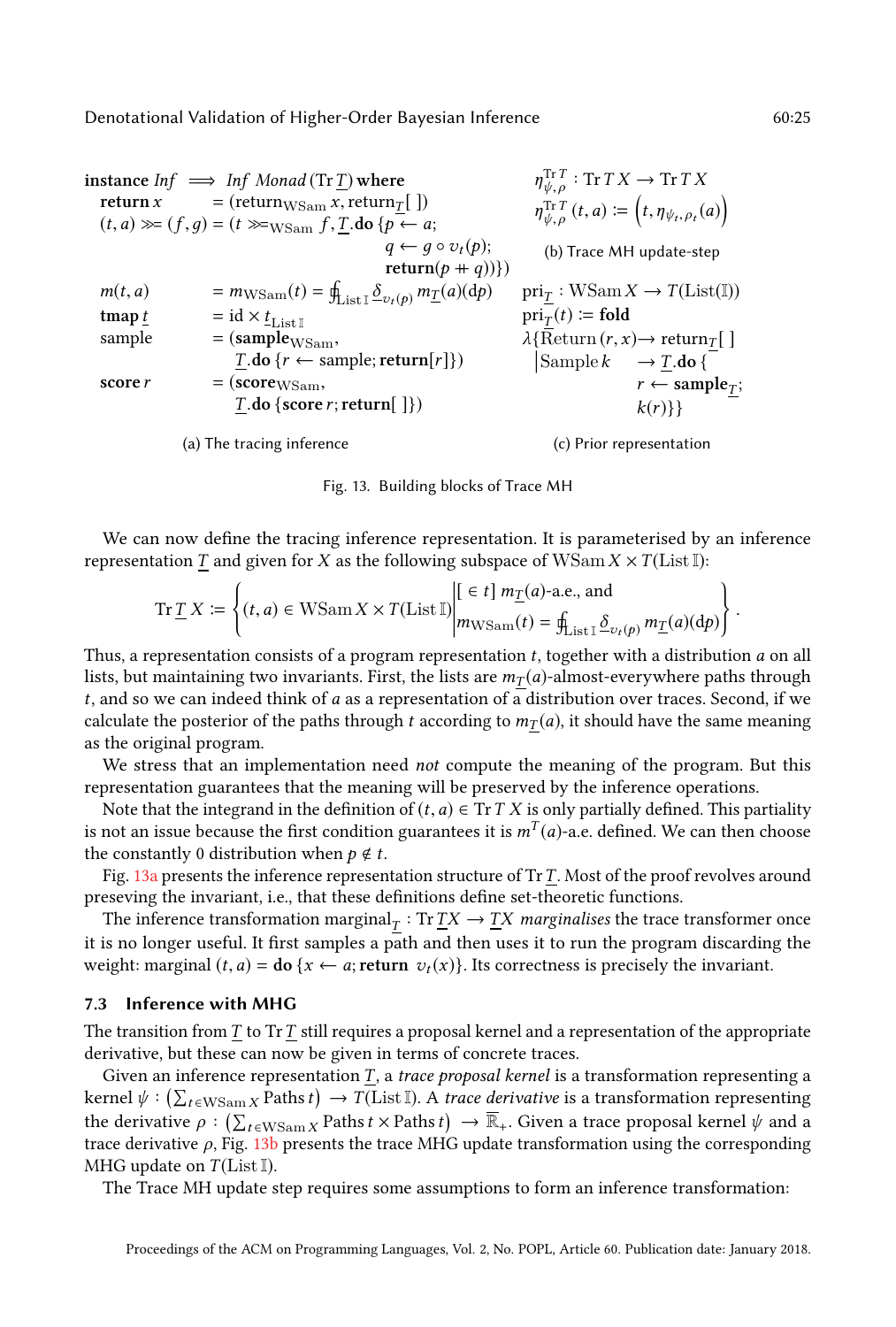THEOREM 7.2 (TRACE METROPOLIS-HASTINGS-GREEN). Let T be an inference representation,  $\psi$ a trace proposal kernel, and  $\rho$  a trace derivative. Assume that, for every  $(t, a) \in \text{Tr } T X$ , letting  $k := m^T \circ \psi_t$  and  $\mu := [\rho_t \neq 0] \circ (m^T(a) \boxtimes k)$ : (1) k is Markov; (2)  $[1 = \rho_t \cdot (\rho_t \circ s \text{wap})]$  holds  $\mu$ -a.e.; (3)  $\rho_t$ is a Radon-Niko $\overline{d}$ ym derivative of swap<sub>∗</sub> $\mu$  with respect to  $\mu$ ; and (4)  $\rho_t(p,q) = 0 \iff \overline{\rho}_t(q,p) = 0$ for all p,  $q \in$  List(I). Then  $\eta_{\psi,\rho}^{\text{Tr }T}$  :  $\text{Tr }T \rightarrow \text{Tr }T$  is a valid inference transformation.

We will now demonstrate such a simple and generic trace proposal kernel and trace derivative that implement a MHG update step of a popular lightweight Metropolis-Hastings algorithm in several probabilistic programming language systems [\[Goodman et al.](#page-27-0) [2008;](#page-27-0) [Goodman and Stuhlmüller](#page-27-17) [2014;](#page-27-17) [Hur et al.](#page-27-2) [2015;](#page-27-2) [Wood et al.](#page-28-0) [2014\]](#page-28-0).

For any inference representation <u>T,</u> Fig. [13c](#page-24-0) defines the morphism pri $_{T}$  that maps a representation *t* ∈ WSam *X* to its prior distribution on paths over *t*. Let  $U_D(n) \in \overline{M(N)}$  be the measure for the uniform discrete distribution with support  $\{0, 1, \ldots, n\}$ . Intuitively, it assigns a probability  $\frac{1}{n+1}$ <br>to every element in the support. It be easily defined from sample, which denotes the uniform to every element in the support. It be easily defined from  $sample_M$ , which denotes the uniform distribution on I, as in Lemma [6.1.](#page-20-2)

We now define our concrete proposal  $\psi_t$  and derivative, a.k.a. ratio,  $\rho_t$ :

 $\overline{\phantom{a}}$ 

$$
\psi_t: \text{List}(\mathbb{I}) \to T(\text{List}(\mathbb{I}))
$$
\n
$$
\psi_t(p) := \underline{T}.\text{do } \{i \leftarrow \text{Up}^T(|p|)
$$
\n
$$
q \leftarrow \text{pri}^T(\text{sub}(t, \text{take}(i, p)))
$$
\n
$$
\rho_t: \text{List}(\mathbb{I}) \times \text{List}(\mathbb{I}) \to \overline{\mathbb{R}}_+
$$
\n
$$
\rho_t(p, q) := \frac{w_t(q) \cdot (|p|+1)}{w_t(p) \cdot (|q|+1)}
$$
\nreturn (take(i, p) + q)

where sub $(t, x)$  selects a subterm of a given term by following the list x and take(*i*, *p*) retrieves the  $i$ -th prefix of  $p$ . This proposal and derivative/ratio satisfy the condition in the Trace MH.

Our approach lets us combine MH updates with other inference building block. For example, recall the SMC algorithm from Section [6.2.](#page-21-1) Each time it performs resampling, multiple particles are given the same values, which results in inadequate coverage of the space, a phenomenon known as degeneracy. One way to ameliorate this problem is to apply multiple MH transitions to each particle after resampling in order to spread them across the space, resulting in an algorithm known as resample-move SMC [\[Doucet and Johansen](#page-26-1) [2011\]](#page-26-1).

The implemnetation of resample-move SMC is very similar to that of SMC from Section [6.2,](#page-21-1) except we introduce an additional layer Tr between Sus and Pop:

THEOREM 7.3. Let  $T$  be a sampling representation. For every pair of natural numbers n, k,  $\ell$  the following composite forms an inference trasnformation:

$$
\mathsf{rmsmc}_{n,k,\ell}^{\mathcal{I}} \coloneqq (\mathsf{Sus} \circ \mathsf{Tr} \circ \mathsf{Pop})\underline{\underline{T}} \xrightarrow{\mathsf{trap}_\mathsf{Sus} \mathsf{trap}_\mathsf{Tr} \mathsf{span}(n,-)} (\mathsf{Sus} \circ \mathsf{Tr} \circ \mathsf{Pop})\underline{\underline{T}} \xrightarrow{(\mathsf{advance} \circ \mathsf{tmp}_\mathsf{Sus} \eta^{\circ \ell} \circ \mathsf{tmp}_\mathsf{Sus} \mathsf{map}_\mathsf{Tr} \mathsf{resample}(n,-))^{\circ k}} (\mathsf{Sus} \circ \mathsf{Tr} \circ \mathsf{Pop})\underline{\underline{T}} \xrightarrow{\mathsf{marginal} \circ \mathsf{finish}} \mathsf{Pop} \underline{\underline{T}} \xrightarrow{(\mathsf{map} \circ \mathsf{Top})\underline{T}} \mathsf{map} \xrightarrow{\mathsf{marginal} \circ \mathsf{finish}} \mathsf{Pop} \underline{\underline{T}} \xrightarrow{\mathsf{marginal} \circ \mathsf{finish}} \mathsf{Top} \underline{\underline{T}} \xrightarrow{\mathsf{marginal} \circ \mathsf{finish}} \mathsf{Top} \underline{\underline{T}} \xrightarrow{\mathsf{marginal} \circ \mathsf{finish}} \mathsf{Top} \underline{\underline{T}} \xrightarrow{\mathsf{marginal} \circ \mathsf{finish}} \mathsf{Top} \underline{\underline{T}} \xrightarrow{\mathsf{marginal} \circ \mathsf{finish}} \mathsf{Top} \underline{\underline{T}} \xrightarrow{\mathsf{marginal} \circ \mathsf{finish}} \mathsf{Top} \underline{\underline{T}} \xrightarrow{\mathsf{marginal} \circ \mathsf{finish}} \mathsf{Top} \underline{\underline{T}} \xrightarrow{\mathsf{marginal} \circ \mathsf{finish}} \mathsf{Top} \underline{\underline{T}} \xrightarrow{\mathsf{marginal} \circ \mathsf{finish}} \mathsf{Top} \underline{\underline{T}} \xrightarrow{\mathsf{marginal} \circ \mathsf{finish}} \mathsf{Top} \underline{\underline{T}} \xrightarrow{\mathsf{marginal} \circ \mathsf{finish}} \mathsf{Top} \underline{\underline{T}} \xrightarrow{\mathsf{marginal} \circ \mathsf{finish}
$$

In the above we apply  $\ell$  MH transitions after each resampling. Our compositional correctness criterion corresponds to a known result that resample-move SMC is an unbiased importance sampler.

# <span id="page-25-0"></span>8 RELATED WORK AND CONCLUDING REMARKS

The idea of developing a programming language for machine learning and statistics is old, and was explored at least in the early 2000s [\[Park et al.](#page-27-18) [2005;](#page-27-18) Ramsey and Pfeffer [2002;](#page-28-3) [Thomas et al.](#page-28-4) [1992\]](#page-28-4) as an interesting yet niche research topic. In the past five years, however, designing such a language and building its runtime system has become an active research area, and lead to practical programming languages and libraries [\[Carpenter et al.](#page-26-4) [2017;](#page-26-4) [Goodman et al.](#page-27-0) [2008;](#page-27-0) [Goodman and](#page-27-17)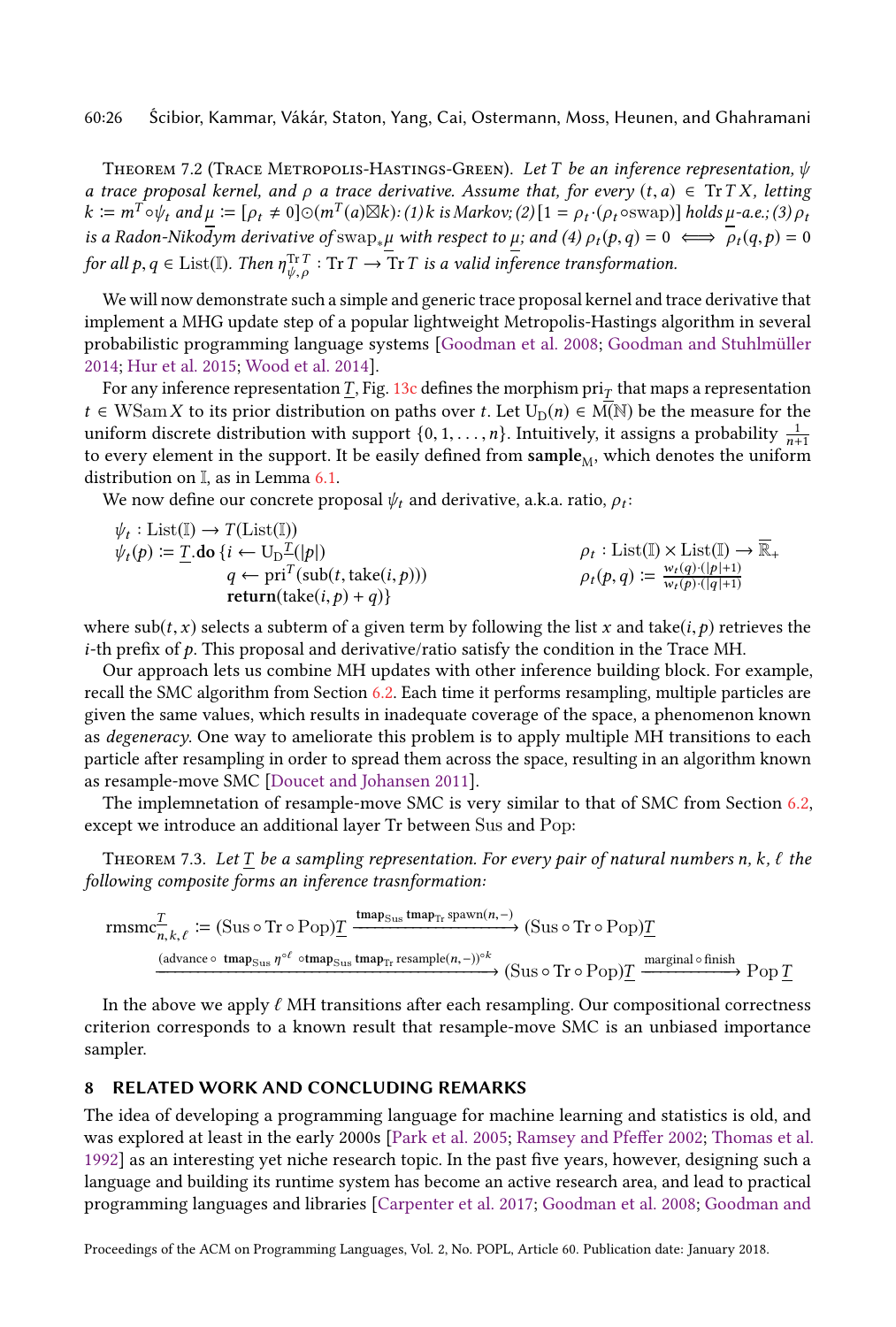[Stuhlmüller](#page-27-17) [2014;](#page-27-17) [Gordon et al.](#page-27-19) [2014;](#page-27-19) [Mansinghka et al.](#page-27-1) [2014;](#page-27-1) [Minka et al.](#page-27-20) [2014;](#page-27-20) [Murray](#page-27-21) [2013;](#page-27-21) [Narayanan et al.](#page-27-22) [2016;](#page-27-22) [Tran et al.](#page-28-5) [2017;](#page-28-5) [Wood et al.](#page-28-0) [2014\]](#page-28-0). Most of these research efforts have focussed on developing efficient inference algorithms and implementations [\[Kucukelbir et al.](#page-27-23) [2015;](#page-27-23) [Le et al.](#page-27-24) [2017;](#page-27-24) [Tran et al.](#page-28-5) [2017;](#page-28-5) [Wingate and Weber](#page-28-6) [2013\]](#page-28-6). Only a smaller amount of work has been dedicated to justifying the algorithms or other runtime systems of those languages [\[Borgström](#page-26-5) [et al.](#page-26-5) [2015;](#page-26-5) [Hur et al.](#page-27-2) [2015\]](#page-27-2). Our work contributes to this less-explored line of research by providing novel denotational techniques and tools for specifying and verifying key components of inference algorithms, in particular, those for expressive higher-order probabilistic programming languages. Such specifications can then be combined to construct the correctness argument of a complex inference algorithm, as we have shown in the paper.

The idea of constructing inference algorithms by composing transformations of an intermediate representations is, to the best of our knowledge, relatively recent. In previous work with Gordon [\[Ścibior et al.](#page-28-7) [2015\]](#page-28-7), we manipulated a free monad representation to obtain an implementation of SMC. However, we did not implement MH, did not break down SMC further into resampling and suspension, and our semantics was not compositional. [Zinkov and Shan](#page-28-8) [\[2016\]](#page-28-8) directly manipulate syntax trees of a small language Hakaru. Their semantics is only first-order and they focus on local program transformations corresponding to solving integrals analytically, which is orthogonal to our global transformations relating to sampling algorithms.

Our approach does not yet deal with two important aspects of inference. In practice, one wants convergence guarantees for the inference algorithm, estimating the results within an error margin after a given number of inference steps. As any purely-measure theoretic approach, ours does not express such properties. Additionally, we can not express algorithms that rely on derivatives of the density function for the program traces, such as Hamiltonian Monte Carlo or variational inference. Developing a theory of differentiation over quasi-Borel spaces might enable us to express such algorithms.

Another interesting direction for future work is to develop a denotational account of some probabilistic programming languages that allow users to select or compose parts of inference algorithms [\[Mansinghka et al.](#page-27-1) [2014;](#page-27-1) [Tran et al.](#page-28-5) [2017\]](#page-28-5). The exposure of an inference algorithm in such languages breaks the usual abstraction of probabilistic programs as distributions, and causes difficulties of applying existing semantic techniques to such programs. Our more intensional semantics may be able to overcome these difficulties. Finally, it would be interesting to consider indexed or effect-annotated versions of inference representations, transformations and transformers, where indices or annotations ensure that inference components are applied to a certain type of programs. Such a refined version of our results may lead to a way of selectively applying Hamiltonian Monte Carlo or other algorithms that assume the presence of differentiable densities and a fixed length of all paths through the program.

# REFERENCES

<span id="page-26-3"></span>R. J. Aumann. 1961. Borel structures for function spaces. Illinois Journal of Mathematics 5 (1961), 614–630.

- <span id="page-26-5"></span>Johannes Borgström, Ugo Dal Lago, Andrew D. Gordon, and Marcin Szymczak. 2015. A Lambda-Calculus Foundation for Universal Probabilistic Programming. CoRR abs/1512.08990 (2015). <http://arxiv.org/abs/1512.08990>
- <span id="page-26-0"></span>Johannes Borgström, Ugo Dal Lago, Andrew D. Gordon, and Marcin Szymczak. 2016. A lambda-calculus foundation for universal probabilistic programming. In Proceedings of the 21st ACM SIGPLAN International Conference on Functional Programming, ICFP 2016, Nara, Japan, September 18-22, 2016. 33–46.
- <span id="page-26-4"></span>Bob Carpenter, Andrew Gelman, Matthew Hoffman, Daniel Lee, Ben Goodrich, Michael Betancourt, Marcus Brubaker, Jiqiang Guo, Peter Li, and Allen Riddell. 2017. Stan: A Probabilistic Programming Language. Journal of Statistical Software, Articles 76, 1 (2017), 1–32. <https://doi.org/10.18637/jss.v076.i01>
- <span id="page-26-1"></span>Arnaud Doucet and Adam M. Johansen. 2011. A Tutorial on Particle Filtering and Smoothing: Fifteen years later. In The Oxford Handbook of Nonlinear Filtering, Dan Crisan and Boris Rozovskii (Eds.). Oxford University Press, 656–704.

<span id="page-26-2"></span>Matthias Felleisen. 1991. On the Expressive Power of Programming Languages. Sci. Comput. Program. 17, 1-3 (1991), 35–75.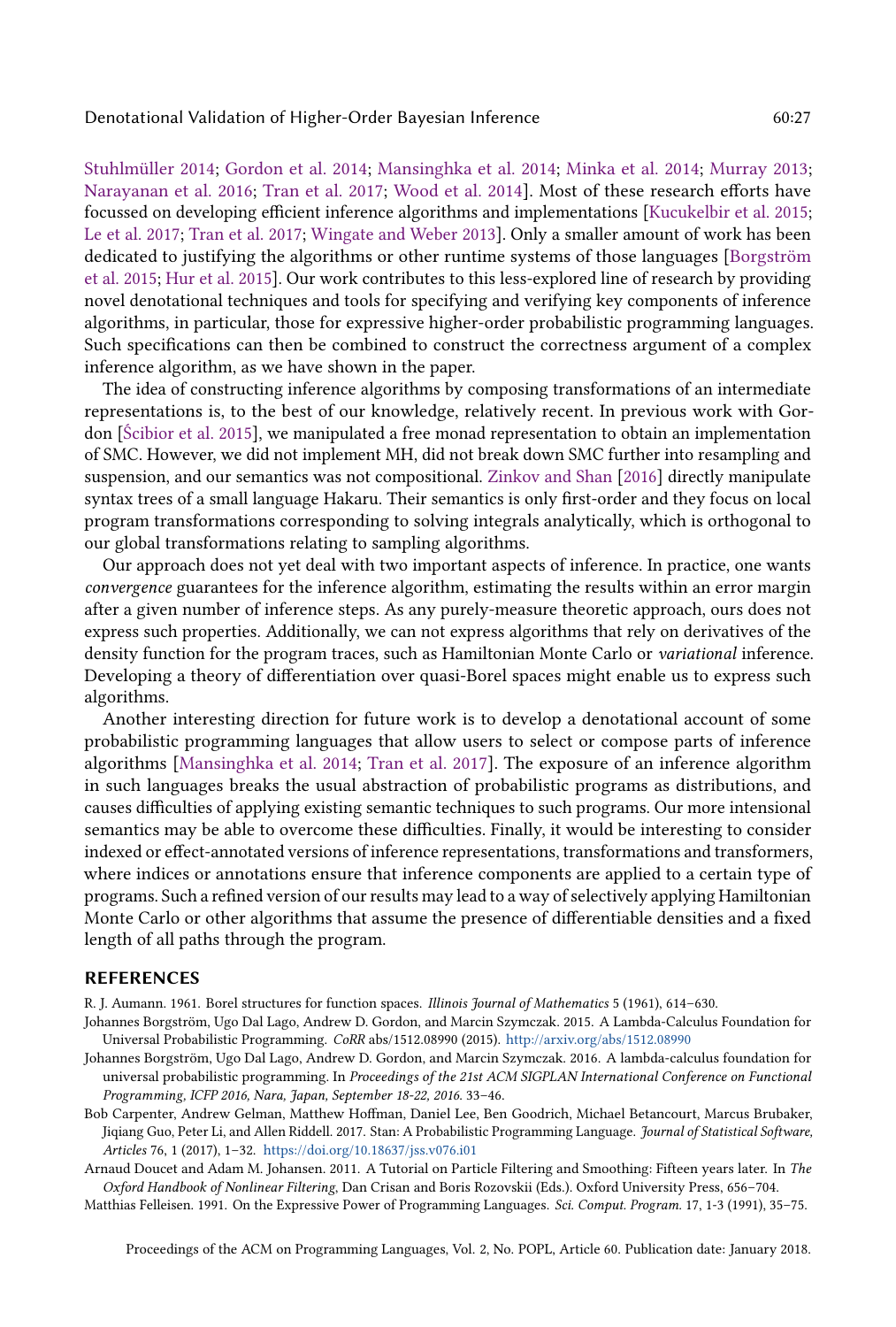#### 60:28 Ścibior, Kammar, Vákár, Staton, Yang, Cai, Ostermann, Moss, Heunen, and Ghahramani

- <span id="page-27-14"></span>Marcelo Fiore and Philip Saville. 2017. List Objects with Algebraic Structure. In 2st International Conference on Formal Structures for Computation and Deduction, FSCD 2017.
- <span id="page-27-5"></span>Herman Geuvers and Erik Poll. 2007. Iteration and primitive recursion in categorical terms. In Reflections on Type Theory, Lambda Calculus, and the Mind, Essays Dedicated to Henk Barendregt on the Occasion of his 60th Birthday. Radboud Universiteit, Nijmegen, 101–114.
- <span id="page-27-16"></span>Charles J. Geyer. 2011. Introduction to Markov Chain Monte Carlo. In Handbook of Markov Chain Monte Carlo, Steve Brooks, Andrew Gelman, Galin L. Jones, and Xiao-Li Meng (Eds.). Chapman and Hall/CRC, Chapter 1, 3–48.
- <span id="page-27-0"></span>Noah Goodman, Vikash Mansinghka, Daniel M Roy, Keith Bonawitz, and Joshua B Tenenbaum. 2008. Church: a language for generative models. In UAI.
- <span id="page-27-17"></span>Noah Goodman and Andreas Stuhlmüller. 2014. Design and Implementation of Probabilistic Programming Languages. [http://dippl.org.](http://dippl.org) (2014).
- <span id="page-27-19"></span>Andrew D. Gordon, Thore Graepel, Nicolas Rolland, Claudio Russo, Johannes Borgstrom, and John Guiver. 2014. Tabular: A Schema-driven Probabilistic Programming Language. In Proceedings of the 41st ACM SIGPLAN-SIGACT Symposium on Principles of Programming Languages (POPL '14). ACM, New York, NY, USA, 321–334. [https://doi.org/10.1145/2535838.](https://doi.org/10.1145/2535838.2535850) [2535850](https://doi.org/10.1145/2535838.2535850)
- <span id="page-27-11"></span>Esfandiar Haghverdi and Philip Scott. 2006. A categorical model for the geometry of interaction. Theoretical Computer Science 350, 2 (2006), 252 – 274. <https://doi.org/10.1016/j.tcs.2005.10.028> Automata, Languages and Programming: Logic and Semantics (ICALP-B 2004).
- <span id="page-27-3"></span>Chris Heunen, Ohad Kammar, Sam Staton, and Hongseok Yang. 2017. A Convenient Category for Higher-Order Probability Theory. In Proceedings of the 32nd Annual ACM/IEEE Symposium on Logic in Computer Science, LICS '17, Reykjavik, Iceland, June 20-23, 2017.
- <span id="page-27-2"></span>Chung-Kil Hur, Aditya V. Nori, Sriram K. Rajamani, and Selva Samuel. 2015. A Provably Correct Sampler for Probabilistic Programs. In 35th IARCS Annual Conference on Foundation of Software Technology and Theoretical Computer Science, FSTTCS 2015, December 16-18, 2015, Bangalore, India. 475–488.
- <span id="page-27-6"></span>Graham Hutton. 1999. A Tutorial on the Universality and Expressiveness of Fold. J. Funct. Program. 9, 4 (July 1999), 355-372. <https://doi.org/10.1017/S0956796899003500>
- <span id="page-27-12"></span>Bart Jacobs. 2017. From Probability Monads to Commutative Effectuses. Journ. of Logical and Algebraic Methods in Programming (2017). To appear.
- <span id="page-27-13"></span>Mauro Jaskelioff. 2009. Lifting of Operations in Modular Monadic Semantics. Ph.D. Dissertation. University of Nottingham.
- <span id="page-27-7"></span>G M Kelly. 1980. A unified treatment of transfinite constructions for free algebras, free monoids, colimits, associated sheaves and so on. Bull. Austral. Math. Soc. 22 (1980), 1–83.
- <span id="page-27-9"></span>Anders Kock. 1972. Strong functors and monoidal monads. Archiv der Mathematik 23, 1 (1972), 113–120.
- <span id="page-27-8"></span>Anders Kock. 2012. Commutative monads as a theory of distributions. Theory and Applications of Categories 26, 4 (2012), 97–131.
- <span id="page-27-23"></span>Alp Kucukelbir, Rajesh Ranganath, Andrew Gelman, and David Blei. 2015. Automatic Variational Inference in Stan. In NIPS. <https://papers.nips.cc/paper/5758-automatic-variational-inference-in-stan>
- <span id="page-27-24"></span>Tuan Anh Le, Atilim Gunes Baydin, and Frank Wood. 2017. Inference Compilation and Universal Probabilistic Programming. In AISTATS. <http://www.tuananhle.co.uk/assets/pdf/le2016inference.pdf>
- <span id="page-27-1"></span>Vikash K. Mansinghka, Daniel Selsam, and Yura N. Perov. 2014. Venture: a higher-order probabilistic programming platform with programmable inference. arXiv:1404.0099 (2014). <http://arxiv.org/abs/1404.0099>
- <span id="page-27-10"></span>Francisco Marmolejo and Richard J. Wood. 2010. Monads as extension systems — no iteration is necessary. Theory and Applications of Categories 24, 4 (2010), 84–113.
- <span id="page-27-20"></span>T. Minka, J.M. Winn, J.P. Guiver, S. Webster, Y. Zaykov, B. Yangel, A. Spengler, and J. Bronskill. 2014. Infer.NET 2.6. (2014). Microsoft Research Cambridge. http://research.microsoft.com/infernet.
- <span id="page-27-4"></span>Eugenio Moggi. 1989. Computational Lambda-Calculus and Monads. In LICS. IEEE Computer Society, USA, 14–23.
- <span id="page-27-21"></span>Lawrence M. Murray. 2013. Bayesian State-Space Modelling on High-Performance Hardware Using LibBi. arXiv:1306.3277. (2013).
- <span id="page-27-22"></span>Praveen Narayanan, Jacques Carette, Wren Romano, Chung-chieh Shan, and Robert Zinkov. 2016. Probabilistic inference by program transformation in Hakaru (system description). In International Symposium on Functional and Logic Programming - 13th International Symposium, FLOPS 2016, Kochi, Japan, March 4-6, 2016, Proceedings. Springer, 62–79. [https://doi.org/](https://doi.org/10.1007/978-3-319-29604-3_5) [10.1007/978-3-319-29604-3\\_5](https://doi.org/10.1007/978-3-319-29604-3_5)
- <span id="page-27-18"></span>Sungwoo Park, Frank Pfenning, and Sebastian Thrun. 2005. A probabilistic language based upon sampling functions. In Proceedings of the 32nd ACM SIGPLAN-SIGACT Symposium on Principles of Programming Languages, POPL 2005, Long Beach, California, USA, January 12-14, 2005. 171–182.
- <span id="page-27-15"></span>Maciej Piróg. 2016. Eilenberg-Moore Monoids and Backtracking Monad Transformers. In Proceedings 6th Workshop on Mathematically Structured Functional Programming, MSFP@ETAPS 2016, Eindhoven, Netherlands, 8th April 2016. (EPTCS), Robert Atkey and Neelakantan R. Krishnaswami (Eds.), Vol. 207. 23–56. <https://doi.org/10.4204/EPTCS.207.2>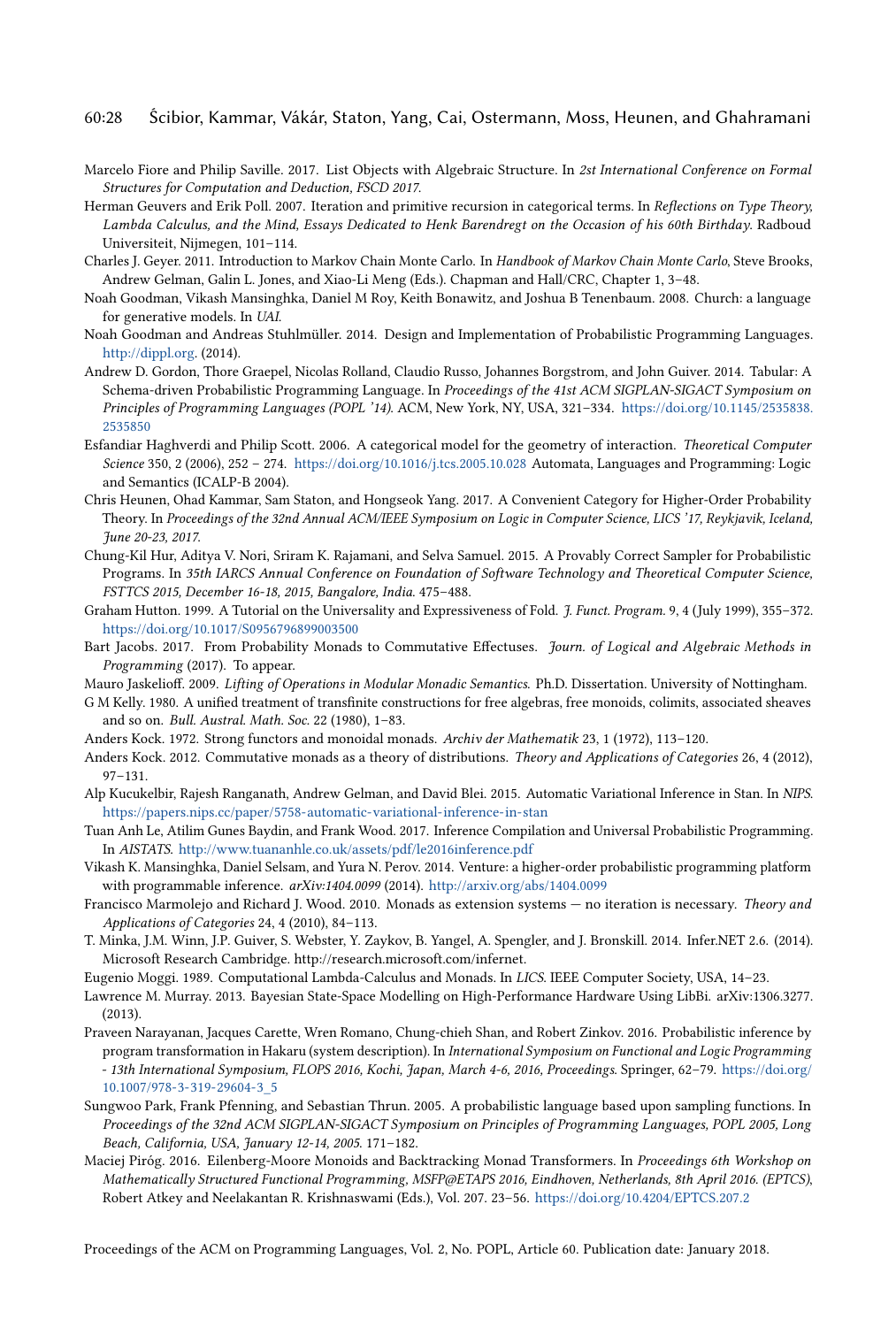- <span id="page-28-3"></span>Norman Ramsey and Avi Pfeffer. 2002. Stochastic lambda calculus and monads of probability distributions. In Conference Record of POPL 2002: The 29th SIGPLAN-SIGACT Symposium on Principles of Programming Languages, Portland, OR, USA, January 16-18, 2002. 154–165.
- <span id="page-28-7"></span>Adam Ścibior, Zoubin Ghahramani, and Andrew Gordon. 2015. Practical Probabilistic Programming with Monads. In Haskell. <http://dl.acm.org/citation.cfm?id=2804317>
- <span id="page-28-2"></span>Sam Staton. 2017. Commutative semantics for probabilistic programming. In Proc. ESOP 2017.
- <span id="page-28-4"></span>Andrew Thomas, David J. Spiegelhalter, and W. R. Gilks. 1992. BUGS: A program to perform Bayesian inference using Gibbs sampling. Bayesian statistics 4 (1992), 837–842. Issue 9.
- <span id="page-28-5"></span>Dustin Tran, Matthew D. Hoffman, Rif A. Saurous, Eugene Brevdo, Kevin Murphy, and David M. Blei. 2017. Deep Probabilistic Programming. In ICLR.
- <span id="page-28-1"></span>David Wingate, Andreas Stuhlmüller, and Noah Goodman. 2011. Lightweight Implementations of Probabilistic Programming Languages Via Transformational Compilation. In AISTATS. [https://web.stanford.edu/~ngoodman/papers/](https://web.stanford.edu/~ngoodman/papers/lightweight-mcmc-aistats2011.pdf) [lightweight-mcmc-aistats2011.pdf](https://web.stanford.edu/~ngoodman/papers/lightweight-mcmc-aistats2011.pdf) The published version contains a serious bug in the definition of alpha that was fixed in revision 3 available at the given URL.
- <span id="page-28-6"></span>David Wingate and Theophane Weber. 2013. Automated Variational Inference in Probabilistic Programming. arXiv:1301.1299. (2013).
- <span id="page-28-0"></span>Frank Wood, Jan Willem van de Meent, and Vikash Mansinghka. 2014. A New Approach to Probabilistic Programming Inference. In Proceedings of the 17th International conference on Artificial Intelligence and Statistics. 1024-1032.
- <span id="page-28-8"></span>Robert Zinkov and Chung-chieh Shan. 2016. Composing inference algorithms as program transformations. arXiv:1603.01882. (2016).